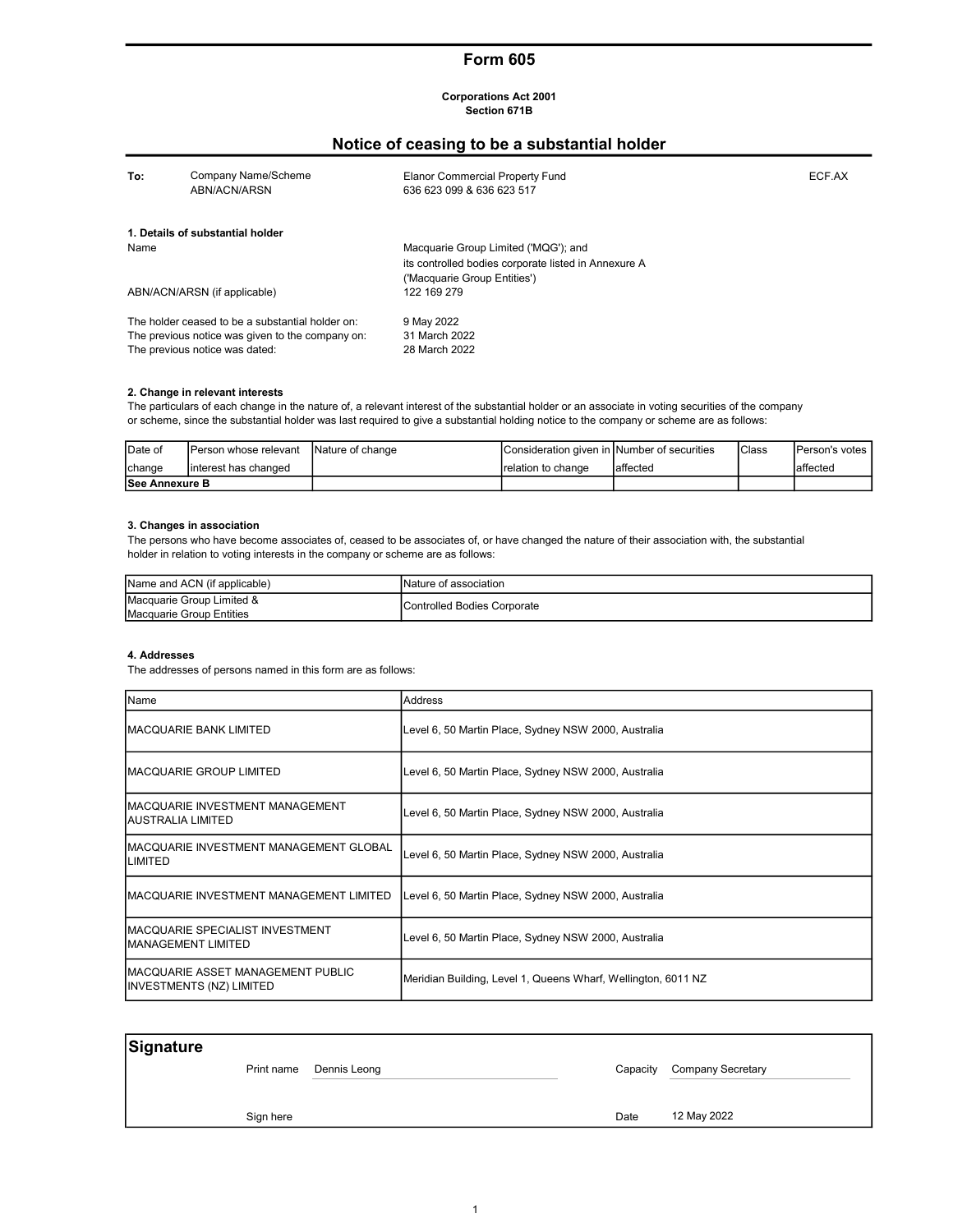This is the annexure marked 'A' of 19 pages referred to in the Notice of ceasing to be a substantial holder.

# Dennis Leong

Company Secretary, Macquarie Group Limited 12 May 2022

# Controlled Bodies Corporate

| <b>ACN / Company No</b>                 | <b>Entity Name</b>                                     | <b>Incorp Country</b> |
|-----------------------------------------|--------------------------------------------------------|-----------------------|
|                                         | 1250 N LaSalle Member LLC                              | <b>United States</b>  |
|                                         | 1250 N LaSalle Property LLC                            | <b>United States</b>  |
|                                         | 2375 Ala Wai Holding LLC                               | <b>United States</b>  |
|                                         | 2375 Ala Wai Property LLC                              | <b>United States</b>  |
| 136 024 970                             | A.C.N. 136 024 970 PTY LTD                             | Australia             |
| 153 275 677                             | A.C.N. 153 275 677 Pty Ltd                             | Australia             |
| 154 402 927                             | A.C.N. 154 402 927 Pty Ltd (In De-registration)        | Australia             |
| 12725483                                | Aberthaw Green Limited                                 | United Kingdom        |
| B-88238381                              | Abeto New Energy S.L.                                  | Spain                 |
| 13163487                                | Adapt Biogas FinanceCo Limited                         | United Kingdom        |
| 13161489                                | Adapt Biogas HoldCo Limited                            | United Kingdom        |
| 8199075                                 | <b>Adapt Biogas Limited</b>                            | United Kingdom        |
|                                         | Aerogy LLC                                             | <b>United States</b>  |
| HRB 237758                              | AIF Business Solutions GmbH                            | Germany               |
| U40106TG2020FTC139383                   | Akamu Solar Power Pvt Ltd                              | India                 |
| U40300GJ2015PLC082716                   | Amun solarfarms Limited                                | India                 |
| 3250247                                 | APR Telecoms (Maintenance) Limited                     | United Kingdom        |
| U40106TG2019FTC135162<br>0100-01-213214 | Aquila Solar Power Pvt Ltd<br>AR WIND ENERGY K.K.      | India                 |
| 202036427c                              | Aragorn Holding Company Two Pte. Ltd.                  | Japan<br>Singapore    |
| U40106TG2020FTC140186                   | Aragorn Renewable Energy Pvt Ltd                       | India                 |
| U40107TG2013PTC134776                   | Arkha Solar Power Pvt Ltd                              | India                 |
| U40107TG2018FTC125111                   | Atlantic Urja Pvt Ltd                                  | India                 |
| 13645130                                | Atlas Bidco 1 Limited                                  | <b>United Kingdom</b> |
| 13642101                                | Atlas Midco 1 Limited                                  | <b>United Kingdom</b> |
| 13638689                                | Atlas Topco 1 Limited                                  | <b>United Kingdom</b> |
| 20-3690322                              | AVENAL POWER CENTER, LLC                               | <b>United States</b>  |
| U40102GJ2015PLC082733                   | Avighna Solarfarms Limited                             | India                 |
| 653 880 785                             | B2R No. 1 Pty Limited                                  | Australia             |
| 653 881 040                             | B2R No. 2 Pty Limited                                  | Australia             |
| 653 881 693                             | B2R No. 3 Pty Limited                                  | Australia             |
| 8604966                                 | BELIKE NOMINEES PTY. LIMITED                           | Australia             |
| 11974335                                | <b>Bernard Topco Limited</b>                           | <b>United Kingdom</b> |
| 12095099                                | Bilbao Offshore TopCo Limited                          | United Kingdom        |
| 11431362                                | <b>Bing TK Holdings Limited</b>                        | United Kingdom        |
| 11431590                                | <b>Bing TK Limited</b>                                 | <b>United Kingdom</b> |
| 126708                                  | <b>Bing TK Topco Limited</b>                           | Jersey                |
| 105564078445                            | BLE 101 (Thailand) Ltd.                                | Thailand              |
| 202025861K                              | BLE C&I Projects 1 Pte. Ltd.                           | Singapore             |
| 202128699Z                              | BLE C&I Projects 2 Pte. Ltd.                           | Singapore             |
| 202025770W                              | BLE C&I Projects Pte. Ltd.                             | Singapore             |
| 0104-03-025952                          | BLE Japan 101 GK                                       | Japan                 |
| 201901032097                            | BLE MALAYSIA 101 SDN. BHD.                             | Malaysia              |
| 202111875G                              | BLE Project 101 Pte. Ltd.                              | Singapore             |
| 202115027N<br>202115880k                | BLE Project 102 Pte. Ltd.<br>BLE Proiect 103 Pte. Ltd. | Singapore             |
| 316923526                               | BLE Vietnam 101 Company Limited                        | Singapore<br>Vietnam  |
| 20-2937246                              | <b>Blue Grass Abstract LLC</b>                         | <b>United States</b>  |
| 201816156M                              | BLUE LEAF ENERGY ASIA PTE. LTD.                        | Singapore             |
| 202141031K                              | Blue Leaf Energy India Investments Pte. Ltd.           | Singapore             |
| AAX-3528                                | Blue Leaf Energy India LLP                             | India                 |
| 0100-01-192544                          | BLUE LEAF ENERGY JAPAN K.K.                            | Japan                 |
| 703-86-02213                            | BLUE LEAF ENERGY KOREA CO. LTD.                        | Korea, Republic of    |
| 201901031492                            | BLUE LEAF ENERGY MALAYSIA HOLDINGS SDN. BHD.           | Malaysia              |
| U45309MH2022FTC375250                   | Blue Leaf Energy Renewables Private Limited            | India                 |
| CS2015160102                            | BLUE LEAF ENERGY SERVICES PHILIPPINES, INC.            | Philippines           |
| 201536002R                              | BLUE LEAF ENERGY SPV HOLDCO PTE. LTD.                  | Singapore             |
| 83212085                                | Blue Leaf Energy Taiwan Co., Ltd                       | Taiwan                |
| 46-5587770                              | Blueshine, LLC                                         | <b>United States</b>  |
|                                         | Bluestone Equity Release Series 1 Warehouse Trust      | Australia             |
| 12725566                                | <b>Bolney Green Limited</b>                            | United Kingdom        |
| 008 607 065                             | BOND STREET CUSTODIANS LIMITED                         | Australia             |
| 4680004                                 | BOSTON AUSTRALIA PTY LIMITED                           | Australia             |
| 5008702                                 | BOSTON LEASING PTY. LIMITED                            | Australia             |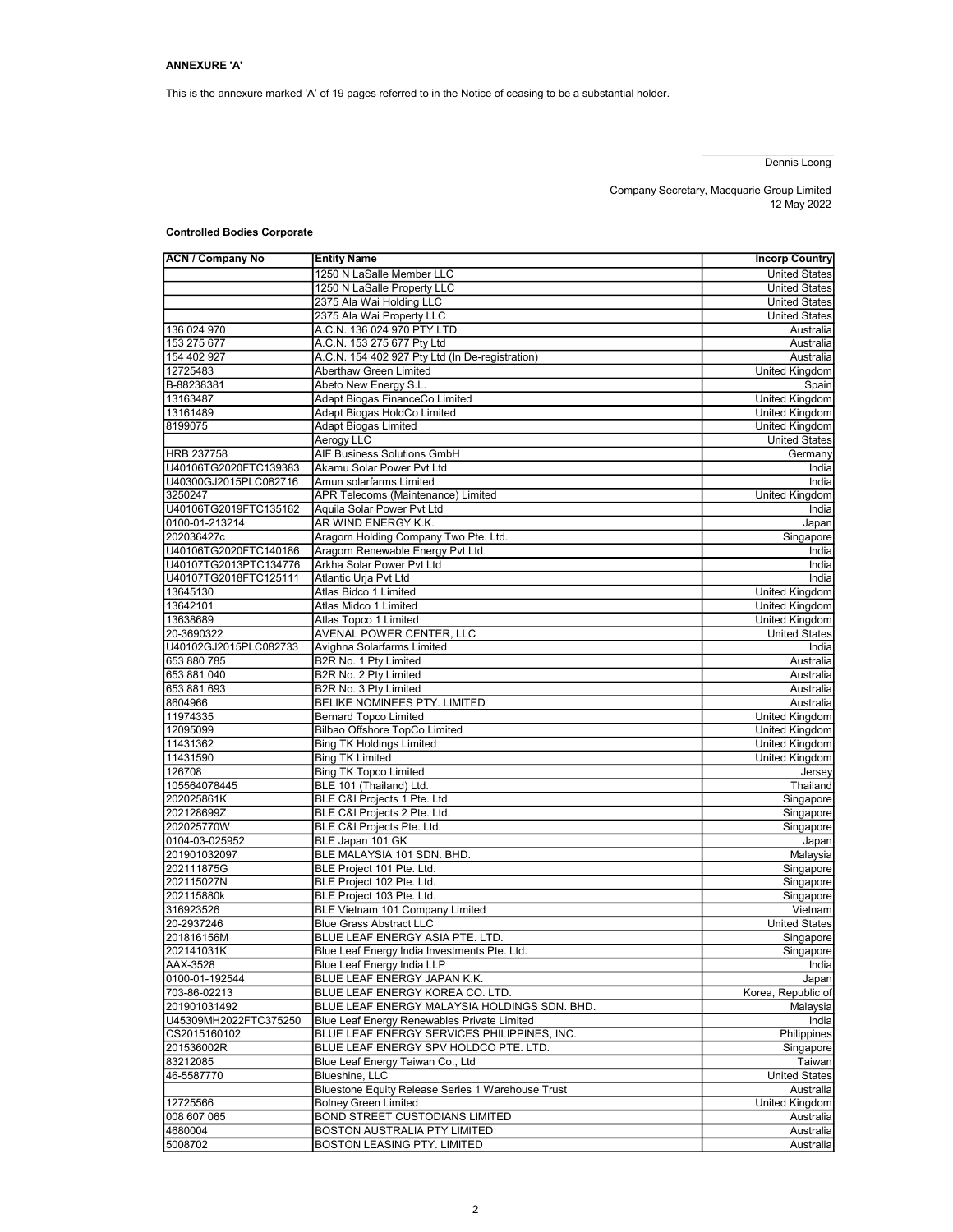| 12516896                  | <b>Bramford Green Limited</b>                                             | United Kingdom                               |
|---------------------------|---------------------------------------------------------------------------|----------------------------------------------|
| 12723612                  | <b>Bramley Solar Limited</b>                                              | United Kingdom                               |
| 12516809                  | <b>Bridgwater Green Limited</b>                                           | United Kingdom                               |
| 996 101 045               | <b>Buheii Vindkraft AS</b>                                                | Norway                                       |
| 88217                     | <b>Bunhill Investments Unlimited</b>                                      | Jersey                                       |
| 756-86-01538              | BUSAN ECO DELTA ENERGY CO., LTD.                                          | Korea, Republic of                           |
| 198-81-021129             | BUSAN FLOATING OFFSHORE WIND POWER CO., LTD.                              | Korea, Republic of                           |
| 179-81-01129              | BUSAN OFFSHORE WIND POWER CO., LTD.                                       | Korea, Republic of                           |
| 2865830                   | BUTTONWOOD NOMINEES PTY LIMITED                                           | Australia                                    |
|                           | BVK Phoenix General Partner Inc.                                          | <b>United States</b>                         |
|                           | Calibrant Asset 1, LLC                                                    | <b>United States</b>                         |
|                           | Calibrant Bakersfield, LLC                                                | <b>United States</b>                         |
|                           | Calibrant Darien, LLC                                                     | <b>United States</b>                         |
|                           | Calibrant Eldorado I, LLC                                                 | <b>United States</b>                         |
|                           | Calibrant Eldorado II, LLC                                                | <b>United States</b>                         |
|                           | Calibrant Equipment, LLC                                                  | <b>United States</b>                         |
|                           | Calibrant Hammerhead Inc.                                                 | <b>United States</b>                         |
|                           | Calibrant Harrisburg I, LLC                                               | <b>United States</b>                         |
|                           | Calibrant Harrisburg II, LLC                                              | <b>United States</b>                         |
|                           | Calibrant Harrisburg III, LLC                                             | <b>United States</b>                         |
|                           | Calibrant Lena, LLC                                                       | <b>United States</b>                         |
|                           | Calibrant Mako, LLC                                                       | <b>United States</b>                         |
|                           | Calibrant NY I, LLC                                                       | <b>United States</b>                         |
|                           | Calibrant Renewable Holdings, LLC                                         | <b>United States</b>                         |
|                           | Calibrant South Portland, LLC                                             | <b>United States</b>                         |
|                           | Calibrant TE Development, LLC                                             | <b>United States</b>                         |
|                           | Calibrant TE Fund I, LLC                                                  | <b>United States</b>                         |
|                           | Calibrant Woodland I. LLC                                                 | <b>United States</b>                         |
|                           | Calibrant Woodland II, LLC                                                | <b>United States</b>                         |
|                           | Camp Hill Unit Trust                                                      | Jersey                                       |
| 13361703                  | <b>Capbal Faune Limited</b>                                               | United Kingdom                               |
| 4800336                   | Capital Meters Holdings Limited                                           | United Kingdom                               |
| 4800317                   | <b>Capital Meters Limited</b>                                             | United Kingdom                               |
|                           | <b>CBP Holdings LLC</b>                                                   | <b>United States</b>                         |
| 538-88-01399              | CERES HOLDINGS CO., LTD.                                                  | Korea, Republic of                           |
| 12415204                  | Cero Generation Holdings France Limited                                   | <b>United Kingdom</b>                        |
|                           |                                                                           |                                              |
| 13356303                  | Cero Generation Holdings Greece Limited                                   | United Kingdom                               |
| 12316686                  | Cero Generation Holdings Italy Limited                                    | United Kingdom                               |
| 11346219                  | Cero Generation Holdings Spain Limited                                    | United Kingdom                               |
| 12318275                  | Cero Generation Holdings UK Limited                                       | <b>United Kingdom</b>                        |
| 12272533                  | Cero Generation Limited                                                   | United Kingdom                               |
|                           |                                                                           |                                              |
| 162961101000              | Cero Generation Services Greece I.K.E.                                    | Greece                                       |
| 13078063                  | Cero Generation Services Limited                                          | United Kingdom                               |
| M-752842 Tomo 42548 Folio | Cero Generation Services Limited, Sucursal en España                      | Spain                                        |
| 161                       |                                                                           |                                              |
| 11425435                  | <b>Chablis TK Holdings Limited</b>                                        | <b>United Kingdom</b>                        |
| 10974030                  | <b>CHAPTRE GreenCo Holdings Limited</b>                                   | <b>United Kingdom</b>                        |
| 6373185                   | Cheeryble Developments Limited                                            | United Kingdom                               |
| 436-87-01607              | CHEONGSAPO OFFSHORE WIND POWER CO., LTD.                                  | Korea, Republic of                           |
|                           | Chile Pacific HoldCo 2 SpA                                                | Chile                                        |
|                           | Chile Pacific Holdco 3 SpA                                                | Chile                                        |
| 9127639                   | City AVS Ltd                                                              | United Kingdom                               |
| 7082857                   | City Voice and Data Limited                                               | United Kingdom                               |
| 13751493                  | Clifton Investment Holdings Limited                                       | United Kingdom                               |
| 20-2937258                | Closing Documentation Services, LLC                                       | <b>United States</b>                         |
|                           | <b>CMC Railroad Holdco LLC</b>                                            | <b>United States</b>                         |
|                           | CMC Railroad, LLC                                                         | <b>United States</b>                         |
| KRS 0000854831            | Collfield Investments sp. Z.o.o.                                          | Poland                                       |
| 30-0791081                | Colorado - PTH, LLC                                                       | <b>United States</b>                         |
| CER151028DM3              | Comercializadora Energia de la Reforma S. de R.L. de C.V.                 | Mexico                                       |
|                           | Commerce and Industry Brokerage Inc.                                      | <b>United States</b>                         |
| 5445964                   | Comms Management Limited (strike off in progress)                         | United Kingdom                               |
| 626485005                 | Conergy Solar Australia Pty Limited                                       | Australia                                    |
|                           | Connecticut Mystic Lien, LLC                                              | <b>United States</b>                         |
| 205-81-43369              | CORIO GENERATION KOREA LIMITED                                            | Korea, Republic of                           |
| 13481762                  | Corio Generation Limited                                                  | United Kingdom                               |
| 3241012                   | Corona Energy Limited                                                     | United Kingdom                               |
| 3241002                   | Corona Energy Retail 1 Limited                                            | United Kingdom                               |
| SC138299                  | Corona Energy Retail 2 Limited                                            | United Kingdom                               |
| 2746961                   | Corona Energy Retail 3 Limited                                            | United Kingdom                               |
| 2798334                   | Corona Energy Retail 4 Limited                                            | United Kingdom                               |
| 2879748                   | Corona Gas Management Limited                                             | United Kingdom                               |
| 12517381                  | Cowley Baldon Green Limited                                               | United Kingdom                               |
| 11496686                  | Craighouse Investments Limited                                            | United Kingdom                               |
| 51-0566317                | Crystal Screens Media Inc.                                                | <b>United States</b>                         |
| 82-3700769                | CT MLH Bluff Road Venture, LLC                                            | <b>United States</b>                         |
| 37-1737048                | DC - PTH, LLC                                                             | <b>United States</b>                         |
| 23-3061021                | Delaware Capital Management                                               | <b>United States</b>                         |
| 27-1291359<br>23-2226487  | Delaware Capital Management Advisers, Inc.<br>Delaware Distributors, Inc. | <b>United States</b><br><b>United States</b> |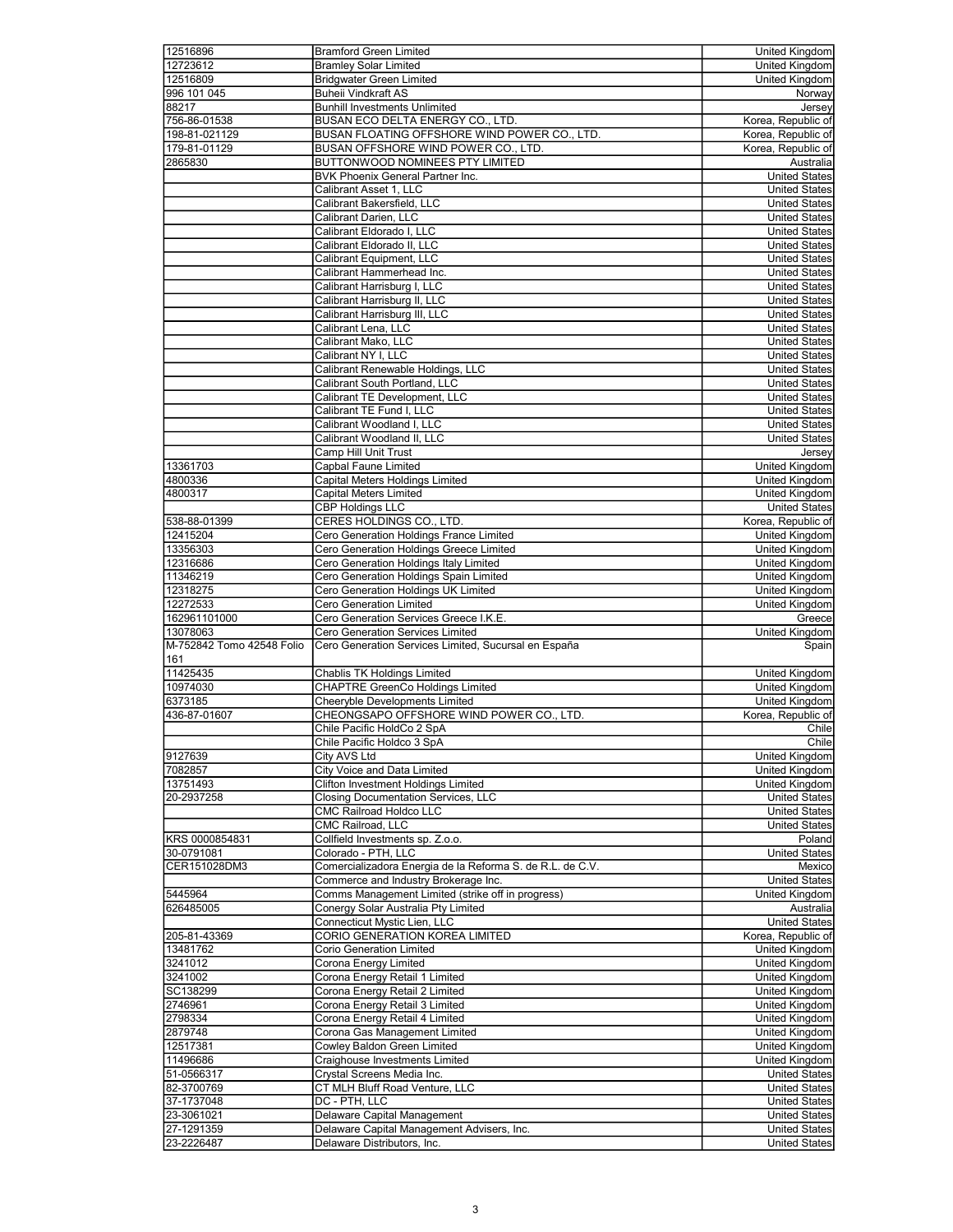| 23-2791871            | Delaware Distributors, L.P.                                          | United States                           |
|-----------------------|----------------------------------------------------------------------|-----------------------------------------|
| 46-4850078            | Delaware Investments Advisers Partner, Inc.                          | <b>United States</b>                    |
| N/A                   | Delaware Investments Corporate Bond Fund (UCITs)                     | Ireland                                 |
| 46-4639812            | Delaware Investments Distribution Partner, Inc.                      | <b>United States</b>                    |
| 46-1906107            | Delaware Investments Fund Advisers                                   | <b>United States</b>                    |
| 46-5056965            | Delaware Investments Fund Services Company                           | <b>United States</b>                    |
| 13-3465352            | Delaware Investments Management Company, LLC                         | <b>United States</b>                    |
| 23-2859589            | Delaware Management Company                                          | <b>United States</b>                    |
| 23-2601407            | Delaware Management Trust Company                                    | <b>United States</b>                    |
| 13-3465338            | Delaware Service Company, Inc.                                       | <b>United States</b>                    |
| 85-0779258            | Delaware Wilshire Private Markets Fund                               | <b>United States</b>                    |
|                       | DELTA1 FINANCE TRUST                                                 | Australia                               |
|                       | DIGITAL ASSET LEASE CO, LLC                                          | <b>United States</b>                    |
|                       | Dovel Holdings II, LLC                                               | <b>United States</b>                    |
| 3554105               | EBS Technical Limited (strike off in progress)                       | United Kingdom                          |
| 12475975              | <b>Edammer GP Limited</b>                                            | United Kingdom                          |
| 667764                | Edammer Investco PPP Limited                                         | Ireland                                 |
| 12476154              | <b>Edammer Partner Limited</b>                                       | United Kingdom                          |
| 608 027 505           | EDUWEST EQUITY HOLDING PTY LIMITED                                   | Australia                               |
| 608 027 434           | EDUWEST PROJECT CO PTY LIMITED                                       | Australia                               |
| 608 027 596           | EDUWEST PROJECT HOLDING COMPANY PTY LIMITED                          | Australia                               |
| U40106TG2018FTC125784 | Egan Solar Power Pvt Ltd                                             | India                                   |
| 407-88-02089          | EH ENERGY HOLDINGS CO., LTD.                                         | Korea, Republic of                      |
| 307-88-02095          | EH YANGJU CO., LTD.                                                  | Korea, Republic of                      |
| 127338827             | ELAINE WINDFARM PTY LTD                                              | Australia                               |
| U40106TG2020FTC139383 | Elio Energy Private Limited                                          | India                                   |
| 69344001              | ELISE NOMINEES PTY LIMITED                                           | Australia                               |
| 12517332              | Elstree Green Limited                                                | United Kingdom                          |
| KRS 0000019634        | Elwiatr Pruszynski sp. z o.o.                                        | Poland                                  |
| B-88238423            | Encina New Energy S.L.                                               | Spain                                   |
| 6734140822            | Energia Verde Trapani S.r.l.                                         | Italy                                   |
| 12759332              | Enso Green Holdings A Limited                                        | <b>United Kingdom</b>                   |
| 12763872<br>12761273  | Enso Green Holdings B Limited<br>Enso Green Holdings C Limited       | United Kingdom                          |
| 12762856              | Enso Green Holdings D Limited                                        | United Kingdom<br>United Kingdom        |
| 12763409              | Enso Green Holdings E Limited                                        | <b>United Kingdom</b>                   |
| 12764449              | Enso Green Holdings F Limited                                        | United Kingdom                          |
| 12768166              | Enso Green Holdings G Limited                                        | <b>United Kingdom</b>                   |
| 12767586              | Enso Green Holdings H Limited                                        | United Kingdom                          |
| 12758956              | Enso Green Holdings I Limited                                        | <b>United Kingdom</b>                   |
| 12760999              | Enso Green Holdings J Limited                                        | United Kingdom                          |
| 12763391              | Enso Green Holdings K Limited                                        | United Kingdom                          |
| 12763931              | Enso Green Holdings L Limited                                        | United Kingdom                          |
| 12153574              | Enso Green Holdings Limited                                          | <b>United Kingdom</b>                   |
| 12764608              | Enso Green Holdings M Limited                                        | United Kingdom                          |
| 12767316              | Enso Green Holdings N Limited                                        | United Kingdom                          |
| 12767532              | Enso Green Holdings O Limited                                        | United Kingdom                          |
| 13327316              | Enso Green Holdings P Limited                                        | United Kingdom                          |
| 13327737              | Enso Green Holdings Q Limited                                        | United Kingdom                          |
| 13328511              | Enso Green Holdings R Limited                                        | United Kingdom                          |
| 13339227              | ENSO GREEN HOLDINGS SS LIMITED                                       | United Kingdom                          |
| 13327847<br>13328379  | Enso Green Holdings T Limited                                        | United Kingdom                          |
| 13328563              | Enso Green Holdings U Limited<br>Enso Green Holdings V Limited       | United Kingdom<br><b>United Kingdom</b> |
| 13328645              | Enso Green Holdings W Limited                                        | United Kingdom                          |
| 13328111              | Enso Green Holdings X Limited                                        | United Kingdom                          |
| 13328867              | Enso Green Holdings Y Limited                                        | United Kingdom                          |
| 13328913              | Enso Green Holdings Z Limited                                        | United Kingdom                          |
| 12483523              | <b>EOS INVESTMENT LIMITED</b>                                        | United Kingdom                          |
| 6435810               | EQUITAS NOMINEES PTY. LIMITED                                        | Australia                               |
|                       | <b>ERC Holdco LLC</b>                                                | <b>United States</b>                    |
| U40106TG2019FTC135043 | Eridanus Solar Power Pvt Ltd                                         | India                                   |
| U40100TG2018FTC125395 | Ethan Energy India Pvt Ltd                                           | India                                   |
| 79878783              | EURO FIN CO PTY LTD                                                  | Australia                               |
| 11246622              | Euro II PPP Platform GP Limited                                      | United Kingdom                          |
| 11246816              | Euro II PPP Platform LP Limited                                      | United Kingdom                          |
| 11254324              | Euro III Platform Partner Limited                                    | United Kingdom                          |
| 11246941              | Euro III PPP Platform GP Limited                                     | United Kingdom                          |
| 619687                | Euro Investco PPP Ireland GP Limited                                 | Ireland                                 |
| 11469733              | Euro IV PPP Platform GP Limited                                      | United Kingdom                          |
| 11469853<br>11171693  | Euro IV PPP Platform Partner Limited<br>Euro PPP Platform GP Limited | United Kingdom<br>United Kingdom        |
| 11171914              | Euro PPP Platform LP Limited                                         | United Kingdom                          |
| 12126026              | Euro V PPP Platform GP Limited                                       | United Kingdom                          |
| 12130996              | Euro V PPP Platform Partner Limited                                  | United Kingdom                          |
| 13182125              | Evercreech BidCo Limited                                             | United Kingdom                          |
| 10584231              | Evercreech Renewable Energy Limited                                  | United Kingdom                          |
| 6313441               | Excell (South East) Limited                                          | United Kingdom                          |
| 6828619               | Excell (South West) Limited (strike off)                             | United Kingdom                          |
| 4297226               | Excell Business Systems (Mid) Limited                                | United Kingdom                          |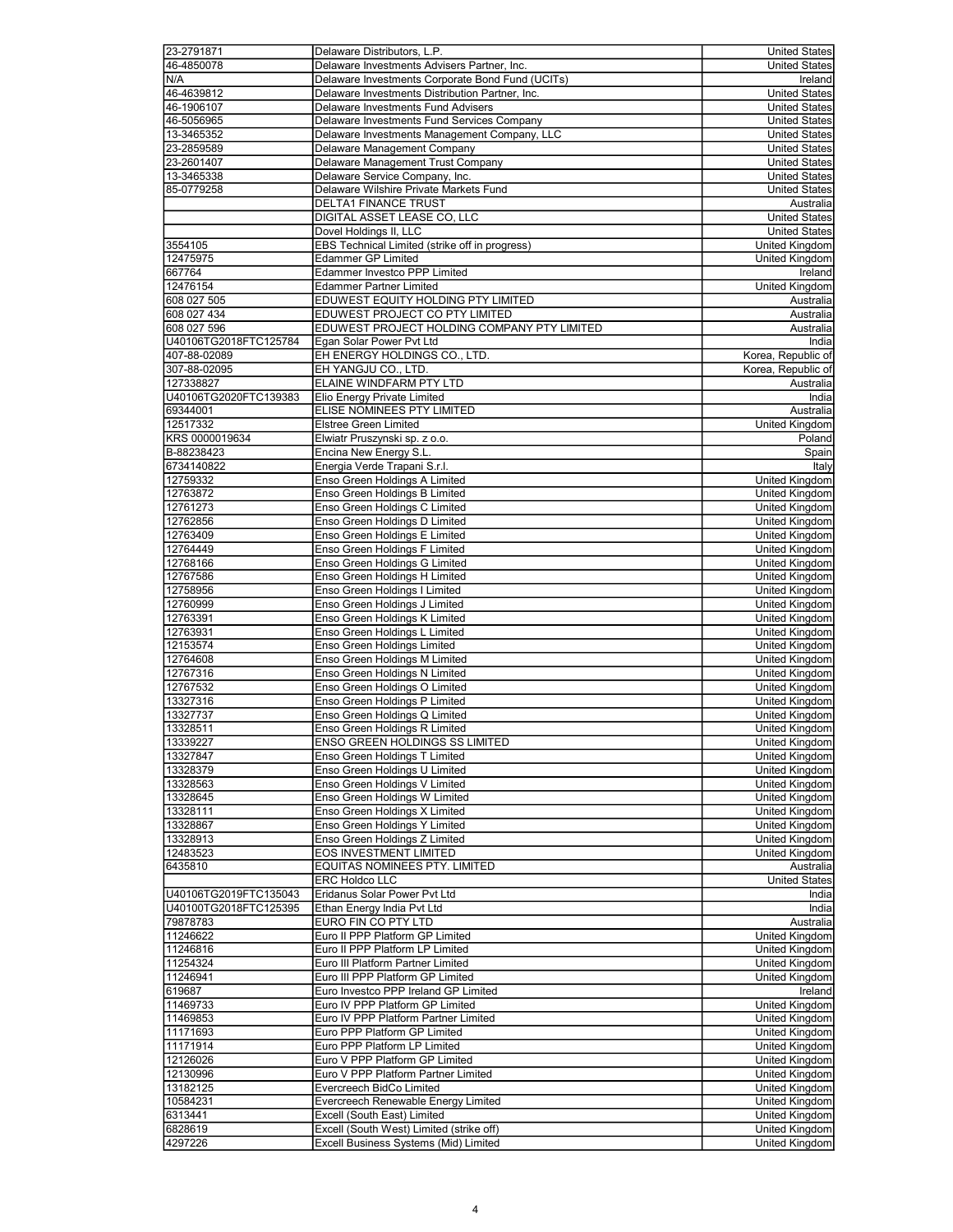| 5820367           | Excell Business Systems (Midlands) Limited                  | United Kingdom        |
|-------------------|-------------------------------------------------------------|-----------------------|
| 3554106           | <b>Excell Business Systems Limited</b>                      | United Kingdom        |
| 4589520           | Excell Converged Solutions Limited (strike off in progress) | <b>United Kingdom</b> |
| 10834331          | <b>Excell Holdings Limited</b>                              | <b>United Kingdom</b> |
| 4096546           | Excell IP Solutions Limited (strike off in progress)        | United Kingdom        |
| 7065873           | Excell Managed Services Limited (in strike off)             | United Kingdom        |
| 12277694          | <b>Excell Midco Limited</b>                                 | United Kingdom        |
| 3757024           | Excell Network Solutions Ltd.                               | United Kingdom        |
| 7550125           |                                                             |                       |
|                   | <b>Excell UT Limited</b>                                    | <b>United Kingdom</b> |
| 8714175           | Farrington Business Group Ltd (strike off in progress)      | United Kingdom        |
| 556654-2675       | <b>Favonius AB</b>                                          | Sweden                |
| 0713.617.617      | Feliz Holding BV                                            | Belgium               |
| 202208128N        | FEMA HOLDCO PTE. LIMITED                                    | Singapore             |
| 827772            | FEMOREN SPÓŁKA Z OGRANICZONĄ ODPOWIEDZIALNOŚCIĄ             | Poland                |
| 12131010964       | FibreConnect Italian Holding S.p.A.                         | Italy                 |
| 16449641006       | FibreConnect S.P.A.                                         | Italy                 |
| B88238514         | Ficus Solar PV, S.L.                                        | Spain                 |
| 137357            | FINCH SECURITIES LIMITED                                    | Cayman Islands        |
| 80-0940702        | FL - PTH 1, LLC                                             | <b>United States</b>  |
| 36-4767568        | FL - PTH 10, LLC                                            | <b>United States</b>  |
| 90-1004919        | FL - PTH 2, LLC                                             | <b>United States</b>  |
| 61-1718024        | FL - PTH 3, LLC                                             | <b>United States</b>  |
| 80-0941771        | FL - PTH 4, LLC                                             | <b>United States</b>  |
|                   |                                                             |                       |
| 90-1005859        | FL - PTH 5, LLC                                             | <b>United States</b>  |
| 80-0942248        | FL - PTH 6, LLC                                             | <b>United States</b>  |
| 90-1006383        | FL - PTH 7, LLC                                             | <b>United States</b>  |
| 80-0942772        | FL - PTH 8, LLC                                             | <b>United States</b>  |
| 80-0943053        | FL - PTH 9, LLC                                             | <b>United States</b>  |
| 12725583          | Fleet Green Limited                                         | United Kingdom        |
| 46-2260160        | Florida Coral Lien Investments, LLC                         | <b>United States</b>  |
| 61-1577729        | Florida Dundee Lien Investments, LLC                        | <b>United States</b>  |
| 06-1058201        | Fox-Pitt Kelton Cochran Caronia Waller LLC                  | <b>United States</b>  |
| 1601171           | Fox-Pitt, Kelton Limited                                    | United Kingdom        |
| 32157             | Fox-Pitt, Kelton N.V.                                       | Curacao               |
| 99228             | FPK Capital I CIP GP Limited                                | Jersey                |
| 20-5600465        | Fremantle Energy Holdings, LLC                              | United States         |
| 20-2384759        | Fremantle Wind Holdings Inc.                                | <b>United States</b>  |
| 343302            | Fuinneamh Sceirde Teoranta                                  | Ireland               |
| 106204862         | FUNDCORP PTY LIMITED                                        | Australia             |
|                   |                                                             |                       |
|                   |                                                             |                       |
| KRS 0000328768    | Future Energy sp. z o.o.                                    | Poland                |
| 30-0790149        | GA - PTH, LLC                                               | <b>United States</b>  |
| 182-86-00475      | GANA ENERGY CO., LTD.                                       | Korea, Republic of    |
| 54001400          | <b>GATESUN PTY. LIMITED</b>                                 | Australia             |
| 570800            | GGB inBalans Investco Ireland GP Limited                    | Ireland               |
| 655049504         | GIG AUSTRALIAN OFFSHORE WIND ENERGY HOLDINGS PTY LTD        | Australia             |
|                   | GIG Australian Offshore Wind Energy Trust                   | Australia             |
| 13843476          | GIG Australian Offshore Wind Investments HoldCo Limited     | United Kingdom        |
|                   | GIG CCS HoldCo, LLC                                         | <b>United States</b>  |
| 13212922          | GIG Faune HoldCo Limited                                    | United Kingdom        |
|                   |                                                             |                       |
|                   | GIG Infrastructure HoldCo, LLC                              | <b>United States</b>  |
|                   | GIG OSW Extension TopCo Limited                             | United Kingdom        |
| 14043915          | GIG OSW Investments Appointer Limited                       | United Kingdom        |
| 13715492          | GIG OSW Investments Limited                                 | United Kingdom        |
| 13805252          | GIG OSW Service Company Limited                             | United Kingdom        |
|                   | GIG SHE Finance, LLC                                        | <b>United States</b>  |
|                   | GIG SHE Holdings, LLC                                       | <b>United States</b>  |
|                   | GIG Solar HoldCo, LLC                                       | <b>United States</b>  |
|                   | GIG Solar US Legacy 1, LLC                                  | <b>United States</b>  |
|                   | GIG Solar US Legacy 2, LLC                                  | <b>United States</b>  |
|                   | GIG US Investment Holdings Inc.                             | <b>United States</b>  |
|                   | GIG US Storage Holdings LLC                                 | <b>United States</b>  |
| 505-88-01841      | GIJANG OFFSHORE WIND POWER CO., LTD.                        | Korea, Republic of    |
| 9642942           | <b>GILLMAN PTY. LIMITED</b>                                 | Australia             |
| 0100-03-033353    | GK SHIROISHI KOSUGOU WIND                                   | Japan                 |
|                   | GLL 200 State Street Corp                                   | <b>United States</b>  |
| 81-1829460        | GLL 400 Hope Interest, LLC                                  | <b>United States</b>  |
|                   | <b>GLL Americas Fund GP Corp</b>                            | United States         |
|                   |                                                             |                       |
| <b>HRB 148775</b> | <b>GLL Asset Management GmbH</b>                            | Germany               |
|                   | <b>GLL Asset Management LLC</b>                             | <b>United States</b>  |
| 47-2799970        | <b>GLL BVK Austin GP Inc</b>                                | <b>United States</b>  |
| 47-1067714        | GLL BVK Denver GP Inc.                                      | United States         |
|                   | <b>GLL BVK General Partner Inc</b>                          | <b>United States</b>  |
| 81-4279580        | GLL BVK Miracorp General Partner, Inc.                      | United States         |
| 47-2784803        | GLL BVK W.Adams GP, Inc                                     | <b>United States</b>  |
|                   | <b>GLL Development and Management Inc</b>                   | <b>United States</b>  |
| HRB 139371        | <b>GLL Erste Verwaltungs GmbH</b>                           | Germany               |
| 12397572          | <b>GLL Fremont Interest II LLC</b>                          | <b>United States</b>  |
| <b>HRB 149112</b> | <b>GLL Holding AG</b>                                       | Germany               |
| HRB 198702        | <b>GLL HR CEE Management GmbH</b>                           | Germany               |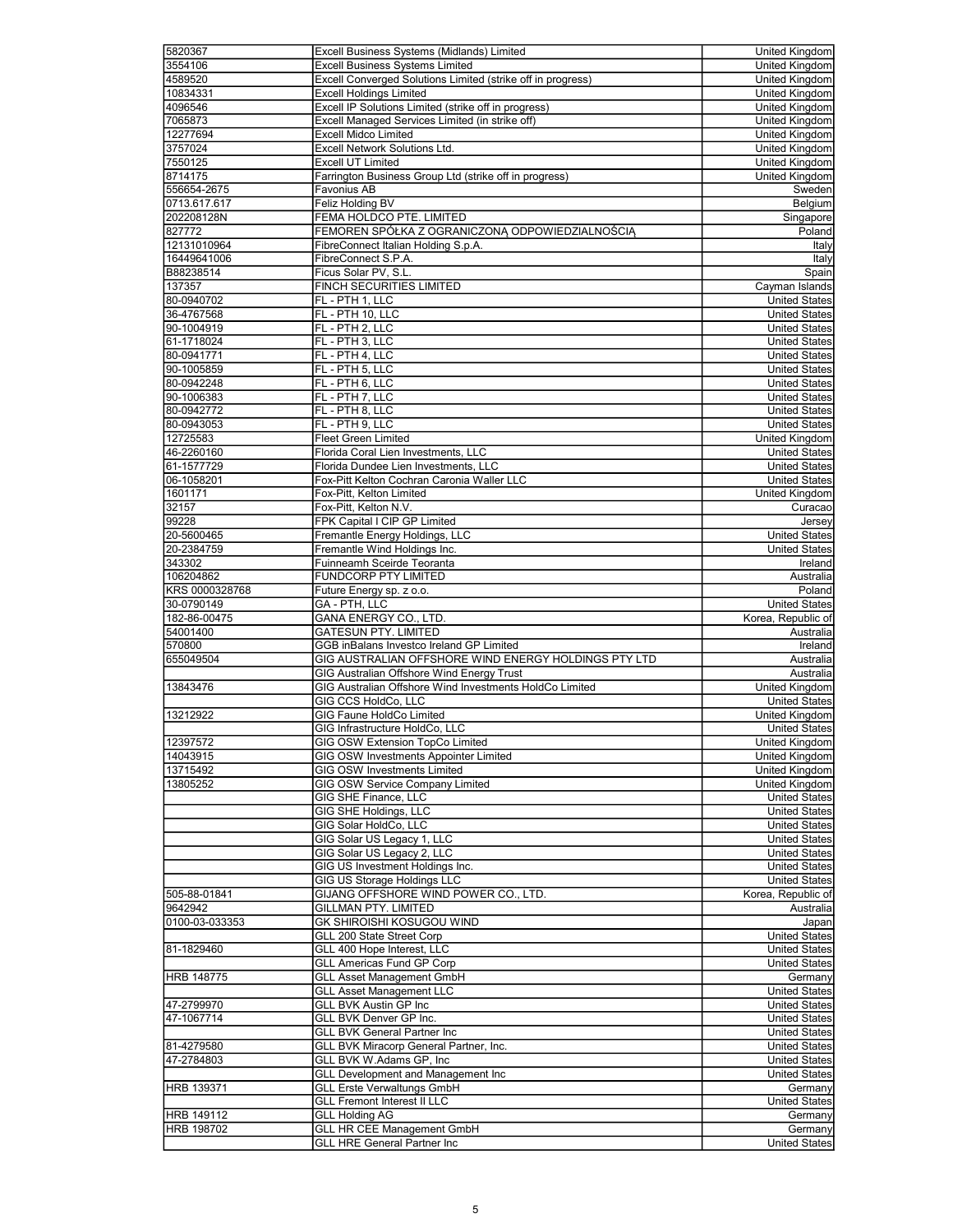|                        | GLL Investment Management 3 GmbH                                            | Germany                                       |
|------------------------|-----------------------------------------------------------------------------|-----------------------------------------------|
| HRB 217096             | <b>GLL Investment Management GmbH</b>                                       | Germany                                       |
| B236844                | GLL NY 1 GP S.à r.l.                                                        | Luxembourg                                    |
| HRB 180132             | <b>GLL Office II Management GmbH</b>                                        | Germany                                       |
| <b>HRB 188989</b>      |                                                                             | Germany                                       |
|                        | <b>GLL Office Management GmbH</b>                                           |                                               |
| B 200874               | <b>GLL Opportunities GP Sarl</b>                                            | Luxembourg                                    |
|                        | <b>GLL Properties Fund Corp. II</b>                                         | <b>United States</b>                          |
| HRB 134934             | <b>GLL Real Estate Partners GmbH</b>                                        | Germany                                       |
| 76.140.219-6           | <b>GLL Real Estate Partners GmbH Limitada</b>                               | Chile                                         |
| 20601960843            | <b>GLL Real Estate Partners GmbH SAC</b>                                    | Peru                                          |
|                        | <b>GLL Real Estate Partners Inc</b>                                         | <b>United States</b>                          |
| HRB 206240             | GLL Real Estate Partners Kapitalverwaltungsgesellschaft mbH                 | Germany                                       |
| 01-09-905516           | GLL Real Estate Partners Kft.                                               | Hungary                                       |
| <b>HRB 188990</b>      | <b>GLL Retail Management GmbH</b>                                           | Germany                                       |
|                        | <b>GLL Selection II GP Corp</b>                                             | <b>United States</b>                          |
| B 165993               | <b>GLL Services Luxembourg Sarl</b>                                         | Luxembourg                                    |
|                        | <b>GLL US Office Corp</b>                                                   | <b>United States</b>                          |
|                        | <b>GLL US Retail Corp</b>                                                   | <b>United States</b>                          |
|                        | <b>GLL USA Management LLC</b>                                               | <b>United States</b>                          |
| HRB 236848             | Globe Beteiligungs GmbH                                                     | Germany                                       |
|                        |                                                                             |                                               |
| 13033086               | <b>Goodstone Living Limited</b>                                             | United Kingdom                                |
| 5481707                | Goonzaran Bluebell Funding Limited                                          | United Kingdom                                |
| 5473771                | Goonzaran Bluebell Leasing Limited                                          | United Kingdom                                |
| 12296818               | Gordon Topco Limited                                                        | United Kingdom                                |
|                        | Great Southern Offshore Wind Farm Asset Trust                               | Australia                                     |
|                        | Great Southern Offshore Wind Farm Hold Trust                                | Australia                                     |
| 655049595              | GREAT SOUTHERN OFFSHORE WIND FARM PROJECT CO PTY LTD                        | Australia                                     |
| 655049693              | GREAT SOUTHERN OFFSHORE WIND FARM PTY LTD                                   | Australia                                     |
| 11654061               | Green Empire WtE Holdings Limited                                           | <b>United Kingdom</b>                         |
| 538-88-00707           | GREEN INVESTMENT GROUP (KOREA) LLC                                          | Korea, Republic of                            |
| SC576143               | Green Investment Group Investments Limited                                  | <b>United Kingdom</b>                         |
| SC574147               | Green Investment Group Limited                                              | United Kingdom                                |
| SC460459               | Green Investment Group Management Limited                                   | United Kingdom                                |
| 9135277                | Green Mobile Limited                                                        | United Kingdom                                |
| 617-86-04977           | GWindSky Co., Ltd.                                                          | Korea, Republic of                            |
| 846-87-01653           | GYEONGJU CLEAN ENERGY CO., LTD.                                             | Korea, Republic of                            |
| 77.447.163-4           | <b>HC Three Investments SpA</b>                                             | Chile                                         |
| 11727242               |                                                                             | United Kingdom                                |
|                        | <b>HC2 Investments Limited</b>                                              |                                               |
| 642634759              | HEARTBEAT ENERGY HOLDCO PTY LIMITED                                         | Australia                                     |
| 125438600              | <b>HENDERSON WA PTY LIMITED</b>                                             | Australia                                     |
| not registered         | <b>HENDERSON WA TRUST</b>                                                   | Australia                                     |
| 13148447               | Herman Midco Limited                                                        | United Kingdom                                |
| 13145062               | Herman Topco Limited                                                        | United Kingdom                                |
| 559017                 | Hermes Infrastructure Investco Ireland GP Limited                           | Ireland                                       |
| 57093204               | HSINYOUNG ENERGY CO., LTD.                                                  |                                               |
|                        |                                                                             | Taiwan                                        |
| 97666                  | Hydra Investments 2007 Limited                                              | Jersev                                        |
|                        | I-4 Logistics Center Tampa GP LLC                                           | <b>United States</b>                          |
| 13859624               | Ibsen Investment Holdings Limited                                           | United Kingdom                                |
| 2757020                | IDAMENEO (NO. 79) NOMINEES PTY. LIMITED                                     | Australia                                     |
| 12479162               |                                                                             | United Kingdom                                |
|                        | <b>ILIOS INVESTMENT LIMITED</b>                                             |                                               |
| 46-1490923             | Illinois Salt Fox Investments, LLC                                          | <b>United States</b>                          |
| 20-2937198             | Indiana TLP, LLC                                                            | <b>United States</b>                          |
| 13426129               | Inis Holding Company Limited                                                | United Kingdom                                |
| 13413233               | Inis Top Company Limited                                                    | United Kingdom                                |
| 2988533                | Internal Systems Ltd                                                        | United Kingdom                                |
| 75920433               | International Compliance Software Holding B.V.                              | Netherlands                                   |
| 201729633K             | ION ENERGY PTE. LIMITED (In Liquidation 27/08/2021)                         | Singapore                                     |
| 12517505               | Iron Acton Green Limited                                                    | United Kingdom                                |
| 65-0417837             | Ivy Distributors, Inc.                                                      | <b>United States</b>                          |
| 03-0481447             | Ivy Investment Management Company                                           | <b>United States</b>                          |
| 0100-02-036303         | JIG HOLDINGS LIMITED                                                        | Japan                                         |
| 611 447 628            | JURIS PARTNERSHIP MCHPL EQUITY HOLDING COMPANY PTY LTD                      | Australia                                     |
| 609 122 901            | JURIS PARTNERSHIP MCHPL PROJECT CO PTY LTD                                  | Australia                                     |
| 609 115 997            | JURIS PARTNERSHIP MCHPL PROJECT HOLDING COMPANY PTY LTD                     | Australia                                     |
| 9541115                | Kingswood Mortgages 2015-1 Holdings Limited                                 | United Kingdom                                |
| 9541195                | Kingswood Mortgages 2015-1 PLC (entered voluntary liquidation 25 June 2021) | United Kingdom                                |
| U40106TG2020FTC142784  | Kleio Solar Power Pvt Ltd                                                   | India                                         |
| 13621736               | Kusten Offshore Holding Company Limited                                     | United Kingdom                                |
| 738797                 | KW SOLAR I SPÓŁKA Z OGRANICZONA ODPOWIEDZIALNOSCIA                          | Poland                                        |
| 750045                 | KW SOLAR II SPÓŁKA Z OGRANICZONĄ ODPOWIEDZIALNOŚCIĄ                         | Poland                                        |
| 750035                 | KW SOLAR III SPÓŁKA Z OGRANICZONĄ ODPOWIEDZIALNOŚCIĄ                        | Poland                                        |
| 749571                 | KW SOLAR V SPÓŁKA Z OGRANICZONĄ ODPOWIEDZIALNOŚCIĄ                          | Poland                                        |
| 749579                 | KW SOLAR VI SPÓŁKA Z OGRANICZONĄ ODPOWIEDZIALNOŚCIĄ                         | Poland                                        |
|                        |                                                                             |                                               |
| 752225                 | KW SOLAR VII SPÓŁKA Z OGRANICZONĄ ODPOWIEDZIALNOŚCIĄ                        | Poland                                        |
| 749817                 | KW SOLAR VIII SPÓŁKA Z OGRANICZONĄ ODPOWIEDZIALNOŚCIĄ                       | Poland                                        |
| 56649800               | L2 B.V.                                                                     | Netherlands                                   |
| FC032012               | L2 B.V. (UK Branch)                                                         |                                               |
| 559169-5928            | Lake Wind AB                                                                | Sweden                                        |
| 8763016<br>617 886 567 | Lakehouse Mortgages Limited<br>LAL LAL WIND FARMS ASSET CO PTY LIMITED      | United Kingdom<br>United Kingdom<br>Australia |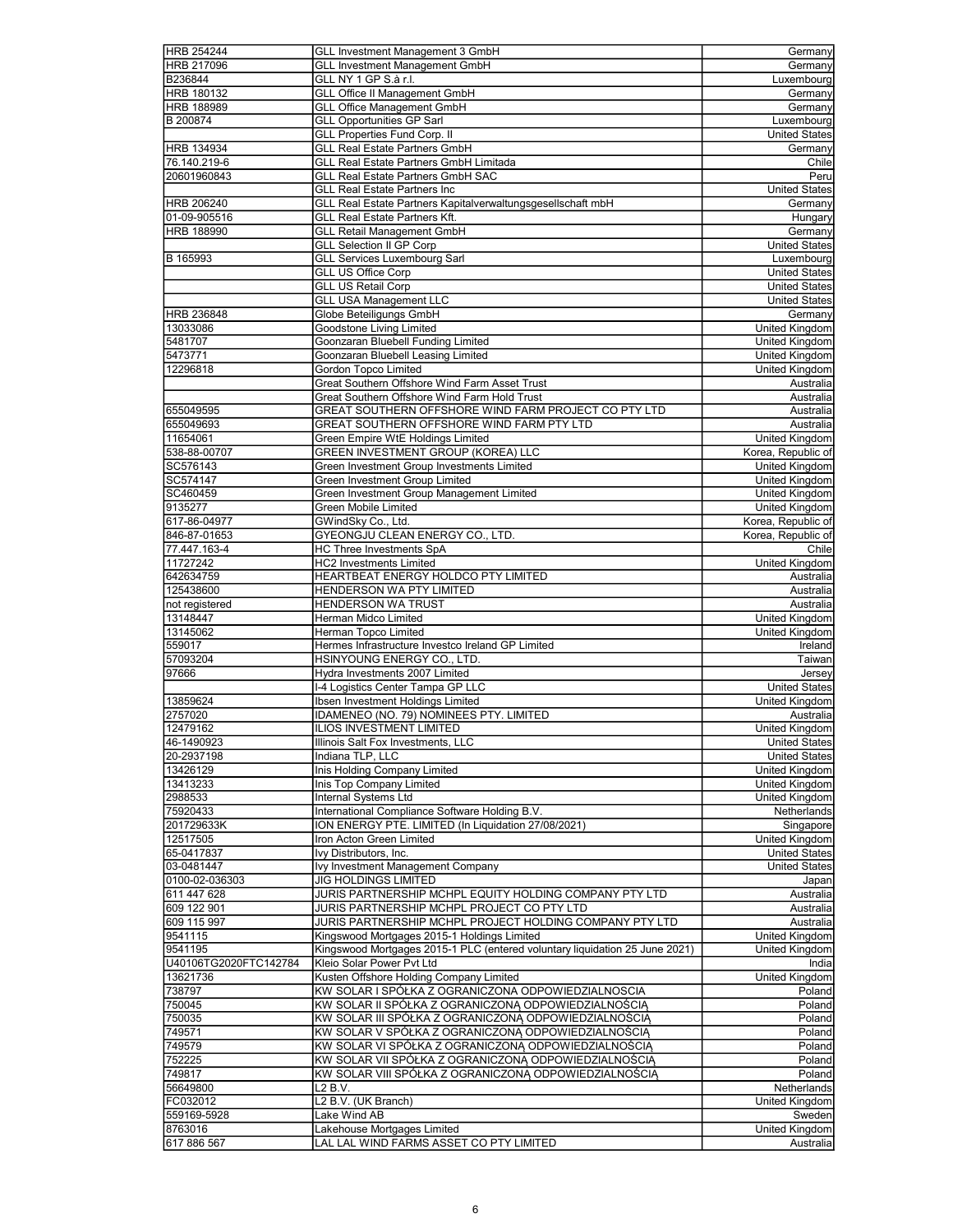|                | Lal Lal Wind Farms Asset Trust                                                                             | Australia                              |
|----------------|------------------------------------------------------------------------------------------------------------|----------------------------------------|
|                |                                                                                                            |                                        |
|                | Lal Lal Wind Farms Hold Trust                                                                              | Australia                              |
| 617 788 217    | LAL LAL WIND FARMS HOLDINGS PTY LIMITED                                                                    | Australia                              |
| 615861259      | LAL LAL WIND FARMS PTY LIMITED                                                                             | Australia                              |
| 13205508       | Lapin Investment Limited                                                                                   | United Kingdom                         |
|                | Laxman Beach LLC                                                                                           | <b>United States</b>                   |
|                |                                                                                                            |                                        |
|                | Liberty Green Renewables Indiana, LLC                                                                      | <b>United States</b>                   |
| 20-2937206     | Lien Data Services, LLC                                                                                    | <b>United States</b>                   |
| SC703881       | Lochlann FinCo Limited                                                                                     | United Kingdom                         |
| SC703990       | Lochlann HoldCo Limited                                                                                    | <b>United Kingdom</b>                  |
| SC703876       | Lochlann TopCo Limited                                                                                     | United Kingdom                         |
|                |                                                                                                            |                                        |
|                | Long Beach Airport Hangar Owner LLC                                                                        | <b>United States</b>                   |
| B88238449      | Loto Solar PV, S.L.                                                                                        | Spain                                  |
| 12517014       | Lovedean Green Limited                                                                                     | <b>United Kingdom</b>                  |
|                | M Acquisition Company V Corporation                                                                        | <b>United States</b>                   |
|                | M Acquisition Company VI Corporation                                                                       | <b>United States</b>                   |
|                |                                                                                                            |                                        |
|                | M Acquisition Company VII Corporation                                                                      | <b>United States</b>                   |
|                | M Acquisition V Sponsor, LLC                                                                               | <b>United States</b>                   |
|                | M Acquisition VI Sponsor, LLC                                                                              | <b>United States</b>                   |
|                | M Acquisition VII Sponsor, LLC                                                                             | <b>United States</b>                   |
|                | MAC FUND ONE TRUST                                                                                         | Australia                              |
| 198500776M     | MACQUARIE (ASIA) PTE LTD.                                                                                  | Singapore                              |
|                |                                                                                                            |                                        |
| 27230949       | MACQUARIE (ASIA) PTE LTD. TAIWAN BRANCH                                                                    | Taiwan                                 |
| 51983          | Macquarie (Bermuda) Limited                                                                                | Bermuda                                |
| 0100-01-068766 | MACQUARIE (JAPAN) LIMITED                                                                                  | Japan                                  |
| SC280388       | Macquarie (Scotland) GP Limited                                                                            | United Kingdom                         |
| 6287793        | Macquarie (UK) Group Services Limited                                                                      | <b>United Kingdom</b>                  |
|                |                                                                                                            |                                        |
| 8594885        | MACQUARIE ACCEPTANCES PTY LIMITED                                                                          | Australia                              |
| 95180788       | MACQUARIE ADMIN SERVICES PTY LIMITED                                                                       | Australia                              |
| 211745         | Macquarie Advanced Investment Partners G.P. Ltd.                                                           | Cayman Islands                         |
| CS201900544    | MACQUARIE ADVISORS (PHILIPPINES) INC.                                                                      | Philippines                            |
| 2003/014483/07 | Macquarie Advisory and Capital Markets South Africa Proprietary Limited                                    | South Africa                           |
|                |                                                                                                            |                                        |
| 6863307        | Macquarie Aerospace Investments Limited                                                                    | United Kingdom                         |
| 27-1564084     | Macquarie Affiliated Managers (USA) Inc.                                                                   | <b>United States</b>                   |
| 26-2103542     | Macquarie Affiliated Managers Holdings (USA) Inc.                                                          | <b>United States</b>                   |
| 2000/001243/07 | MACQUARIE AFRICA PROPRIETARY LIMITED                                                                       | South Africa                           |
| 122169368      | MACQUARIE AGRICULTURAL FUNDS MANAGEMENT LTD                                                                | Australia                              |
|                |                                                                                                            |                                        |
| 611566217      | MACQUARIE AGRICULTURAL FUNDS MANAGEMENT NO.2 PTY LIMITED                                                   | Australia                              |
| 139 654 407    | MACQUARIE AIRCRAFT LEASING PTY LIMITED                                                                     | Australia                              |
| 130 643 319    | MACQUARIE AIRCRAFT LEASING SERVICES (AUSTRALIA) PTY LTD                                                    | Australia                              |
|                |                                                                                                            |                                        |
|                |                                                                                                            |                                        |
|                | MACQUARIE AIRCRAFT LEASING TRUST A                                                                         | Australia                              |
| 37-1740746     | Macquarie Alpine Inc.                                                                                      | <b>United States</b>                   |
| 103237181      | MACQUARIE ALTERNATIVE ASSETS MANAGEMENT LIMITED                                                            | Australia                              |
| 26-3816229     | Macquarie Alternative Strategies                                                                           | <b>United States</b>                   |
| 26-3769039     | Macquarie America Holdings Inc.                                                                            | <b>United States</b>                   |
| 26-3771444     | Macquarie America Services Inc.                                                                            |                                        |
|                |                                                                                                            | <b>United States</b>                   |
| 13-4184042     | MACQUARIE AMERICAS CORP.                                                                                   | <b>United States</b>                   |
| 124071414      | MACQUARIE AMERICAS HOLDINGS PTY LTD                                                                        | Australia                              |
| 325180         | Macquarie ASEAN Technology Investments Holdings GP Ltd.                                                    | Cayman Islands                         |
| 201713780Z     | Macquarie Asia Infrastructure Management 2 Pte. Limited                                                    | Singapore                              |
| 289176         | Macquarie Asia Infrastructure Management Limited                                                           |                                        |
| 170076         | Macquarie Asia Securities Limited                                                                          | Cayman Islands<br>Hong Kong            |
|                |                                                                                                            |                                        |
| 313050         | Macquarie Asia Specialized Asset Management I Limited                                                      | Cayman Islands                         |
| 647 926 485    | Macquarie Asian Progress Fund                                                                              | Australia                              |
| T20LP0057G     | Macquarie Asia-Pacific Infrastructure Fund 3 LP                                                            | Singapore                              |
| 202017632H     | Macquarie Asia-Pacific Infrastructure Management 3 Pte. Ltd.                                               | Singapore                              |
| 41-2183382     | Macquarie Asset Advisers                                                                                   | <b>United States</b>                   |
| 8253772        | Macquarie Asset Finance Holdings Limited                                                                   | United Kingdom                         |
|                |                                                                                                            |                                        |
| 0100-01-107687 | MACQUARIE ASSET FINANCE JAPAN LIMITED                                                                      | Japan                                  |
| 128212868      | Macquarie Asset Finance Management (Australia) Limited                                                     | Australia                              |
| 57952C1/GBL    | MACQUARIE ASSET FINANCE MAURITIUS LTD                                                                      | Mauritius                              |
| 64219601       | MACQUARIE ASSET FINANCE PTY LIMITED                                                                        | Australia                              |
| 11670775       | Macquarie Asset Holdings Limited                                                                           | United Kingdom                         |
| 461290         | MACQUARIE ASSET MANAGEMENT (NZ) LIMITED                                                                    | New Zealand                            |
|                |                                                                                                            |                                        |
| 637680767      | MACQUARIE ASSET MANAGEMENT EUROPE HOLDINGS PTY LIMITED                                                     | Australia                              |
| B233.546       | Macquarie Asset Management Europe S.à r.l.                                                                 | Luxembourg                             |
| 42498254       | Macquarie Asset Management Europe S.à r.l., Denmark Branch, filial af                                      | Denmark                                |
|                | Macquarie Asset Management Europe S.à.r.l., Luxembourg                                                     |                                        |
| MI-2608249     | Macquarie Asset Management Europe S.à r.l., Italy Branch                                                   | Italy                                  |
|                |                                                                                                            |                                        |
| 84650265       | Macquarie Asset Management Europe S.à r.l., Netherlands Branch                                             | Netherlands                            |
| HRB 265605     | Macquarie Asset Management Europe S.à.r.l., Niederlassung Deutschland                                      | Germany                                |
| 516412-5832    | Macquarie Asset Management Europe S.à.r.l., Sweden Filial                                                  | Sweden                                 |
| 134474712      | MACQUARIE ASSET MANAGEMENT HOLDINGS PTY LIMITED                                                            | Australia                              |
| FC037906       | Macquarie Asset Management Holdings Pty Limited (UK Branch)                                                | United Kingdom                         |
| 0100-01-156193 | MACQUARIE ASSET MANAGEMENT JAPAN CO., LTD.                                                                 | Japan                                  |
|                |                                                                                                            |                                        |
| 397181         | Macquarie Asset Management México, S.A. de C.V.                                                            | Mexico                                 |
| 1263583        | MACQUARIE ASSET MANAGEMENT PTY LIMITED                                                                     | Australia                              |
| 339052         | Macquarie Asset Management Public Investments (NZ) Limited                                                 | New Zealand                            |
| 12514361       | Macquarie Asset Management Strategic Solutions, LLC<br>Macquarie Asset Management UK Holdings No.1 Limited | <b>United States</b><br>United Kingdom |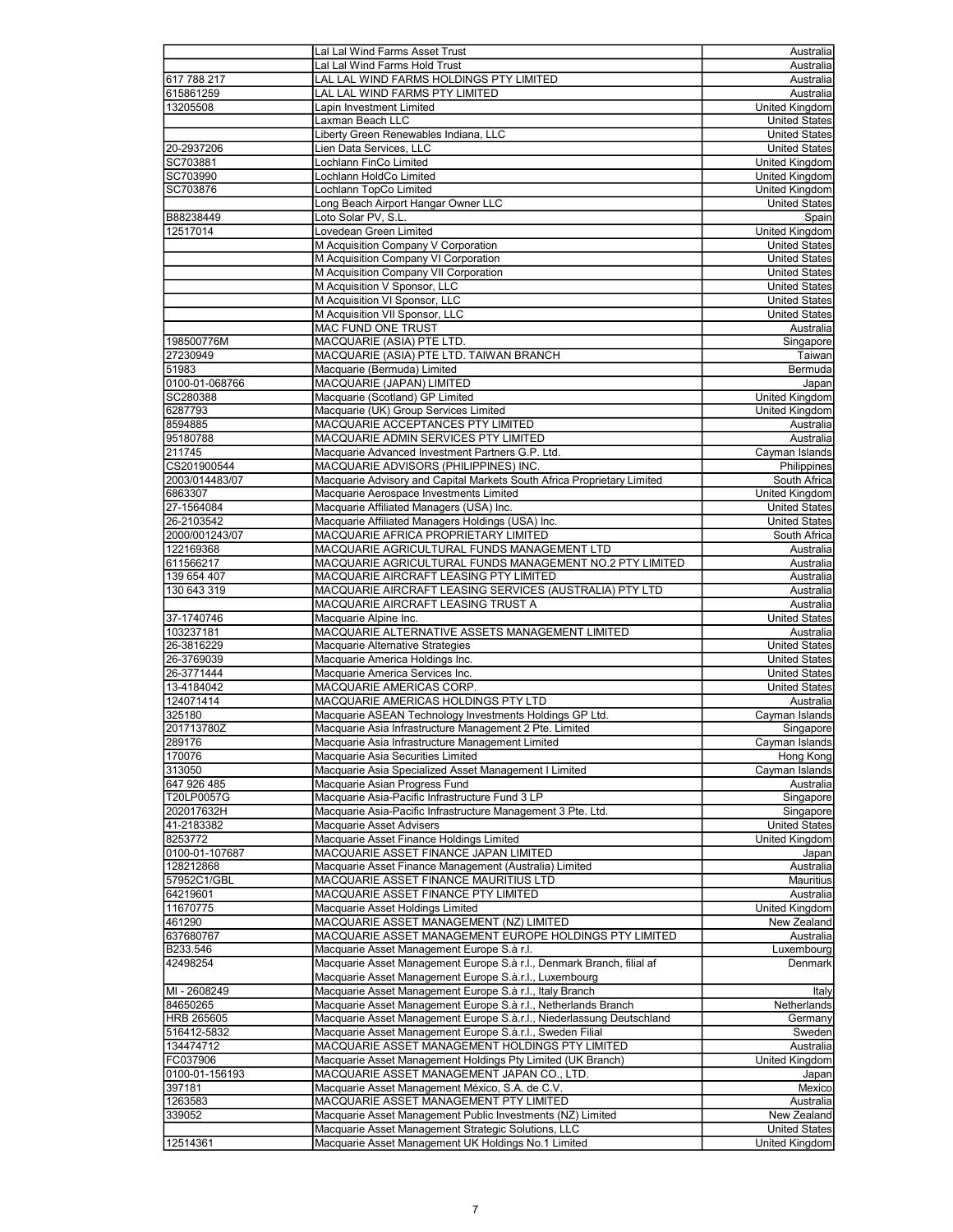| 12514477                       | Macquarie Asset Management UK Holdings No.2 Limited                                                              | United Kingdom                             |
|--------------------------------|------------------------------------------------------------------------------------------------------------------|--------------------------------------------|
| 637680374                      | MACQUARIE ASSET MANAGEMENT UK HOLDINGS PTY LIMITED                                                               | Australia                                  |
| 637679102                      | MACQUARIE ASSET MANAGEMENT US HOLDINGS PTY LIMITED                                                               | Australia                                  |
| 736210                         | MACQUARIE AUSTRALIA PTY LIMITED                                                                                  | Australia                                  |
| 74453286                       | MACQUARIE AUSTRALIA SECURITIES PTY LIMITED                                                                       | Australia                                  |
| 77595012                       | MACQUARIE AUSTRALIAN INFRASTRUCTURE MANAGEMENT 1 LIMITED                                                         | Australia                                  |
| 131476910                      | MACQUARIE AUSTRALIAN INFRASTRUCTURE MANAGEMENT 2 LIMITED                                                         | Australia                                  |
| 121836235                      | MACQUARIE AVENIR NO. 2 PTY LIMITED                                                                               | Australia                                  |
| 124071432                      | MACQUARIE B.H. PTY LTD                                                                                           | Australia                                  |
| 848 958 278                    | Macquarie Bank Europe DAC, Paris Branch                                                                          | France                                     |
| 634817                         | Macquarie Bank Europe Designated Activity Company                                                                | Ireland                                    |
|                                | Macquarie Bank Europe Designated Activity Company, Frankfurt Branch                                              |                                            |
| <b>HRB 115545</b>              |                                                                                                                  | Germany                                    |
| 8583542                        | MACQUARIE BANK LIMITED                                                                                           | Australia                                  |
| 1045                           | Macquarie Bank Limited (DIFC Recognised Company)                                                                 | <b>United Arab Emirates</b>                |
| F18649                         | MACQUARIE BANK LIMITED (HONG KONG BRANCH)                                                                        | Hong Kong                                  |
| FC018220                       | Macquarie Bank Limited (London Branch)                                                                           | United Kingdom                             |
| 2019/524903/10                 | Macquarie Bank Limited (registered as an external company in South Africa)                                       | South Africa                               |
| FC018220                       | Macquarie Bank Limited (US Representative Office)                                                                | <b>United States</b>                       |
| N/A                            | Macquarie Bank Limited (Zurich Rep Office)                                                                       | Switzerland                                |
| T11FC0018C                     | MACQUARIE BANK LIMITED SINGAPORE BRANCH                                                                          | Singapore                                  |
| R.P.M. 892390892               | Macquarie Belgium TCG SRL                                                                                        | Belgium                                    |
| CNPJ03.516.449/0001            | MACQUARIE BRASIL PARTICIPACOES LTDA                                                                              | Brazil                                     |
| 109 649 292                    | MACQUARIE BUSINESS SOLUTIONS PTY LIMITED                                                                         | Australia                                  |
|                                | Macquarie CAF Funding II LLC                                                                                     | <b>United States</b>                       |
|                                | Macquarie CAF Holdings Inc.                                                                                      | <b>United States</b>                       |
|                                | Macquarie CAF LLC                                                                                                | <b>United States</b>                       |
|                                | Macquarie CAF Management LLC                                                                                     | <b>United States</b>                       |
|                                |                                                                                                                  |                                            |
| 13-4055193                     | Macquarie CAF RE Holdings, Inc.                                                                                  | <b>United States</b>                       |
| 839742-2                       | Macquarie Canada MPIP GP Ltd.                                                                                    | Canada                                     |
| 839745-7                       | Macquarie Canada MPIP LP Ltd.                                                                                    | Canada                                     |
| 683412-4                       | Macquarie Canada Services Ltd.                                                                                   | Canada                                     |
| 6489800                        | Macquarie Canadian Investment Holdings Ltd.                                                                      | Canada                                     |
| 123199548                      | MACQUARIE CAPITAL (AUSTRALIA) LIMITED                                                                            | Australia                                  |
| 61414                          | Macquarie Capital (Chile) SpA                                                                                    | Chile                                      |
| 3704031                        | Macquarie Capital (Europe) Limited                                                                               | United Kingdom                             |
| 847 728 359                    | Macquarie Capital (Europe) Limited Paris Branch                                                                  | France                                     |
| 34297902                       | Macquarie Capital (Europe) Limited, Amsterdam Branch                                                             | Netherlands                                |
| 905963                         | Macquarie Capital (Europe) Limited, Dublin Branch                                                                | Ireland                                    |
| N/A                            | Macquarie Capital (Europe) Limited, Geneva Representative Office                                                 | Switzerland                                |
| <b>HRB 82506</b>               | Macquarie Capital (Europe) Limited, Niederlassung Deutschland                                                    | Germany                                    |
|                                |                                                                                                                  |                                            |
|                                |                                                                                                                  |                                            |
| N/A                            | Macquarie Capital (Europe) Limited, Oficina de Representacion en Espana                                          | Spain                                      |
| 634747                         | Macquarie Capital (Ireland) Designated Activity Company                                                          | Ireland                                    |
| 104-81-64533                   | MACQUARIE CAPITAL (KOREA) LIMITED                                                                                | Korea, Republic of                         |
| 1952567                        | MACQUARIE CAPITAL (NEW ZEALAND) LIMITED                                                                          | New Zealand                                |
| 199704430K                     | MACQUARIE CAPITAL (SINGAPORE) PTE. LIMITED                                                                       | Singapore                                  |
| 90610664                       | Macquarie Capital (Taiwan) Co., Ltd                                                                              | Taiwan                                     |
| 98-0141094                     | MACQUARIE CAPITAL (USA) INC.                                                                                     | <b>United States</b>                       |
| 2149053                        | Macquarie Capital Acquisitions (Canada) Ltd.                                                                     | Canada                                     |
| 716740-7                       | Macquarie Capital Acquisitions (Canada) No.2 Ltd.                                                                | Canada                                     |
| 130 342 915                    | MACQUARIE CAPITAL ADVISERS CRE PTY LTD                                                                           | Australia                                  |
| 20-5426915                     | Macquarie Capital Americas Holdings Inc.                                                                         | <b>United States</b>                       |
| 137760822                      | MACQUARIE CAPITAL ARGENTINA PTY LTD                                                                              | Australia                                  |
| 364888                         | Macquarie Capital Asia Technology Investments Holdings GP Ltd.                                                   | Cayman Islands                             |
|                                |                                                                                                                  | Canada                                     |
| 905313-1                       | Macquarie Capital Development Canada Ltd.                                                                        | Australia                                  |
| 127829458                      | MACQUARIE CAPITAL FINANCE (AUSTRALIA) PTY LTD                                                                    |                                            |
| 133 664 632                    | MACQUARIE CAPITAL FINANCE HOLDINGS (AUSTRALIA) PTY LIMITED                                                       | Australia                                  |
| 885 184 697 R.C.S. Paris       | Macquarie Capital France Société Anonyme                                                                         | France                                     |
| 80503837                       | Macquarie Capital France Société Anonyme, Benelux Branch                                                         | Netherlands                                |
| MI - 2629590                   | Macquarie Capital France Société Anonyme, Italy Branch                                                           | Italy                                      |
| <b>HRB 120651</b>              | Macquarie Capital France Société Anonyme, Niederlassung Deutschland                                              | Germany                                    |
| T. 41201, F. 171, H. M-        | Macquarie Capital France Société Anonyme, Sucursal en España                                                     | Spain                                      |
| 730487                         |                                                                                                                  |                                            |
| 897 955 597 R.C.S. Paris       | Macquarie Capital French Fund, Société d'Investissement à Capital Variable                                       | France                                     |
| 110605724                      | MACQUARIE CAPITAL FUNDING (LP) PTY LIMITED                                                                       | Australia                                  |
| 13-3789912                     | Macquarie Capital Funding LLC                                                                                    | United States                              |
| 2149050                        | Macquarie Capital Holdings (Canada) Ltd.                                                                         | Canada                                     |
| 135973                         | MACQUARIE CAPITAL LIMITED                                                                                        | Hong Kong                                  |
| 110-84-02227                   | MACQUARIE CAPITAL LIMITED (SEOUL BRANCH)                                                                         | Korea, Republic of                         |
| 89407381                       | Macquarie Capital Limited, Taiwan Securities Branch                                                              | Taiwan                                     |
| 565608                         | Macquarie Capital Markets Canada Ltd./Marchés Financiers Macquarie Canada                                        | Canada                                     |
|                                | Ltée.                                                                                                            |                                            |
|                                | Macquarie Capital Markets North America Ltd./Marchés Financiers Macquarie                                        | Canada                                     |
| 1079073                        |                                                                                                                  |                                            |
|                                | Amérique Du Nord Ltée.                                                                                           |                                            |
| 126957                         | Macquarie Capital Mexico, S.A.P.I. de C.V.                                                                       | Mexico                                     |
|                                | Macquarie Capital Partners, LLC                                                                                  | <b>United States</b>                       |
| 803092-8                       | Macquarie Capital Principal Holdings Canada Ltd                                                                  | Canada                                     |
| U65920MH1995PTC090696          | Macquarie Capital Securities (India) Private Limited                                                             | India                                      |
| MC-134609                      | MACQUARIE CAPITAL SECURITIES (JAPAN) LIMITED                                                                     |                                            |
| 0100-03-012063<br>199801007342 | MACQUARIE CAPITAL SECURITIES (JAPAN) LIMITED (TOKYO BRANCH)<br>MACQUARIE CAPITAL SECURITIES (MALAYSIA) SDN. BHD. | Cayman Islands<br>Japan<br><b>Malaysia</b> |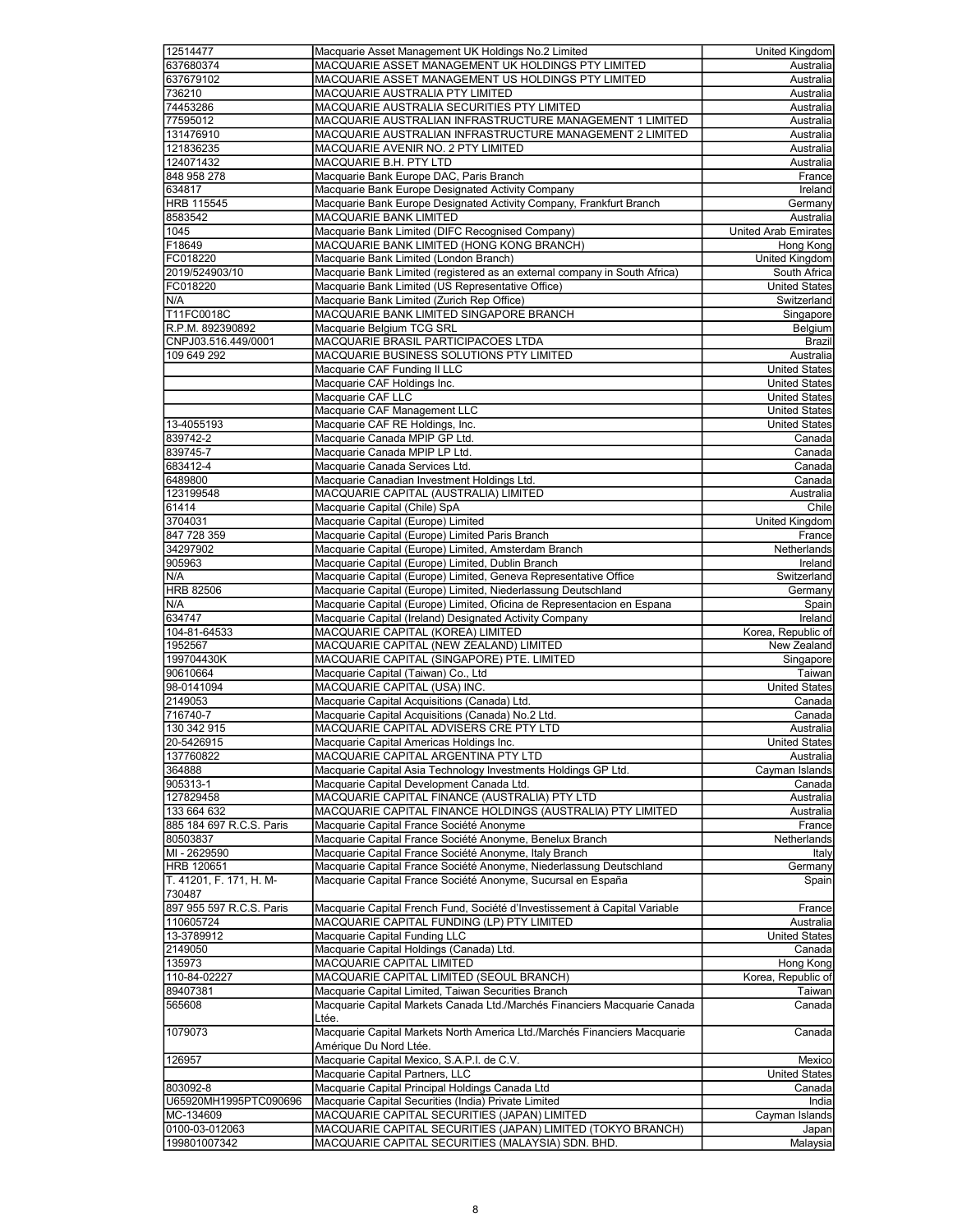| 15184/2070C1/GBL        | MACQUARIE CAPITAL SECURITIES (MAURITIUS) LIMITED                      | <b>Mauritius</b>                             |
|-------------------------|-----------------------------------------------------------------------|----------------------------------------------|
| 180496                  | Macquarie Capital Securities (Philippines) Inc.                       | Philippines                                  |
| 198702912C              | MACQUARIE CAPITAL SECURITIES (SINGAPORE) PTE. LIMITED                 | Singapore                                    |
| B240282                 | Macquarie Capital SG GP S.a r.l.                                      | Luxembourg                                   |
| B240420                 | Macquarie Capital SICAV-RAIF                                          | Luxembourg                                   |
| 13-3789912              | Macquarie Capital US Acquisitions LLC                                 | <b>United States</b>                         |
| 201918662k              | MACQUARIE CAPITAL VIETNAM GREEN INVESTMENTS PTE. LIMITED              | Singapore                                    |
| 169009                  | MACQUARIE CAYMAN HOLDINGS 2 CO.                                       | Cayman Islands                               |
| 168347                  | MACQUARIE CAYMAN HOLDINGS CO                                          | Cayman Islands                               |
| 81119477                | MACQUARIE CGM TRADING PTY LIMITED                                     | Australia                                    |
|                         | Macquarie CMF LLC                                                     | <b>United States</b>                         |
| 201016397N              | MACQUARIE COMMODITIES (SINGAPORE) PTE. LIMITED (in Liquidation wef    | Singapore                                    |
|                         | 18/09/2020)                                                           |                                              |
| 5259474                 | Macquarie Commodities (UK) Limited                                    | <b>United Kingdom</b>                        |
|                         | MACQUARIE COMMODITIES (USA) INC.                                      |                                              |
| 26-0555065              |                                                                       | <b>United States</b>                         |
| 15.246.175/0001-50      | Macquarie Commodities Brasil S/A                                      | Brazil                                       |
| 6863247                 | Macquarie Commodities Factoring Holdings (UK) Limited                 | <b>United Kingdom</b>                        |
| 5259503                 | Macquarie Commodities Finance (UK) Limited                            | United Kingdom                               |
| 1049253-1               | Macquarie Commodities Holding Canada Ltd.                             | Canada                                       |
| 633 247 935             | MACQUARIE COMMODITIES PTY LIMITED                                     | Australia                                    |
| 619688                  | Macquarie Commodities Trading (Ireland) Limited                       | Ireland                                      |
| 913100003017347000      | MACQUARIE COMMODITIES TRADING (SHANGHAI) CO, LTD                      | China                                        |
| 91310000342091408Y      | Macquarie Commodities Trading (Shanghai) Co, Ltd First Branch         | China                                        |
| 201711753C              | MACQUARIE COMMODITIES TRADING (SINGAPORE) PTE. LIMITED                | Singapore                                    |
| 620092435               | MACQUARIE COMMODITIES TRADING AUSTRALIA PTY LIMITED                   | Australia                                    |
| 199655                  | MACQUARIE COMMODITIES TRADING BAHAMAS LTD                             | Bahamas                                      |
| 1049254-0               | Macquarie Commodities Trading Canada Ltd.                             | Canada                                       |
| 625 945 119             | MACQUARIE COMMODITIES TRADING PTY LIMITED                             | Australia                                    |
| CHE-490.254.918         | Macquarie Commodities Trading SA                                      | Switzerland                                  |
|                         | Macquarie Commodities Trading US, LLC                                 | <b>United States</b>                         |
| 200813631K              | MACQUARIE COMMODITY MARKETS (SINGAPORE) PTE. LIMITED                  | Singapore                                    |
|                         | Macquarie Communications Infrastructure Holdings, LLC                 | <b>United States</b>                         |
| 4752472                 | Macquarie Corona Energy Holdings Limited                              | <b>United Kingdom</b>                        |
| 611405                  | Macquarie Corporate (Hong Kong) Limited                               | Hong Kong                                    |
| 7815862                 | Macquarie Corporate and Asset Finance 1 Limited                       | United Kingdom                               |
| 8253764                 |                                                                       |                                              |
|                         | Macquarie Corporate and Asset Finance 2 Limited                       | United Kingdom                               |
| 6198910                 | MACQUARIE CORPORATE AND ASSET FINANCE LIMITED                         | Australia                                    |
| 26-3769367              | MACQUARIE CORPORATE AND ASSET FUNDING INC.                            | <b>United States</b>                         |
| 8606862                 | MACQUARIE CORPORATE FINANCE HOLDINGS PTY LIMITED                      | Australia                                    |
| 8595426                 | MACQUARIE CORPORATE FINANCE LIMITED                                   | Australia                                    |
| HRB52973                | MACQUARIE CORPORATE FINANCE LIMITED NIEDERLASSUNG                     | Germany                                      |
|                         | DEUTSCHLAND                                                           |                                              |
| 686899659               | Macquarie Corporate Holdings Belgium NV                               | Belgium                                      |
| 125895                  | Macquarie Corporate Holdings Europe Limited                           | Jersey                                       |
| 096 705 109             | MACQUARIE CORPORATE HOLDINGS PTY LIMITED                              | Australia                                    |
| FC027878                | Macquarie Corporate Holdings Pty Limited (UK Branch)                  | United Kingdom                               |
| 123199253               | MACQUARIE CORPORATE INTERNATIONAL HOLDINGS PTY LIMITED                | Australia                                    |
| 20-1536178              | MACQUARIE COTTON INTERNATIONAL INC.                                   | <b>United States</b>                         |
| 27-2279644              | Macquarie Crop Partners GP, LLC                                       | <b>United States</b>                         |
| 132821580               | MACQUARIE DELTA1 FINANCE SERVICES PTY LIMITED                         | Australia                                    |
| 102607616               | MACQUARIE DEVELOPMENT CAPITAL II PTY LIMITED                          | Australia                                    |
| 202125957C              | MACQUARIE DIGITAL INFRASTRUCTURE ASIA PTE. LIMITED                    | Singapore                                    |
| 202126530W              | MACQUARIE DIGITAL TOWER PTE. LIMITED                                  | Singapore                                    |
| 8607083                 | MACQUARIE DIRECT INVESTMENT PTY LIMITED                               | Australia                                    |
| 114099795               | MACQUARIE DIVERSIFIED ASSET ADVISORY PTY LIMITED                      | Australia                                    |
| 54-2077555              | MACQUARIE ELECTRONICS USA INC                                         | <b>United States</b>                         |
| 200408424K              | MACQUARIE EMERGING MARKETS ASIAN TRADING PTE. LIMITED                 | Singapore                                    |
|                         | MACQUARIE EMERGING MARKETS ASIAN TRADING PTE. LIMITED (HONG           |                                              |
| F18440                  |                                                                       | Hong Kong                                    |
|                         | <b>KONG BRANCH)</b>                                                   |                                              |
|                         | Macquarie Emerging Markets Debt Select Opportunities Master Fund, Ltd | Cayman Islands                               |
| 143365673               | Macquarie Emerging Markets Investments Pty Ltd                        | Australia                                    |
| 127185719               | MACQUARIE EMG HOLDINGS PTY LIMITED                                    | Australia                                    |
| 22.084.882/0001-53      | Macquarie Energia Brasil Comercializadora Ltda.                       | <b>Brazil</b>                                |
| CNPJ 19.641.624/0001-16 | Macquarie Energia Brasil Ltda.                                        | Brazil                                       |
| 90547380                | Macquarie Energy (Taiwan) Co., Ltd                                    | Taiwan                                       |
| 1149253-5               | Macquarie Energy Canada Ltd.                                          | Canada                                       |
| 122300592               | MACQUARIE ENERGY HOLDINGS PTY LTD                                     | Australia                                    |
| TDP 09.03.6.73.02806    | MACQUARIE ENERGY HOLDINGS PTY LTD, Indonesia Foreign Trade            | Indonesia                                    |
|                         | Representative Office                                                 |                                              |
| 0104-03-023033          | MACQUARIE ENERGY JAPAN LIMITED                                        | Japan                                        |
| 8253776                 | Macquarie Energy Leasing Limited                                      | United Kingdom                               |
| 93-1043421              | Macquarie Energy LLC                                                  | <b>United States</b>                         |
| MGS141223CE7            | Macquarie Energy Mexico, S. de R.L. de C.V.                           | Mexico                                       |
| 20-3690322              | Macquarie Energy North America Investments, LLC                       | <b>United States</b>                         |
| 20-3690322              | MACQUARIE ENERGY NORTH AMERICA TRADING INC.                           | <b>United States</b>                         |
|                         | Macquarie Energy Partners GP LLC                                      | <b>United States</b>                         |
|                         | Macquarie Energy Partners Inc.                                        | <b>United States</b>                         |
|                         | MACQUARIE ENERGY SERVICES PTY LIMITED                                 | Australia                                    |
| 631 067 224             | Macquarie Energy Trading LLC                                          |                                              |
|                         | Macquarie Equipment Capital Inc.                                      | <b>United States</b><br><b>United States</b> |
|                         |                                                                       |                                              |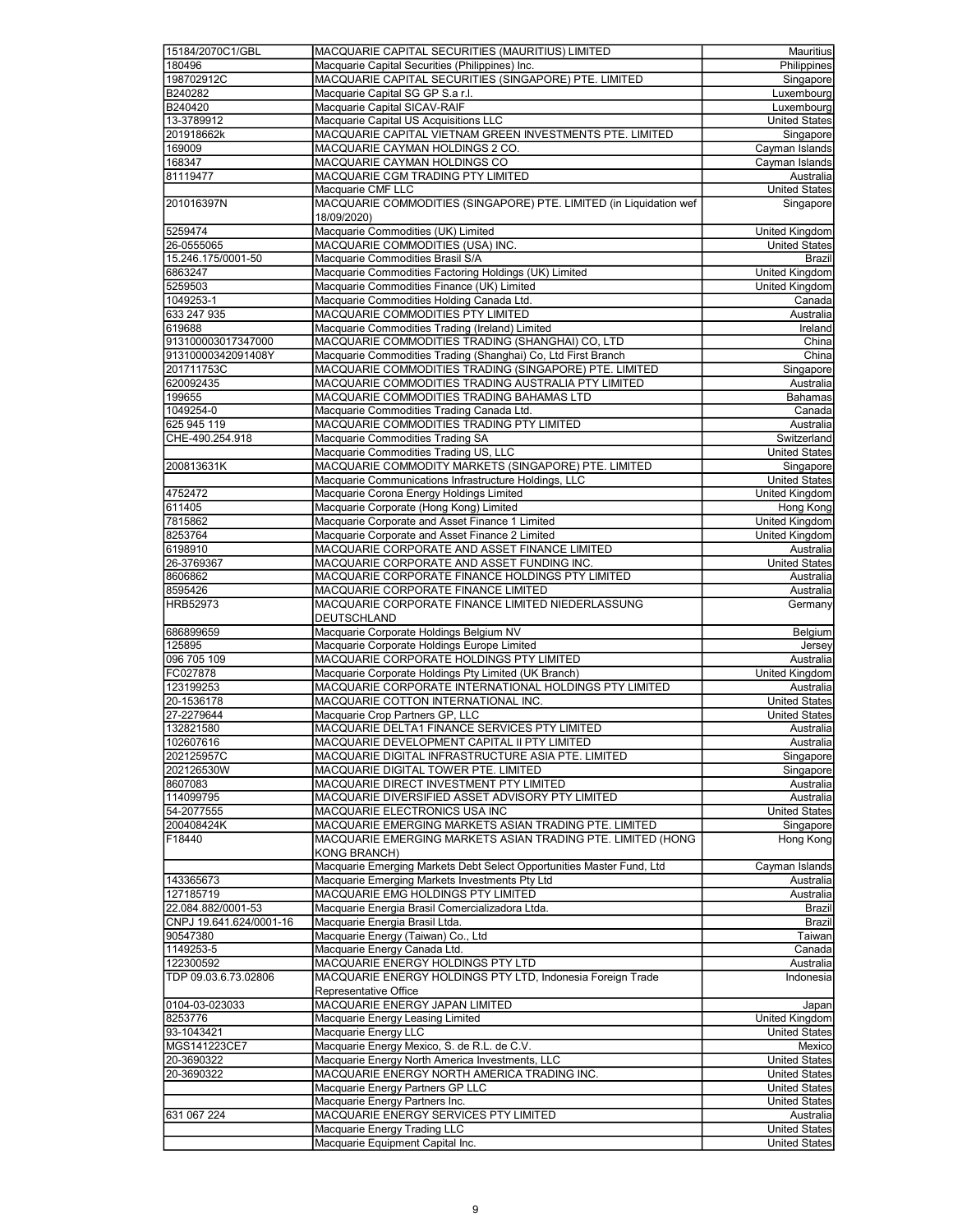| 935411-5                 | Macquarie Equipment Finance (Canada) Limited                              | Canada                      |
|--------------------------|---------------------------------------------------------------------------|-----------------------------|
|                          |                                                                           |                             |
| 421234                   | Macquarie Equipment Finance Designated Activity Company                   | Ireland                     |
| 2017/387403/10           | Macquarie Equipment Finance Designated Activity Company (Registered as an | South Africa                |
|                          | external Company in South Africa)                                         |                             |
|                          |                                                                           |                             |
| 262381                   | MACQUARIE EQUIPMENT FINANCE LIMITED                                       | New Zealand                 |
| 605377-7                 | Macquarie Equipment Finance Ltd./Macquarie Financement d'Équipement Ltée. | Canada                      |
|                          |                                                                           |                             |
| 475730                   | Macquarie Equipment Finance Services Limited                              | Ireland                     |
| FN 520974 p              | Macquarie Equipment Finance Services Limited, Vienna Branch               | Austria                     |
| 468487                   | Macquarie Equipment Funding Limited                                       |                             |
|                          |                                                                           | Ireland                     |
| 199801003389             | MACQUARIE EQUIPMENT LEASING SDN. BHD.                                     | Malaysia                    |
| 63906392                 | MACQUARIE EQUITIES (US) HOLDINGS PTY. LIMITED                             | Australia                   |
|                          |                                                                           |                             |
| 2574923                  | MACQUARIE EQUITIES LIMITED                                                | Australia                   |
| 2006/000899/07           | Macquarie Equities South Africa Proprietary Limited                       | South Africa                |
|                          |                                                                           |                             |
| 1374572                  | MACQUARIE EQUITY CAPITAL MARKETS PTY LIMITED (De-registered               | Australia                   |
|                          | 18/04/2022)                                                               |                             |
| 7713808                  | Macquarie Euro Limited                                                    | <b>United Kingdom</b>       |
|                          |                                                                           |                             |
| 78771123                 | MACQUARIE EUROPEAN HOLDINGS PTY LIMITED                                   | Australia                   |
| F15820                   | MACQUARIE EUROPEAN HOLDINGS PTY LIMITED (HONG KONG BRANCH)                | Hong Kong                   |
|                          |                                                                           |                             |
| 6146573                  | Macquarie European Investment Holdings Limited                            | United Kingdom              |
| <b>HRB 82991</b>         | Macquarie European Rail GmbH                                              | Germany                     |
|                          |                                                                           |                             |
| 8253782                  | Macquarie European Rail Limited                                           | <b>United Kingdom</b>       |
|                          | Macquarie Executive Holdings LLC                                          | <b>United States</b>        |
|                          |                                                                           |                             |
| 122169304                | MACQUARIE FARM SERVICES PTY LIMITED                                       | Australia                   |
| 26-2864605               | Macquarie FG Holdings Inc.                                                | <b>United States</b>        |
|                          | Macquarie FICC Holdings USA Inc.                                          |                             |
|                          |                                                                           | <b>United States</b>        |
| U65999MH2009PTC190863    | MACQUARIE FINANCE (INDIA) PRIVATE LIMITED                                 | India                       |
| 118817440                | MACQUARIE FINANCE HOLDINGS LIMITED                                        | Australia                   |
|                          |                                                                           |                             |
| 106-81-94256             | MACQUARIE FINANCE KOREA CO., LTD.                                         | Korea, Republic of          |
| 1214964                  | Macquarie Finance Pty Limited                                             | Australia                   |
|                          |                                                                           |                             |
| 13-3789912               | Macquarie Financial Holdings (USA) LLC                                    | <b>United States</b>        |
| 124071398                | MACQUARIE FINANCIAL HOLDINGS PTY LIMITED                                  | Australia                   |
|                          |                                                                           |                             |
| 95135694                 | MACQUARIE FINANCIAL PRODUCTS MANAGEMENT LIMITED                           | Australia                   |
| HRB 98935                | Macquarie Fonds GmbH                                                      | Germany                     |
|                          |                                                                           |                             |
| <b>HRB 99628</b>         | Macquarie Fondsmanagement GmbH                                            | Germany                     |
| 93752946                 | MACQUARIE FORESTRY SERVICES PTY LIMITED                                   | Australia                   |
|                          |                                                                           |                             |
| 52230658                 | Macquarie Formosa 1 Co., Ltd.                                             | Taiwan                      |
| 55667289                 | Macquarie Formosa Solar Co., Ltd.                                         | Taiwan                      |
|                          |                                                                           |                             |
| 481 104 479 R.C.S. Paris | Macquarie France SARL                                                     | France                      |
| 127735960                | MACQUARIE FUND ADVISERS PTY LIMITED                                       | Australia                   |
|                          |                                                                           |                             |
| 20084503097              | Macquarie Fund Solutions - Global Listed Real Assets                      | Luxembourg                  |
|                          |                                                                           |                             |
|                          |                                                                           |                             |
| 3UMP7T,99999,SL,442      | Macquarie Fund Solutions - Macquarie Corporate Bond                       | Luxembourg                  |
| 3UMP7T,99999,SL,442      | Macquarie Fund Solutions- Emerging Markets Small Cap Fund                 | Luxembourg                  |
|                          | Macquarie Fund Solutions-Macquarie Emerging Markets Debt Sustainable      | Luxembourg                  |
|                          |                                                                           |                             |
|                          | <b>Opportunities Fund</b>                                                 |                             |
| 657826-8                 | Macquarie Funding Holdings Canada Ltd.                                    | Canada                      |
|                          |                                                                           |                             |
| 20-5913559               | MACQUARIE FUNDING HOLDINGS LLC                                            | <b>United States</b>        |
| 6581935                  | Macquarie Funding Inc.                                                    | Canada                      |
|                          |                                                                           |                             |
| LP00000352               | MACQUARIE FUNDING LIMITED PARTNERSHIP                                     | Australia                   |
|                          | Macquarie Funding LLC                                                     | <b>United States</b>        |
|                          |                                                                           |                             |
| 23.964.702/0001-90       | Macquarie Fundo De Investimento Multimercado Crédito Privado Investimento | Brazil                      |
|                          | No Exterior                                                               |                             |
|                          | MACQUARIE FUNDS MANAGEMENT HOLDINGS PTY LIMITED                           | Australia                   |
| 093 177 407              |                                                                           |                             |
| 724745                   | MACQUARIE FUNDS MANAGEMENT HONG KONG LIMITED                              | Hong Kong                   |
| 201715715W               | MACQUARIE FUTURES (SINGAPORE) PTE. LIMITED                                | Singapore                   |
|                          |                                                                           |                             |
| 20-4193486               | Macquarie Futures USA LLC                                                 | <b>United States</b>        |
| 137072112                | MACQUARIE FX INVESTMENTS PTY LTD                                          | Australia                   |
|                          |                                                                           |                             |
| HRB 82733                | Macquarie Germany Holdings GmbH                                           | Germany                     |
| B 252.203                | Macquarie GIG Energy Transition Solutions SCSp                            | Luxembourg                  |
| 068897C1/GBL             | MACQUARIE GLOBAL FINANCE SERVICES (MAURITIUS) LIMITED                     | Mauritius                   |
|                          |                                                                           |                             |
| 5259497                  | Macquarie Global Investments (UK) Limited                                 | United Kingdom              |
| 194165                   | MACQUARIE GLOBAL OPPORTUNITIES PARTNERS G.P. LTD                          | Cayman Islands              |
|                          |                                                                           |                             |
| 20-8983535               | Macquarie Global Opportunities Partners LLC                               | <b>United States</b>        |
|                          | Macquarie Global Services (USA) LLC                                       | <b>United States</b>        |
|                          |                                                                           |                             |
| U93090DL2007FTC199006    | MACQUARIE GLOBAL SERVICES PRIVATE LIMITED                                 | India                       |
|                          | MACQUARIE GLOBAL VALUE EQUITY FUND                                        | Australia                   |
|                          |                                                                           |                             |
|                          | Macquarie Good Ventures Inc.                                              | <b>United States</b>        |
| 5488013                  | Macquarie GP Limited                                                      | United Kingdom              |
|                          |                                                                           |                             |
| 5718600                  | Macquarie GP2 Limited                                                     | United Kingdom              |
| 1396768                  | Macquarie Greater China Infrastructure Advisory Limited                   | Hong Kong                   |
| WK-245599                | Macquarie Greater China Infrastructure Management Limited                 | Cayman Islands              |
|                          |                                                                           |                             |
| 124071389                | MACQUARIE GROUP (US) HOLDINGS NO.1 PTY LTD                                | Australia                   |
|                          |                                                                           |                             |
| 122169279                | MACQUARIE GROUP EMPLOYEE RETAINED EQUITY PLAN (MEREP Trust)               | Australia                   |
| 200412291W               | MACQUARIE GROUP HOLDINGS (SINGAPORE) PTE. LIMITED                         | Singapore                   |
| 6357992                  | Macquarie Group Holdings (UK) No.1 Limited                                | United Kingdom              |
|                          |                                                                           |                             |
| 6357999                  | Macquarie Group Holdings (UK) No.2 Limited                                | United Kingdom              |
| 1952566                  |                                                                           | New Zealand                 |
|                          | MACQUARIE GROUP HOLDINGS NEW ZEALAND LIMITED                              |                             |
| 124071478                | MACQUARIE GROUP HOLDINGS NO.3 PTY LTD                                     | Australia                   |
| 11670358                 | Macquarie Group Investments (UK) No.1 Limited                             | United Kingdom              |
|                          |                                                                           |                             |
| 7438584<br>122169279     | Macquarie Group Investments (UK) No.2 Limited<br>MACQUARIE GROUP LIMITED  | United Kingdom<br>Australia |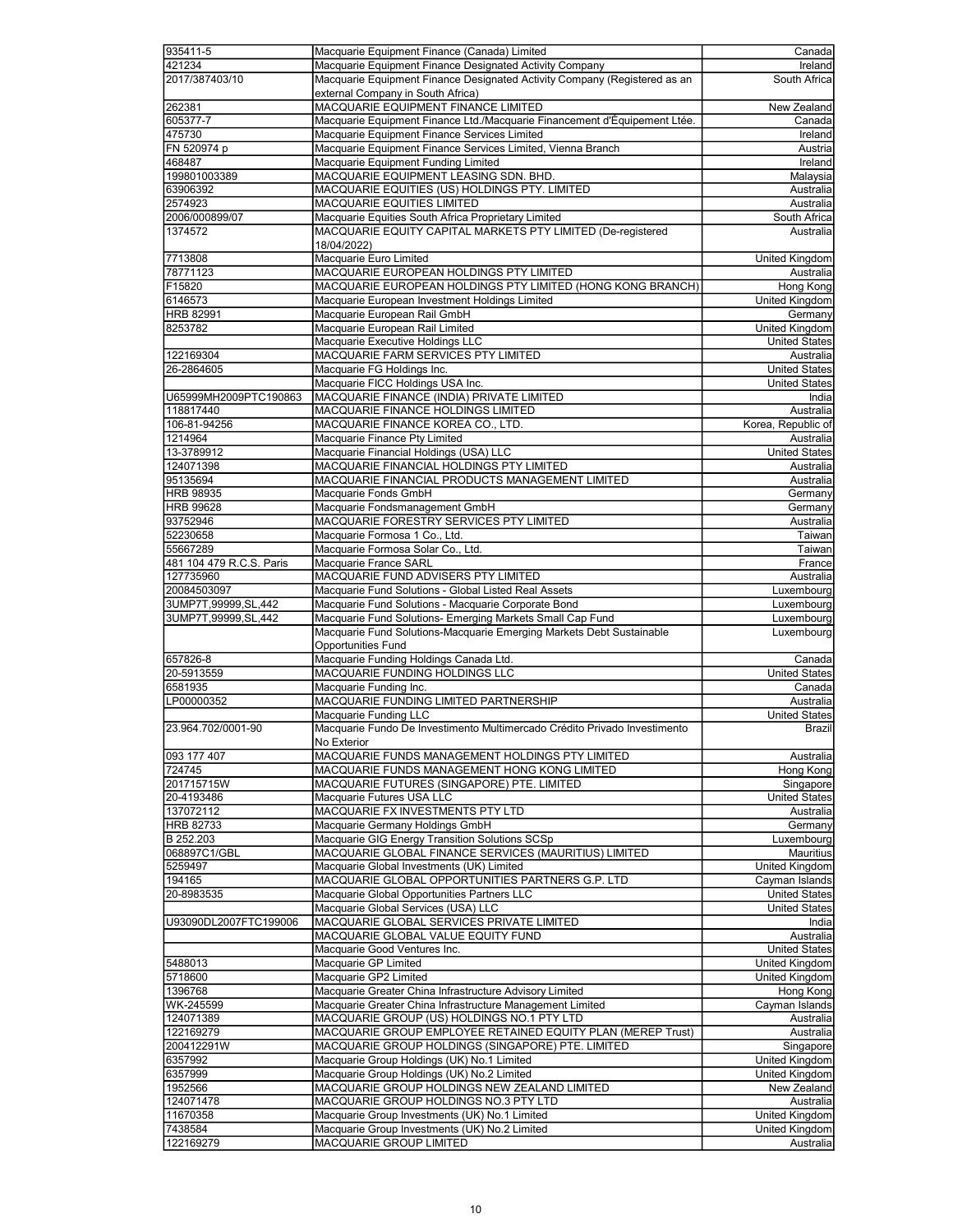| U74999DL2021FTC375793    | Macquarie Group Management (India) Private Limited                                                | India                 |
|--------------------------|---------------------------------------------------------------------------------------------------|-----------------------|
| CS201909201              | MACQUARIE GROUP SERVICES (PHILIPPINES), INC.                                                      | Philippines           |
| 200703288K               | MACQUARIE GROUP SERVICES (SINGAPORE) PTE. LIMITED                                                 | Singapore             |
| 116467031                | MACQUARIE GROUP SERVICES AUSTRALIA PTY LTD                                                        | Australia             |
| FC027877                 | MACQUARIE GROUP SERVICES AUSTRALIA PTY LTD (UK BRANCH)                                            | United Kingdom        |
| 891 855 033 R.C.S        | Macquarie Group Services Australia Pty Ltd France                                                 | France                |
| 909027                   | Macquarie Group Services Australia PTY LTD, Ireland Branch                                        | Ireland               |
| 637 731 250              | MACQUARIE GROUP TREASURY FUNDING PTY LIMITED                                                      | Australia             |
| 609449149                | MACQUARIE GROUP TREASURY PTY LTD                                                                  | Australia             |
| 656 140 251              | Macquarie GT Holdings Pty Limited                                                                 | Australia             |
| 728003-3                 | Macquarie Holdings (Canada) Ltd                                                                   | Canada                |
|                          | Macquarie Holdings (Mexico), S.A. DE C.V.                                                         |                       |
| 388232                   |                                                                                                   | Mexico                |
| 200703280D               | MACQUARIE HOLDINGS (SINGAPORE) PTE. LTD.                                                          | Singapore             |
| 13-3789912               | MACQUARIE HOLDINGS (U.S.A.) INC.                                                                  | <b>United States</b>  |
| 6309919                  | Macquarie Holdings (UK) No.1 Limited                                                              | United Kingdom        |
| 201714295K               | MACQUARIE HOLDINGS 2 (SINGAPORE) PTE. LIMITED                                                     | Singapore             |
| 2006/000891/07           | Macquarie Holdings South Africa Proprietary Limited                                               | South Africa          |
| MC-199805                | Macquarie Hong Kong Finance Limited                                                               | Cayman Islands        |
| F15963                   | Macquarie Hong Kong Finance Limited (Hong Kong Branch)                                            | Hong Kong             |
| 133001751                | MACQUARIE I A RETURNS PTY LIMITED                                                                 | Australia             |
| 36-4307649               | MACQUARIE INC.                                                                                    | <b>United States</b>  |
| 58341C1/GBL              | MACQUARIE INDIA HOLDINGS LIMITED                                                                  | Mauritius             |
| 200823500E               | MACQUARIE INDIA INFRASTRUCTURE MANAGEMENT HOLDINGS PTE.                                           | Singapore             |
|                          | <b>LIMITED</b>                                                                                    |                       |
| C41803                   | MACQUARIE INDUSTRIAL INVESTMENTS MALTA LIMITED                                                    | Malta                 |
| CS201221372              | MACQUARIE INFRASTRUCTURE ADVISORY (PHILIPPINES) INC.                                              | Philippines           |
| 3976881                  | Macquarie Infrastructure and Real Assets (Europe) Limited                                         | United Kingdom        |
| n/a                      | Macquarie Infrastructure and Real Assets (Europe) Limited (Spain)                                 | Spain                 |
| 499 798 742 R.C.S. Paris | Macquarie Infrastructure and Real Assets (Europe) Limited, Paris Branch                           | France                |
| 084 32 112               | Macquarie Infrastructure and Real Assets (Europe) Limited, Prague branch                          | Czech Republic        |
| 623285                   | Macquarie Infrastructure and Real Assets (Hong Kong) Limited                                      | Hong Kong             |
| 85118986                 | Macquarie Infrastructure and Real Assets (Hong Kong) Limited, Taiwan Branch                       | Taiwan                |
| U67190MH2013PTC241809    | Macquarie Infrastructure and Real Assets (India) Private Limited                                  | India                 |
| 784370-4                 | Macquarie Infrastructure and Real Assets (Sales) Canada Ltd                                       | Canada                |
| 200513362E               | MACQUARIE INFRASTRUCTURE AND REAL ASSETS (SINGAPORE) PTE.                                         | Singapore             |
|                          |                                                                                                   |                       |
|                          | <b>LIMITED</b>                                                                                    |                       |
| 10640222                 | Macquarie Infrastructure and Real Assets Core Limited                                             | United Kingdom        |
| 82018399                 | MACQUARIE INFRASTRUCTURE AND REAL ASSETS HOLDINGS PTY                                             | Australia             |
|                          | LIMITED                                                                                           |                       |
| 20-8983572               | Macquarie Infrastructure and Real Assets Inc.                                                     | <b>United States</b>  |
| B 209.047                | Macquarie Infrastructure and Real Assets Investments (Luxembourg) S.à r.l.                        | Luxembourg            |
| 8248121                  | Macquarie Infrastructure and Real Assets Investments Limited                                      | United Kingdom        |
| 1273174                  | Macquarie Infrastructure and Real Assets Management (Hong Kong) Limited                           | Hong Kong             |
| B138295                  | Macquarie Infrastructure and Real Assets S.à r.l.                                                 | Luxembourg            |
| 12867138                 | Macquarie Infrastructure and Real Assets US Holdings Limited                                      | <b>United Kingdom</b> |
|                          | Macquarie Infrastructure Developments LLC                                                         | <b>United States</b>  |
| 74311390                 | MACQUARIE INFRASTRUCTURE FUNDS MANAGEMENT PTY LIMITED                                             | Australia             |
| 5755862                  | Macquarie Infrastructure GP Limited                                                               | <b>United Kingdom</b> |
| 201218395M               | MACQUARIE INFRASTRUCTURE HOLDINGS (PHILIPPINES) PTE. LIMITED                                      | Singapore             |
| WK-228075                | MACQUARIE INFRASTRUCTURE LIMITED                                                                  | Cayman Islands        |
| 112772871                | MACQUARIE INFRASTRUCTURE MANAGEMENT (ASIA) PTY LIMITED                                            | Australia             |
| T06FC6823A               | MACQUARIE INFRASTRUCTURE MANAGEMENT (ASIA) PTY LIMITED -                                          | Singapore             |
|                          | SINGAPORE BRANCH                                                                                  |                       |
| 20-0643354               | MACQUARIE INFRASTRUCTURE MANAGEMENT (USA) INC                                                     | <b>United States</b>  |
| 1174010-5                | Macquarie Infrastructure Partners Canada GP Ltd.                                                  | Canada                |
|                          | Macquarie Infrastructure Partners II GP LLC                                                       | United States         |
| 30-0777655               | Macquarie Infrastructure Partners III GP LLC                                                      |                       |
| 20-4166306               |                                                                                                   | <b>United States</b>  |
|                          | MACQUARIE INFRASTRUCTURE PARTNERS INC                                                             | <b>United States</b>  |
|                          | Macquarie Infrastructure Partners IV GP LLC                                                       | <b>United States</b>  |
| 20-8983572               | Macquarie Infrastructure Partners U.S. GP LLC                                                     | <b>United States</b>  |
|                          | Macquarie Infrastructure Partners V GP, LLC                                                       | <b>United States</b>  |
|                          | Macquarie Infrastructure Partners V, L.P.                                                         | <b>United States</b>  |
|                          | Macquarie Infrastructure Partners VI GP, LLC                                                      | <b>United States</b>  |
|                          | Macquarie Infrastructure Partners VI, L.P.                                                        | <b>United States</b>  |
| 46726                    | Macquarie Infrastructure Philippines Limited                                                      | Bermuda               |
| 41533                    | MACQUARIE INFRASTRUCTURE REINSURANCE COMPANY LIMITED                                              | Bermuda               |
| 330937                   | Macquarie Innovative Vision Fund Manager Limited                                                  | Cayman Islands        |
| 337957                   | Macquarie Innovative Vision Partners II Limited                                                   | Cayman Islands        |
| 330936                   | Macquarie Innovative Vision Partners Limited                                                      | Cayman Islands        |
| 200505701K               | MACQUARIE INSURANCE (SINGAPORE) PTE. LTD.                                                         | Singapore             |
| B231864                  | Macquarie Insurance Facility Luxembourg S.à r.l.                                                  | Luxembourg            |
| 92985263                 | MACQUARIE INTERNATIONAL FINANCE LIMITED                                                           | Australia             |
| 4125302                  | Macquarie International Holdings Limited                                                          | United Kingdom        |
| 91310000736671894N       | MACQUARIE INTERNATIONAL HOUSING AND LAND CONSULTING                                               | China                 |
|                          | (SHANGHAI) COMPANY LIMITED                                                                        |                       |
| 108590996                | MACQUARIE INTERNATIONAL INVESTMENTS PTY LIMITED                                                   | Australia             |
| 1802574                  | Macquarie International Limited                                                                   | United Kingdom        |
| F11422                   |                                                                                                   | Hong Kong             |
| 169002                   | MACQUARIE INTERNATIONAL LIMITED (HONG KONG BRANCH)<br>MACQUARIE INTERNATIONAL NEW YORK PARKING CO | Cayman Islands        |
| 502151                   |                                                                                                   |                       |
|                          | Macquarie International Services Limited                                                          | Hong Kong             |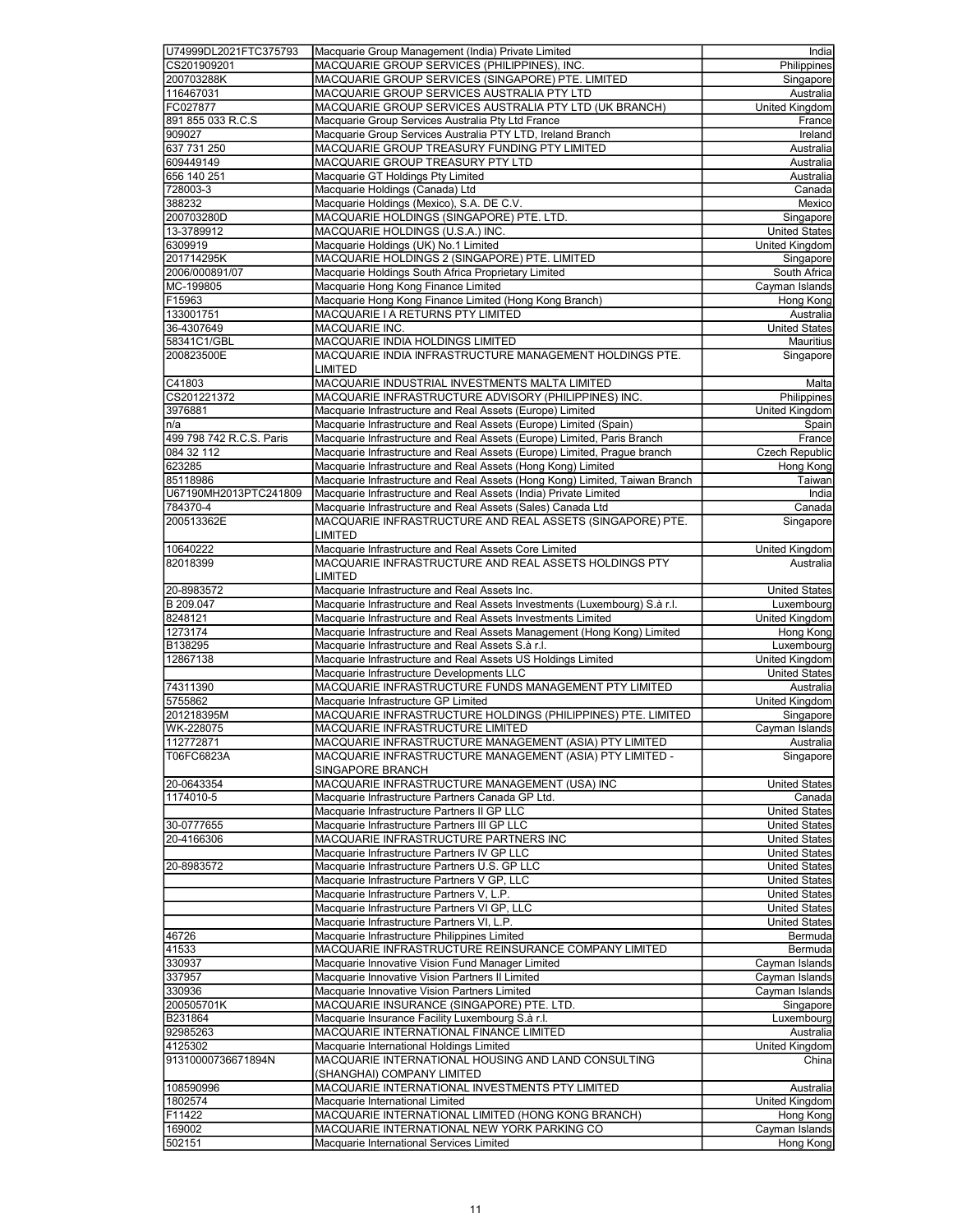| 4957256            | Macquarie Internationale Investments Limited                          | United Kingdom        |
|--------------------|-----------------------------------------------------------------------|-----------------------|
| 1660458            | Macquarie Internet Investments Limited                                | Hong Kong             |
|                    |                                                                       |                       |
| 36631              | MACQUARIE INVESTMENT (HONG KONG) LIMITED                              | <b>Hong Kong</b>      |
| 91110000765502969R | MACQUARIE INVESTMENT ADVISORY (BEIJING) CO LTD                        | China                 |
| 91310000662467128L | MACQUARIE INVESTMENT ADVISORY (BEIJING) CO LTD (SHANGHAI              | China                 |
|                    | <b>BRANCH)</b>                                                        |                       |
| 91310000MA1K31CL4R | Macquarie Investment Consulting (Shanghai) Co Ltd.                    | China                 |
| 91310000MA1FR21D8P | Macquarie Investment Consulting (Shanghai) Co Ltd. (Shanghai Branch)  | China                 |
| 112017919          | MACQUARIE INVESTMENT HOLDINGS NO.2 PTY LIMITED                        | Australia             |
| 122939600          | MACQUARIE INVESTMENT HOLDINGS PTY LIMITED                             | Australia             |
|                    |                                                                       |                       |
| 41471              | MACQUARIE INVESTMENT MANAGEMENT (BERMUDA) LIMITED                     | Bermuda               |
| 23-2859590         | Macquarie Investment Management Advisers                              | <b>United States</b>  |
| 92552611           | MACQUARIE INVESTMENT MANAGEMENT AUSTRALIA LIMITED                     | Australia             |
| FN 171881 t        | Macquarie Investment Management Austria Kapitalanlage AG              | Austria               |
| N/A                | Macquarie Investment Management Business Trust                        | <b>United States</b>  |
| 9612439            | Macquarie Investment Management Europe Limited                        | United Kingdom        |
|                    |                                                                       |                       |
| HRB 235204         | Macquarie Investment Management Europe Limited, Niederlassung München | Germany               |
| HRB 250325         | Macquarie Investment Management Europe S.A. (Germany Branch)          | Germany               |
| 41107480           | Macquarie Investment Management Europe S.A. Denmark Branch, filial af | Denmark               |
|                    | Macquarie Investment Management Europe S.A., Luxembourg               |                       |
| B62.793            | Macquarie Investment Management Europe SA                             | Luxembourg            |
| 81-0842539         | Macquarie Investment Management General Partner, Inc.                 | <b>United States</b>  |
| 86159060           | MACQUARIE INVESTMENT MANAGEMENT GLOBAL LIMITED                        | Australia             |
| FN 350922 m        |                                                                       |                       |
|                    | Macquarie Investment Management Holdings (Austria) GmbH               | Austria               |
| B222865            | Macquarie Investment Management Holdings (Luxembourg) S.à r.l.        | Luxembourg            |
| 604 942 127        | MACQUARIE INVESTMENT MANAGEMENT HOLDINGS PTY LIMITED                  | Australia             |
| 002 867 003        | MACQUARIE INVESTMENT MANAGEMENT LTD                                   | Australia             |
| CHE-283.758.331    | Macquarie Investment Management Switzerland GmbH                      | Switzerland           |
| 071 745 401        | MACQUARIE INVESTMENT SERVICES LIMITED                                 | Australia             |
| WK-133809          | MACQUARIE INVESTMENTS (SINGAPORE) LIMITED                             |                       |
|                    |                                                                       | Cayman Islands        |
| 4104671            | Macquarie Investments (UK) Limited                                    | United Kingdom        |
| 5582630            | Macquarie Investments 1 Limited                                       | United Kingdom        |
| 5708696            | Macquarie Investments 2 Limited                                       | United Kingdom        |
| 7012592            | Macquarie Investments 3 Limited                                       | United Kingdom        |
| 69416977           | MACQUARIE INVESTMENTS AUSTRALIA PTY LIMITED                           | Australia             |
| <b>HRB 74953</b>   | Macquarie Investments Deutschland GmbH                                | Germany               |
|                    |                                                                       |                       |
| 45-2856257         | Macquarie Investments US Inc.                                         | <b>United States</b>  |
| 119211433          | MACQUARIE INVESTORS PTY LTD (In Deregistration)                       | Australia             |
| 107147222          | MACQUARIE JAPAN INFRASTRUCTURE NO.1 PTY LIMITED                       | Australia             |
| 107147188          | MACQUARIE JAPAN INFRASTRUCTURE NO.2 PTY LIMITED                       | Australia             |
| 117560282          | MACQUARIE JAPAN INFRASTRUCTURE NO.3 PTY LIMITED                       | Australia             |
| 117560415          | MACQUARIE JAPAN INFRASTRUCTURE NO.4 PTY LIMITED                       | Australia             |
|                    |                                                                       |                       |
| LP16087            | Macquarie Juweel Investor LP                                          | United Kingdom        |
| 796-87-01038       | MACQUARIE KOREA ADMINISTRATION SERVICES LIMITED                       | Korea, Republic of    |
| 104-81-76330       | MACQUARIE KOREA ASSET MANAGEMENT CO., LTD.                            | Korea, Republic of    |
| 110356968          | MACQUARIE LAH PTY LIMITED                                             | Australia             |
| 91110000717864826D | MACQUARIE LEASING (CHINA) CO LIMITED                                  | China                 |
| 2997799            | Macquarie Leasing (UK) Limited                                        |                       |
|                    |                                                                       |                       |
|                    |                                                                       | <b>United Kingdom</b> |
| 5867292            | Macquarie Leasing Limited                                             | United Kingdom        |
| 20-3609362         | Macquarie Leasing LLC                                                 | <b>United States</b>  |
| 2675032            | MACQUARIE LEASING NSW PTY LTD                                         | Australia             |
| 002 674 982        | MACQUARIE LEASING PTY. LIMITED                                        | Australia             |
| OC363068           | Macquarie Lending & Investment Partners LLP                           | United Kingdom        |
|                    |                                                                       |                       |
| 3963773            | MACQUARIE LIFE LIMITED                                                | Australia             |
| <b>HRB 74075</b>   | Macquarie Management GmbH                                             | Germany               |
| 23-2693133         | Macquarie Management Holdings, Inc.                                   | <b>United States</b>  |
| 2921417            | Macquarie Markets Trading Limited                                     | Hong Kong             |
| 51142C1/GBL        | MACQUARIE MAURITIUS INVESTMENTS LIMITED                               | Mauritius             |
| 616 486 974        | MACQUARIE MEREENIE PTY LIMITED                                        | Australia             |
| 639997-5           | Macquarie Metals and Energy Capital (Canada) Ltd.                     | Canada                |
|                    | Macquarie Meters 2 (UK) Limited                                       |                       |
| 4920378            |                                                                       | United Kingdom        |
| 7361419            | Macquarie Meters 3 (UK) Limited                                       | United Kingdom        |
| 1344888            | Macquarie Meters 4 Limited                                            | Hong Kong             |
| 9794737            | Macquarie Meters 5 (UK) Limited                                       | United Kingdom        |
| 95180564           | MACQUARIE MIDDLE EAST HOLDINGS PTY LIMITED                            | Australia             |
| 616 486 983        | MACQUARIE MINING AND ENERGY INVESTMENTS PTY LIMITED                   | Australia             |
| 130225222          | MACQUARIE MIRA FUND INVESTMENTS PTY LTD                               | Australia             |
|                    |                                                                       |                       |
| 120070788          | MACQUARIE MORTGAGES CANADA HOLDINGS PTY LIMITED                       | <b>Australia</b>      |
| 22-3840451         | MACQUARIE MORTGAGES USA LLC                                           | <b>United States</b>  |
| 200404077D         | MACQUARIE NE HOLDINGS (SINGAPORE) PTE. LIMITED (in liquidation wef    | Singapore             |
|                    | 28/11/2016)                                                           |                       |
| 643783528          | MACQUARIE NEW ENERGY HOLDINGS PTY LIMITED                             | Australia             |
|                    | MACQUARIE NEW ENERGY TRUST                                            | Australia             |
| 6798497            |                                                                       |                       |
|                    | Macquarie New World Gaming Canada Ltd.                                | Canada                |
| N/A                | Macquarie New World Gaming Partnership                                | Canada                |
|                    | Macquarie NG-KIH Holdings, LLC                                        | <b>United States</b>  |
| 3481018            | Macquarie North America Ltd.                                          | Canada                |
|                    | Macquarie Nufang US LLC                                               | <b>United States</b>  |
| 8595711            | MACQUARIE NZ HOLDINGS PTY LIMITED                                     | Australia             |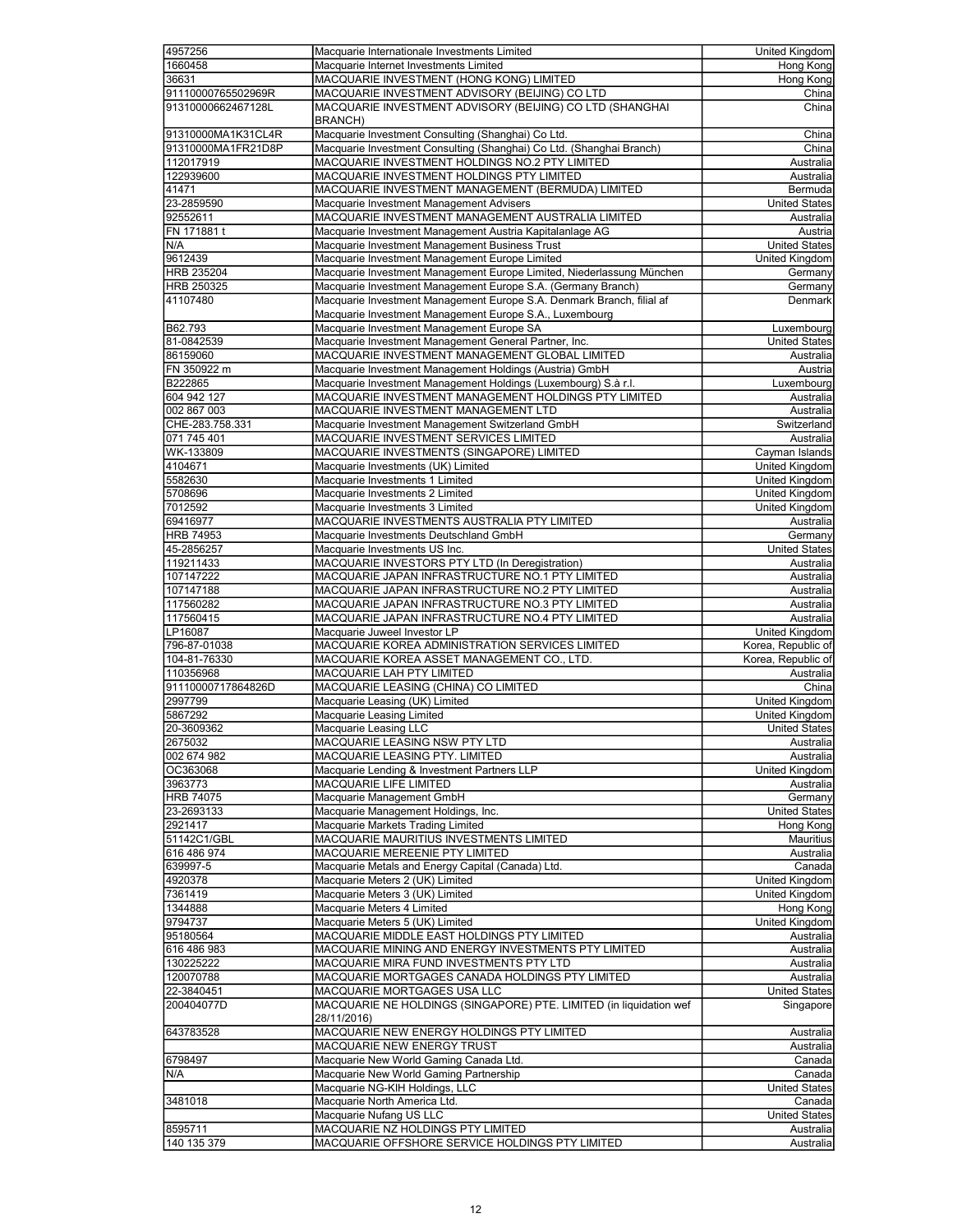| 129 590 576          | MACQUARIE OFFSHORE SERVICES PTY LTD                                                                      | Australia                   |
|----------------------|----------------------------------------------------------------------------------------------------------|-----------------------------|
|                      |                                                                                                          |                             |
| FS200805155          | Macquarie Offshore Services Pty Ltd - Philippine Branch                                                  | Philippines                 |
| 26-4389305           | Macquarie Opportunities Inc.                                                                             | <b>United States</b>        |
|                      |                                                                                                          |                             |
|                      | Macquarie Pelican Inc.                                                                                   | <b>United States</b>        |
|                      | Macquarie Pelican Investor LLC                                                                           | <b>United States</b>        |
|                      | Macquarie PF II LLC                                                                                      | <b>United States</b>        |
|                      |                                                                                                          |                             |
|                      | Macquarie PF Inc.                                                                                        | <b>United States</b>        |
|                      | Macquarie PF LLC                                                                                         | <b>United States</b>        |
|                      |                                                                                                          |                             |
| 9995266              | Macquarie Physical Commodities UK Limited                                                                | United Kingdom              |
| 83-2987158           | Macquarie Physical Commodities, LLC                                                                      | <b>United States</b>        |
| 45-1622999           | Macquarie Physical Metals (USA) Inc.                                                                     | <b>United States</b>        |
|                      |                                                                                                          |                             |
| 201842473W           | MACQUARIE PRINCIPAL FINANCE ASIA PTE. LIMITED                                                            | Singapore                   |
| 629759600            | MACQUARIE PRINCIPAL FINANCE PTY LIMITED                                                                  | Australia                   |
|                      |                                                                                                          |                             |
| FC035740             | Macquarie Principal Finance Pty Limited, UK Branch                                                       | <b>United Kingdom</b>       |
| 11667655             | Macquarie Principal Finance UK Limited                                                                   | <b>United Kingdom</b>       |
| 112561501            |                                                                                                          |                             |
|                      | MACQUARIE PRINCIPAL PTY LIMITED                                                                          | Australia                   |
| 82038328             | MACQUARIE PRISM PTY LIMITED                                                                              | Australia                   |
|                      | Macquarie Private Debt Asset Management, LLC                                                             | <b>United States</b>        |
|                      |                                                                                                          |                             |
| 590627               | Macquarie Private Debt Europe Limited                                                                    | Ireland                     |
| 625128               | Macquarie Products (Ireland) Limited                                                                     | Ireland                     |
|                      |                                                                                                          |                             |
| 64904169             | MACQUARIE PROPERTY (OBU) PTY LIMITED                                                                     | Australia                   |
|                      | Macquarie Qualified Staff Investment Series, LLC                                                         | <b>United States</b>        |
| 142 083 092          |                                                                                                          | Australia                   |
|                      | MACQUARIE RADAR HOLDINGS PTY LIMITED                                                                     |                             |
| 27-2437046           | Macquarie Real Estate Absolute Return Partners, Inc.                                                     | <b>United States</b>        |
| 26-3872414           | MACQUARIE REAL ESTATE ADVISORY SERVICES LLC                                                              | <b>United States</b>        |
|                      |                                                                                                          |                             |
| HRB 167136           | Macquarie Real Estate Financial Services GmbH                                                            | Germany                     |
| 82-2058238           | Macquarie Real Estate Funds Management Inc.                                                              | <b>United States</b>        |
| 625995324            | MACQUARIE REAL ESTATE INVESTMENT HOLDING (AUSTRALIA) PTY                                                 | Australia                   |
|                      |                                                                                                          |                             |
|                      | <b>LIMITED</b>                                                                                           |                             |
|                      | Macquarie Real Estate Investments Holdings (North America), Inc.                                         | <b>United States</b>        |
|                      |                                                                                                          |                             |
| 115524028            | MACQUARIE REAL ESTATE MANAGEMENT (AUSTRALIA) LIMITED                                                     | Australia                   |
| 616987949            | MACQUARIE RENEWABLE ENERGY HOLDINGS PTY LIMITED                                                          | Australia                   |
|                      |                                                                                                          |                             |
| 26-1386300           | MACQUARIE RENEWABLE ENERGY INC                                                                           | <b>United States</b>        |
|                      | Macquarie Renewables Asset Trust                                                                         | Australia                   |
|                      | Macquarie Renewables Project Trust                                                                       | Australia                   |
|                      |                                                                                                          |                             |
| 672846-4             | Macquarie Resource Capital Canada Ltd.                                                                   | Canada                      |
| 7055620              | Macquarie Restorations Limited                                                                           | United Kingdom              |
|                      |                                                                                                          |                             |
|                      | Macquarie Room 125 Holdings LLC                                                                          | <b>United States</b>        |
| 6309906              | Macquarie Ropemaker Limited                                                                              | United Kingdom              |
| <b>HRB 189708</b>    |                                                                                                          |                             |
|                      | Macquarie Ropemaker Limited, Niederlassung Deutschland                                                   | Germany                     |
|                      |                                                                                                          |                             |
|                      |                                                                                                          |                             |
|                      | Macquarie Rotorcraft Holdings LLC                                                                        | <b>United States</b>        |
| 535266               | Macquarie Rotorcraft Leasing (Ireland) Limited                                                           | Ireland                     |
| 11697950             | Macquarie Rotorcraft Leasing Holdings Limited                                                            | United Kingdom              |
|                      |                                                                                                          |                             |
| 2789711              | Macquarie Rotorcraft Leasing Services (Hong Kong) Limited                                                | Hong Kong                   |
| 640740               | Macquarie Rotorcraft Leasing Services (Ireland) Limited                                                  | Ireland                     |
| 11744005             |                                                                                                          |                             |
|                      | Macquarie Rotorcraft Leasing Services (UK) Limited                                                       | United Kingdom              |
| 2019/234469/10       | Macquarie Rotorcraft Leasing Services (UK) Limited (Registered as an external                            | South Africa                |
|                      | Company in South Africa)                                                                                 |                             |
|                      |                                                                                                          |                             |
| 46-3045888           | Macquarie Rotorcraft Leasing, Inc.                                                                       | United States               |
| 604949144            | MACQUARIE SCT PTY LIMITED                                                                                | Australia                   |
|                      |                                                                                                          |                             |
| 2832126              | MACQUARIE SECURITIES (AUSTRALIA) LIMITED                                                                 | Australia                   |
| 9131000066438035XT   | MACQUARIE SECURITIES (AUSTRALIA) LIMITED SHANGHAI                                                        | China                       |
|                      | REPRESENTATIVE OFFICE                                                                                    |                             |
|                      |                                                                                                          |                             |
| 1748511              | MACQUARIE SECURITIES (NZ) LIMITED                                                                        | New Zealand                 |
| 105539119915         | MACQUARIE SECURITIES (THAILAND) LIMITED                                                                  | Thailand                    |
|                      |                                                                                                          |                             |
| 728007-6             | Macquarie Securities Financing Ltd (Canada)                                                              | Canada                      |
| 104-81-99444         | MACQUARIE SECURITIES KOREA LIMITED                                                                       | Korea, Republic of          |
| 3435443              | MACQUARIE SECURITIES MANAGEMENT PTY LIMITED                                                              | Australia                   |
|                      |                                                                                                          |                             |
| 2006/023546/07       | MACQUARIE SECURITIES SOUTH AFRICA (PTY) LTD                                                              | South Africa                |
| 75289002             | MACQUARIE SECURITISATION (OBU) PTY LIMITED                                                               | Australia                   |
| 3297336              | MACQUARIE SECURITISATION LIMITED                                                                         | Australia                   |
|                      |                                                                                                          |                             |
| 44                   | Macquarie Septa (Guernsey), LLP                                                                          | Guernsey                    |
|                      | Macquarie Septa (UK) I, LP                                                                               | <b>United Kingdom</b>       |
| LP016856             |                                                                                                          |                             |
| LP016857             | Macquarie Septa (UK) II, LP                                                                              | United Kingdom              |
|                      | Macquarie Septa (US) I, LLC                                                                              | <b>United States</b>        |
|                      | Macquarie Septa Aero, LLC                                                                                | <b>United States</b>        |
|                      |                                                                                                          |                             |
| 496224               | MACQUARIE SERVICES (HONG KONG) LIMITED                                                                   | Hong Kong                   |
| 388231               | MACQUARIE SERVICES (MEXICO), S.A. de C.V.                                                                | Mexico                      |
|                      |                                                                                                          |                             |
| 27-3610899           | Macquarie Services (USA) LLC                                                                             | <b>United States</b>        |
| 608 027 667          | MACQUARIE SERVICES PARTNERSHIP PTY LIMITED                                                               | Australia                   |
|                      | Macquarie Services SA                                                                                    |                             |
| CHE-147.179.326      |                                                                                                          | Switzerland                 |
| 17733                | Macquarie Servicios Electricos de Mexico S. de R.L de C.V.                                               | Mexico                      |
| 11.988.470/001-21    | Macquarie Servicos de Consultoria Limitada                                                               | Brazil                      |
|                      |                                                                                                          |                             |
| 45-4703789           | Macquarie Sierra Investment Holdings Inc.                                                                | <b>United States</b>        |
| 116 582 524          | MACQUARIE SPECIALISED ACCOMMODATION SOLUTIONS PTY LIMITED                                                | Australia                   |
|                      |                                                                                                          |                             |
| 75295608             | MACQUARIE SPECIALISED ASSET MANAGEMENT 2 LIMITED                                                         | Australia                   |
| 87382965             | MACQUARIE SPECIALISED ASSET MANAGEMENT LTD                                                               | Australia                   |
|                      |                                                                                                          |                             |
| 9699834              | Macquarie Specialised Asset Services Limited                                                             | United Kingdom              |
| 10325961<br>86438995 | Macquarie Specialised Investment Solutions Limited<br>MACQUARIE SPECIALIST INVESTMENT MANAGEMENT LIMITED | United Kingdom<br>Australia |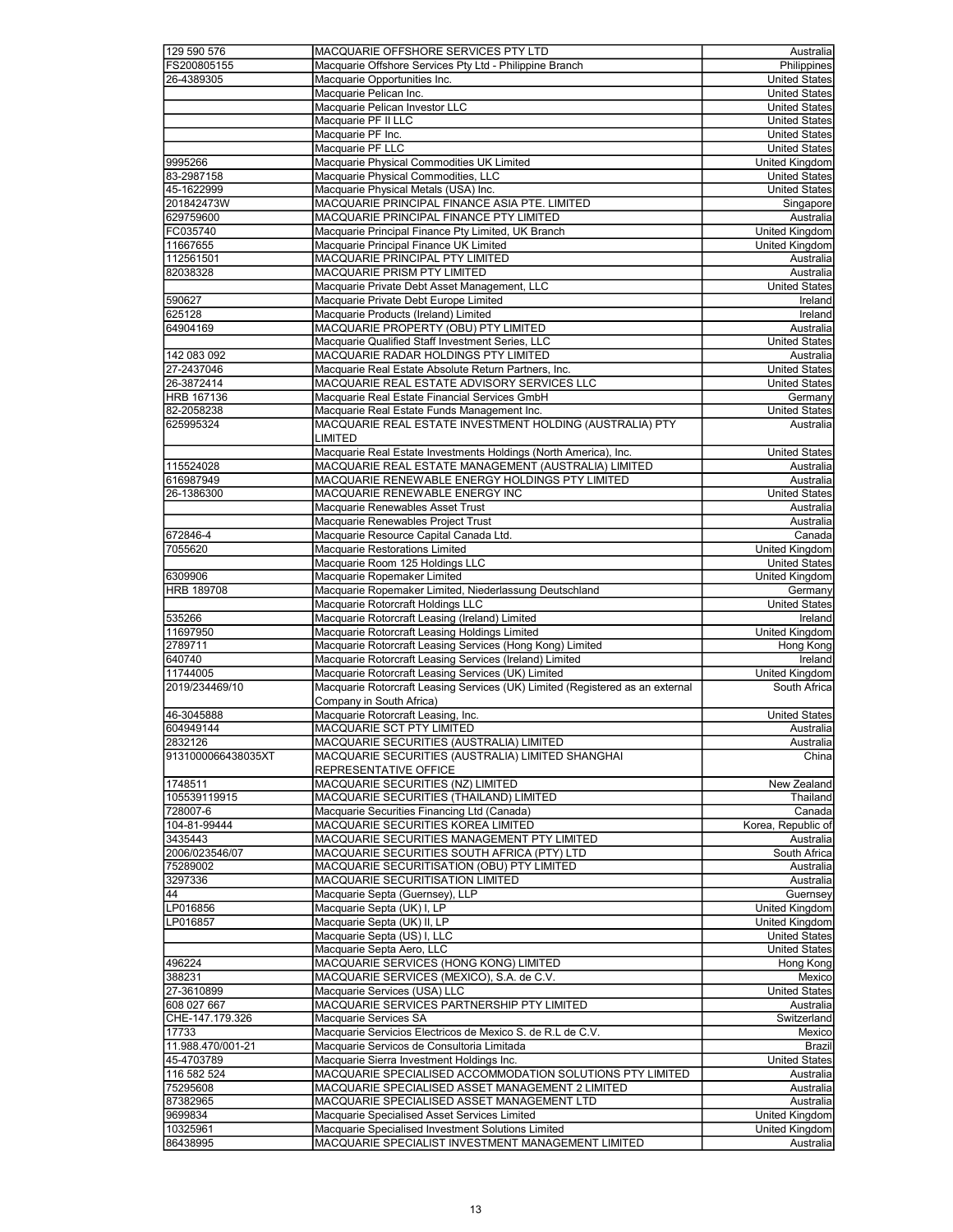| 125 574 389         | MACQUARIE SPECIALIST INVESTMENTS LENDING PTY LIMITED                          | Australia             |
|---------------------|-------------------------------------------------------------------------------|-----------------------|
| 46-2151809          | Macquarie Storage Investments Inc.                                            | <b>United States</b>  |
| 086 587 635         | MACQUARIE STRUCTURED AND SPECIALIST INVESTMENTS HOLDINGS                      | Australia             |
|                     | <b>PTY LIMITED</b>                                                            |                       |
| 65747417            | MACQUARIE STRUCTURED PRODUCTS (INTERNATIONAL) PTY LIMITED                     | Australia             |
| 489855              | Macquarie Structured Securities (Europe) Public Limited Company (in voluntary | Ireland               |
|                     | liquidation from 19/11/2019)                                                  |                       |
|                     |                                                                               |                       |
| 65309033            | MACQUARIE SYNDICATION (NO.12) PTY LIMITED                                     | Australia             |
| 80218846            | MACQUARIE TECHNOLOGY INVESTMENTS PTY LIMITED                                  | Australia             |
| 680639-2            | Macquarie Technology Services (Canada) Ltd.                                   | Canada                |
|                     | Macquarie Texas Loan Holder LLC                                               | <b>United States</b>  |
| 6863285             | Macquarie Trade & Asset Finance International Limited                         | <b>United Kingdom</b> |
| 20-5913622          | Macquarie Trading Services Inc.                                               | <b>United States</b>  |
| 78223382            | MACQUARIE TRANSPORTATION FINANCE AUSTRALIA PTY LIMITED                        | Australia             |
| 11655793            | Macquarie Transportation Finance Limited                                      | United Kingdom        |
| 11172202            | Macquarie Transportation Holdings Limited                                     | <b>United Kingdom</b> |
| <b>HRB 76979</b>    | Macquarie Treuvermögen GmbH                                                   | Germany               |
|                     |                                                                               |                       |
| 8607109             | MACQUARIE TWENTIETH AVIATION LEASING PTY. LIMITED                             | Australia             |
| 2579363             | Macquarie UK Holdings Limited                                                 | United Kingdom        |
| 655 531 561         | Macquarie UK Holdings Pty Limited                                             | Australia             |
| 5452920             | Macquarie UK Passenger Leasing Limited                                        | <b>United Kingdom</b> |
| 46-1366111          | Macquarie US Gas Supply LLC                                                   | <b>United States</b>  |
|                     | Macquarie US MPIP GP LLC                                                      | <b>United States</b>  |
|                     | Macquarie US MPIP LP LLC                                                      | <b>United States</b>  |
| 3UMP7T.99999.SL.442 | Macquarie US Smaller Companies                                                | Luxembourg            |
| 45-2856257          | Macquarie US Trading LLC                                                      | <b>United States</b>  |
| 261723              | MACQUARIE VEHICLES (NZ) LIMITED                                               | New Zealand           |
| 2299526             | Macquarie Ventures (Hong Kong) Limited                                        | Hong Kong             |
| <b>HRB 99629</b>    | Macquarie Vermögenstreuhand GmbH                                              | Germany               |
|                     |                                                                               |                       |
| HRB 232580          | Macquarie Verwaltungs GmbH                                                    | Germany               |
|                     | Macquarie Waikiki Holdings LLC                                                | <b>United States</b>  |
| 603 363 220         | MACQUARIE WORSLEY HOLDINGS PTY LIMITED                                        | Australia             |
| 213181              | Macquarie Zhaopin Holdings Limited                                            | Cayman Islands        |
| 46-2716036          | Macquarie-PowerFin Solar, LLC                                                 | <b>United States</b>  |
| 6740557             | Macseven Consultants Ltd                                                      | <b>United Kingdom</b> |
| 619 573 643         | MAFCA INVESTMENTS PTY LIMITED                                                 | Australia             |
| B-88238456          | Magnolia Solar PV, S.L.                                                       | Spain                 |
| B 222.868           | MAIF 2 Executives SCSp                                                        | Luxembourg            |
| B 215.119           | MAIF 2 Luxembourg GP S.à r.l.                                                 | Luxembourg            |
|                     |                                                                               |                       |
| B245842             | MAIF 3 Luxembourg GP S.à r.l.                                                 | Luxembourg            |
| 13645088            | Maldon BESS Limited                                                           | United Kingdom        |
|                     | MAM Alliance Partners Infrastructure Fund GP, LLC                             | <b>United States</b>  |
|                     | MAM Alliance Partners Infrastructure Fund Holdings, L.P.                      | <b>United States</b>  |
|                     | MAM Alliance Partners Infrastructure Fund Parent, L.P.                        | <b>United States</b>  |
|                     | MAM Alliance Partners, LLC                                                    | <b>United States</b>  |
|                     | MAM Americas. Inc.                                                            | <b>United States</b>  |
|                     | MAM Ashita AMS1 BidCo BV                                                      | Netherlands           |
| B88238464           | Manzano Solar PV, S.L.                                                        | Spain                 |
|                     | MAP Gateway Holdings, LLC                                                     | <b>United States</b>  |
|                     | MAP Gateway Parent, LLC                                                       | <b>United States</b>  |
|                     | <b>MAP HOLDING TRUST</b>                                                      |                       |
|                     |                                                                               | Australia             |
| 13262637            | Maryland HoldCo Limited                                                       | United Kingdom        |
| 13743697            | Maryland Topco Limited                                                        | United Kingdom        |
| 9011066             | Matrix Networks (Holdings) Limited                                            | United Kingdom        |
| 11227977            | Matrix Networks Group Limited                                                 | United Kingdom        |
| 6024071             | Matrix Networks Limited                                                       | United Kingdom        |
|                     | MBL COVERED BOND TRUST                                                        | Australia             |
| 146 752 329         | MC EDUCATION HOLDINGS PTY LTD (IN DEREGISTRATION)                             | Australia             |
| 26-1386300          | MCP Solar Assets Partners I LLC                                               | <b>United States</b>  |
| 26-2282798          | MCP Solar Assets Partners II LLC                                              | <b>United States</b>  |
| 90-1003550          | MD - PTH, LLC                                                                 | <b>United States</b>  |
|                     | Medical Student Loan Trust                                                    | <b>United States</b>  |
|                     |                                                                               |                       |
| 4866246             | MEIF (UK) Limited                                                             | United Kingdom        |
| SL29421             | MEIF 5 Executives LP                                                          | United Kingdom        |
| 61582               | <b>MEIF 5 Guernsey GP Limited</b>                                             | Guernsey              |
| B 205.045           | MEIF 5 Luxembourg GP S.à r.l.                                                 | Luxembourg            |
| B 230.098           | MEIF 6 Executives SCSp                                                        | Luxembourg            |
| B224086             | MEIF 6 Luxembourg GP S.à r.l.                                                 | Luxembourg            |
| 69775               | MEIF 6 N2 GP Limited                                                          | Guernsey              |
| B 257.565           | MEIF 7 Co-Invest SCSp                                                         | Luxembourg            |
| B256935             | MEIF 7 Luxembourg GP S.à.r.l.                                                 | Luxembourg            |
| 12517251            | Melksham Calne Green Limited                                                  | United Kingdom        |
| B252339             | MELREF Luxembourg GP S.à r.l.                                                 | Luxembourg            |
|                     | MEP California Energy, LLC                                                    | <b>United States</b>  |
| B252024             | MGETS Luxembourg GP S.à r.l.                                                  | Luxembourg            |
|                     |                                                                               |                       |
| 61686               | MGIDF Guernsey GP Limited                                                     | Guernsey              |
| B250906             | MGIF Luxembourg GP S.à r.l.                                                   | Luxembourg            |
| 200708397H          | MGJ HOLDINGS PTE. LIMITED (in liquidation wef 17 Sep 2019)                    | Singapore             |
| 20-8983572          | MGOP Feeder I GP LLC                                                          | <b>United States</b>  |
| 9299753             | MGREF 1 GP Limited                                                            | United Kingdom        |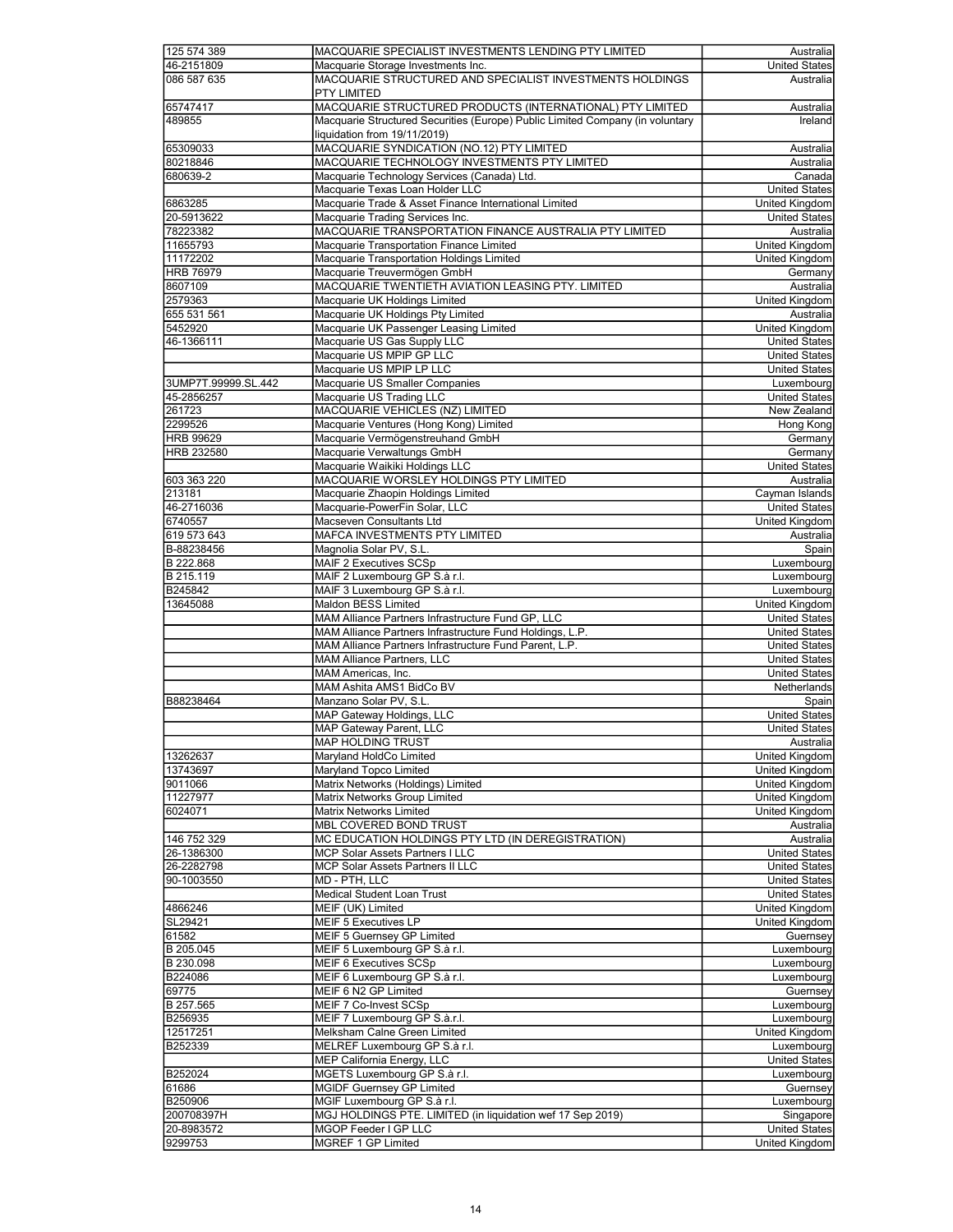| B233863                  | MGREF 2 Luxembourg GP S.à r.l.                                      | Luxembourg              |
|--------------------------|---------------------------------------------------------------------|-------------------------|
| 58972                    | MIDF UK1 GUERNSEY GP LIMITED                                        | Guernsey                |
| 7                        | MIDF UK1 LLP                                                        | Guernsey                |
| 59027                    | MIDF UK1B GUERNSEY GP LIMITED                                       | Guernsey                |
| 61687                    | MIDF UK2 Guernsey GP Limited                                        | Guernsey                |
| <b>HRB 121454</b>        | MIF Holdings GmbH                                                   | Germany                 |
| 10140440                 | <b>MIF Holdings Limited</b>                                         | United Kingdom          |
| 20-8723490               | MIF US Investment Holdings LLC                                      | <b>United States</b>    |
| 20-8879012               | MIF US INVESTMENT PARTNERSHIP                                       | <b>United States</b>    |
|                          | MIGS (ECI) GP, LLC                                                  | <b>United States</b>    |
|                          | MIGS II (ECI) GP, LLC                                               | <b>United States</b>    |
|                          | MIGS II Electing Staff Blocker, LLC                                 | <b>United States</b>    |
|                          | MIHI Boxwood Sponsor, LLC                                           | <b>United States</b>    |
|                          | <b>MIHI LLC</b>                                                     | <b>United States</b>    |
| 13-3789912<br>38-3938360 | MIP III (ECI) GP LLC                                                | <b>United States</b>    |
|                          |                                                                     |                         |
|                          | MIP IV (Canada) GP, LLC<br>MIP IV (ECI) Australian Executives, G.P. | <b>United States</b>    |
|                          |                                                                     | <b>United States</b>    |
|                          | MIP IV (ECI) Carry, L.P.                                            | <b>United States</b>    |
|                          | MIP IV (ECI) Executives, L.P.                                       | <b>United States</b>    |
|                          | MIP IV (ECI) Global Executives, L.P.                                | <b>United States</b>    |
|                          | MIP IV (ECI) GP, LLC                                                | <b>United States</b>    |
|                          | MIP IV Executives, L.P.                                             | <b>United States</b>    |
| B 213.745                | MIP IV Luxembourg GP S.à r.l.                                       | Luxembourg              |
|                          | MIP V (ECI) EXECUTIVES, L.P.                                        | <b>United States</b>    |
|                          | MIP V (ECI) Global Executives, L.P.                                 | <b>United States</b>    |
|                          | MIP V (ECI) GP, LLC                                                 | <b>United States</b>    |
|                          | MIP V Executives, L.P.                                              | <b>United States</b>    |
| B241810                  | MIP V Luxembourg GP S.à r.l.                                        | Luxembourg              |
| HRB 212106               | <b>MIRA Beteiligungs GmbH</b>                                       | Germany                 |
|                          | MIRA Infrastructure Global Solution GP LLC                          | <b>United States</b>    |
|                          | MIRA Infrastructure Global Solution II GP, LLC                      | <b>United States</b>    |
| 62697                    | MIRA UK Gas Holdings GP Limited                                     | Guernsey                |
| 11392304                 | <b>Mitochon Limited</b>                                             | <b>United Kingdom</b>   |
| 82-3000316               | MLH 650 Oakdale, LLC                                                | <b>United States</b>    |
| 82-3448347               | MLH Bluff Road Holdings, LLC                                        | <b>United States</b>    |
|                          | MLH Bluff Road Lot 3, LLC                                           | <b>United States</b>    |
| 82-4149757               | <b>MLH Logistics DevCo, LLC</b>                                     | <b>United States</b>    |
| 82-2986892               | <b>MLH Logistics Holdings, LLC</b>                                  | <b>United States</b>    |
| 82-3012398               | MLH Oakdale Holdings, LLC                                           | <b>United States</b>    |
|                          | Moonstone Lien Investments, LLC                                     |                         |
| 20-5336393               |                                                                     | <b>United States</b>    |
| 10480217                 | Moorgate PL Holdings Limited                                        | <b>United Kingdom</b>   |
|                          | <b>MPF Boca Investor LLC</b>                                        | <b>United States</b>    |
| 8499211                  | <b>MPF Nominees Limited</b>                                         | United Kingdom          |
|                          | MPF Oxford Thompson Holding LLC                                     | <b>United States</b>    |
|                          | MPF Oxford Thompson Property LLC                                    | <b>United States</b>    |
| 7317376                  | MPF PARKING HOLDINGS NZ LIMITED                                     | New Zealand             |
| 7320380                  | MPF PARKING NZ LIMITED                                              | New Zealand             |
|                          | MPF Thompson Investor LLC                                           | <b>United States</b>    |
|                          | <b>MPF Vanderbilt Boca Holding LLC</b>                              | <b>United States</b>    |
|                          | MPF Vanderbilt Boca PropCo Parent LLC                               | <b>United States</b>    |
|                          | MPF Vanderbilt Boca Property II LLC                                 | <b>United States</b>    |
|                          | MPF Vanderbilt Boca Property LLC                                    | <b>United States</b>    |
| 12341536                 | <b>MPRC Europe Ltd</b>                                              | United Kingdom          |
| 61160558                 | MQ CAPITAL PTY LIMITED                                              | Australia               |
|                          | MQ Car Park, LLC                                                    | <b>United States</b>    |
| 600550                   | MQ PPP Investments Ireland GP Limited                               | Ireland                 |
| U51909MH2012FTC226545    | MQG Commodities (India) Private Limited                             | India                   |
|                          | <b>MRED Lending, LLC</b>                                            | <b>United States</b>    |
| B262005                  | MREP GP S.à.r.l.                                                    |                         |
| Not Registered           | <b>MSAS Services Trust</b>                                          | Luxembourg<br>Australia |
|                          |                                                                     |                         |
| B 214.067                | MSCIF Luxembourg GP S.à r.l.                                        | Luxembourg              |
|                          | MSS Development, LLC                                                | <b>United States</b>    |
|                          | MSS Energy Holdings, LLC                                            | <b>United States</b>    |
| 124335333                | MTF HOLDINGS PTY LIMITED                                            | Australia               |
| 7789756                  | Murrow AD Plant Ltd                                                 | United Kingdom          |
| Not Registered           | My Specialised Accommodation Solutions Holding Trust                | Australia               |
| Not registered           | My Specialised Accommodation Solutions Sub-Trust                    | Australia               |
| 658 747 730              | <b>MYSAS Services Pty Limited</b>                                   | Australia               |
| U40300TG2014PTC094049    | Natems Renewables Energy Pvt Ltd                                    | India                   |
| U40102TG2014PTC094073    | Natems Solar Power Pvt Ltd                                          | India                   |
| 90-0891597               | New Jersey Boardwalk Lien Investments, LLC                          | <b>United States</b>    |
| B132283                  | New World Gaming International S.a.r.I                              | Luxembourg              |
| 46-1504548               | New York Crystal Swan, LLC                                          | <b>United States</b>    |
|                          | Newton Solar SPV I LLC                                              | <b>United States</b>    |
| 11868153                 | NieuweWind HoldCo Limited                                           | United Kingdom          |
| 559325-9095              | Nordic Onshore Renewables Investments AB                            | Sweden                  |
| 559134-1499              | Nordic Renewable Power (Holdings) AB                                | Sweden                  |
| 559176-0623              | Nordic Renewable Power AB                                           | Sweden                  |
| 11909504                 | Nordic Renewable Power Holdings (UK) Limited                        | United Kingdom          |
| 13788742                 | NORGH HOLDING COMPANY LIMITED                                       | United Kingdom          |
|                          |                                                                     |                         |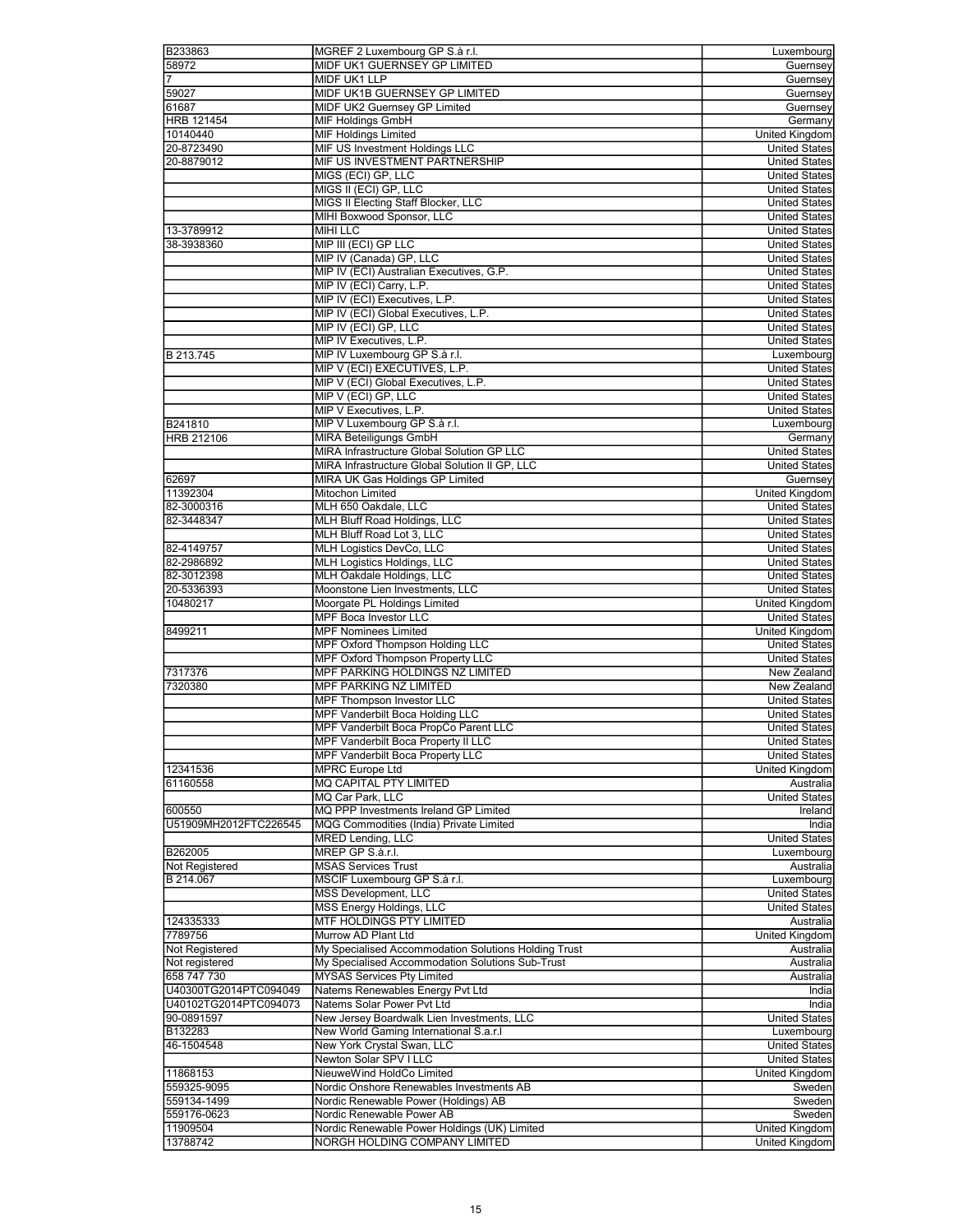|                       | Northeast Property Owner LLC                     | United States          |
|-----------------------|--------------------------------------------------|------------------------|
|                       | Notar I-4 Tampa LP                               | <b>United States</b>   |
| 900275                | NRG 1 spółka z ograniczoną odpowiedzialnością    | Poland                 |
|                       |                                                  |                        |
| 927704                | NRG 10 spółka z ograniczoną odpowiedzialnością   | Poland                 |
| 927663                | NRG 11 spółka z ograniczoną odpowiedzialnością   | Poland                 |
| 927650                | NRG 12 spółka z ograniczoną odpowiedzialnością   | Poland                 |
| 927739                | NRG 13 spółka z ograniczoną odpowiedzialnością   | Poland                 |
| 927667                | NRG 14 spółka z ograniczoną odpowiedzialnością   | Poland                 |
| 927647                | NRG 16 spółka z ograniczoną odpowiedzialnością   | Poland                 |
| 900081                |                                                  |                        |
|                       | NRG 2 spółka z ograniczoną odpowiedzialnością    | Poland                 |
| 900083                | NRG 3 spółka z ograniczoną odpowiedzialnością    | Poland                 |
| 927646                | NRG 4 spółka z ograniczoną odpowiedzialnością    | Poland                 |
| 927740                | NRG 5 spółka z ograniczoną odpowiedzialnością    | Poland                 |
| 927716                | NRG 6 spółka z ograniczoną odpowiedzialnością    | Poland                 |
| 927712                | NRG 7 spółka z ograniczoną odpowiedzialnością    | Poland                 |
| 927741                |                                                  | Poland                 |
|                       | NRG 8 spółka z ograniczoną odpowiedzialnością    |                        |
| 927718                | NRG 9 spółka z ograniczoną odpowiedzialnością    | Poland                 |
| OC370637              | NTS Communications LLP                           | United Kingdom         |
| 624 080 404           | NU MOBILE PTY LIMITED                            | Australia              |
| BC0883591             | NWG Canada Investments Ltd.                      | Canada                 |
| 157723441             | NZ MORTGAGES PTY LTD                             | Australia              |
| 3791037               | NZ MORTGAGES PTY LTD (Branch Office)             | New Zealand            |
|                       |                                                  |                        |
|                       | Ocean Drive Unit Trust                           | Jersey                 |
| 305533                | Odyssey Water GP Partners Ltd                    | Cayman Islands         |
| 27-4650575            | OLF, LLC                                         | <b>United States</b>   |
| B88269352             | Olivo New Energy S.L.                            | Spain                  |
| 26-33383464           | One Call Debt Help LLC                           | <b>United States</b>   |
| 14043856              | OSW Investments Galloper JVCo (UK) Limited       | <b>United Kingdom</b>  |
| 14044244              |                                                  |                        |
|                       | OSW Investments Japan JVCo 1 Limited             | United Kingdom         |
| 14044571              | OSW Investments Japan JVCo 2 Limited             | United Kingdom         |
| 14044316              | OSW Investments Korea JVCo 2 Limited             | United Kingdom         |
| 14045792              | OSW Investments Korean JVCo 1 Limited            | <b>United Kingdom</b>  |
| 14045466              | OSW Investments Korean JVCo 3 Limited            | United Kingdom         |
| 14045222              | OSW Investments Korean JVCo 4 Limited            | <b>United Kingdom</b>  |
| 14046991              | OSW Investments Korean JVCo 5 Limited            | United Kingdom         |
|                       |                                                  |                        |
| 14043366              | OSW Investments R4 JVCo (UK) Limited             | <b>United Kingdom</b>  |
| 14043860              | OSW Investments Rampion JVCo (UK) Limited        | United Kingdom         |
| 13794983              | OSW Investments Taiwan JVCo 1 Limited            | <b>United Kingdom</b>  |
| 13796726              | OSW Investments Taiwan JVCo 2 Limited            | United Kingdom         |
| 13797421              | OSW Investments Taiwan JVCo 3 Limited            | United Kingdom         |
| 113519823             | OT HOLDINGS PTY LTD                              | Australia              |
|                       |                                                  |                        |
| 71982244              | PACIFIC RIM OPERATIONS PTY LIMITED               | Australia              |
| 26-1286651            | PADUA MG HOLDINGS LLC                            | <b>United States</b>   |
| 42541265              | Pakaa HoldCo ApS                                 | Denmark                |
| B-8828411             | Paseta Servicios Empresariales, S.L.             | Spain                  |
| 628 898 153           | PATHWAY INVESTMENTS AUSTRALIA PTY LIMITED        | Australia              |
|                       | Pelican Bidco LLC                                | <b>United States</b>   |
|                       |                                                  | <b>United States</b>   |
|                       | Pelican Blocker Corporation                      |                        |
|                       | Pelican Investor Holdings LLC                    | <b>United States</b>   |
| 66 531 917 920        | PELICAN WAREHOUSE TRUST NO.1                     | Australia              |
| 12725744              | Pembroke Green Limited                           | <b>United Kingdom</b>  |
| 11727301              | Pentacom Investments (UK) HoldCo Limited         | United Kingdom         |
|                       | Permian Water Supply Company LLC                 | <b>United States</b>   |
|                       |                                                  |                        |
| 752614982             | Petro Tradelinks Inc.                            | <b>United States</b>   |
| 13843650              | Philippines OSW Investments Limited              | <b>United Kingdom</b>  |
|                       | Pipeline Rehabilitation No.4 Trust               | Australia              |
| 12023482              | Poland Wind HoldCo Limited                       | <b>United Kingdom</b>  |
|                       | Polaris Global Equity Fund (Hedged)              | Australia              |
|                       | Procentrix, LLC                                  | <b>United States</b>   |
|                       | PROPERTYIQ PTY LIMITED                           |                        |
| 603672975             |                                                  | Australia              |
| 606 466 675           | PROPERTYIQ STRATA PTY LIMITED                    | Australia              |
| U40200TG2018FTC125773 | Proteus Energy Pvt Ltd                           | India                  |
| 09.03.1.05.73897      | PT MACQUARIE COMMODITIES INDONESIA               | Indonesia              |
| 09.03.1.67.21972      | PT MACQUARIE SEKURITAS INDONESIA                 | Indonesia              |
| 64904212              |                                                  |                        |
|                       |                                                  |                        |
|                       | PUMA MANAGEMENT PTY LIMITED (IN DEREGISTRATION)  | Australia              |
|                       | PUMA MASTERFUND P-17                             | Australia              |
|                       | PUMA Masterfund S-10                             | Australia              |
|                       | PUMA MASTERFUND S-11                             | Australia              |
|                       | PUMA Masterfund S-12                             | Australia              |
|                       |                                                  |                        |
|                       | PUMA Masterfund S-13                             | Australia              |
|                       | PUMA SERIES 2014-1                               | Australia              |
|                       | PUMA Series 2014-2                               | Australia              |
| Not registered        | PUMA Series 2014-4P                              | Australia              |
|                       | PUMA Series 2015-1                               | Australia              |
|                       | PUMA Series 2015-2P                              | Australia              |
|                       |                                                  |                        |
|                       | PUMA SERIES 2015-3                               | Australia              |
|                       | PUMA Series 2017-1                               | Australia              |
|                       | PUMA Series 2019-1                               | Australia              |
|                       | PUMA Series 2020-1P<br>PUMA Series 2021-1P Trust | Australia<br>Australia |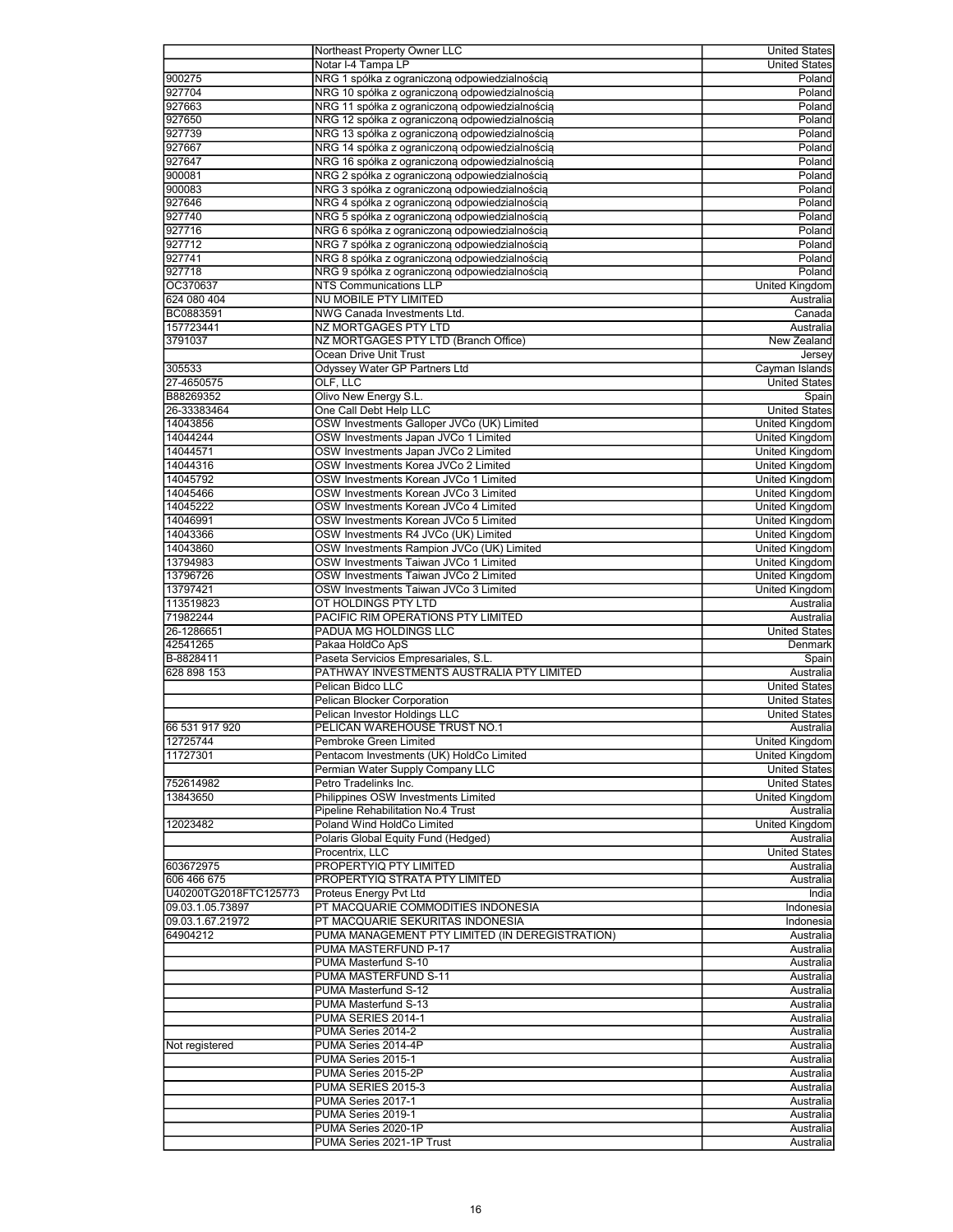|                       | PUMA Series 2021-2 Trust                            | Australia             |
|-----------------------|-----------------------------------------------------|-----------------------|
|                       | PUMA Series 2022-1 Trust                            | Australia             |
|                       |                                                     |                       |
|                       | <b>PUMA Series R Trust</b>                          | Australia             |
|                       | PUMA Series Trust 2013-1                            | Australia             |
|                       | <b>PUMA Series W Trust</b>                          | Australia             |
|                       | PUMA SUBFUND B-1                                    | Australia             |
|                       | PUMA SUBFUND COMMBANK                               | Australia             |
| 654223                | Purple Investco PPP Limited                         | Ireland               |
| 797065                | PV 1100 SPÓŁKA Z OGRANICZONA ODPOWIEDZIALNOŚCIA     | Poland                |
| 797141                | PV 1110 SPÓŁKA Z OGRANICZONA ODPOWIEDZIALNOŚCIA     | Poland                |
| 797026                | PV 1120 SPOŁKA Z OGRANICZONĄ ODPOWIEDZIALNOŚCIĄ     | Poland                |
|                       |                                                     |                       |
| 797117                | PV 1130 SPÓŁKA Z OGRANICZONĄ ODPOWIEDZIALNOŚCIĄ     | Poland                |
| 797034                | PV 1140 SPÓŁKA Z OGRANICZONĄ ODPOWIEDZIALNOŚCIĄ     | Poland                |
| 797028                | PV 1150 SPÓŁKA Z OGRANICZONĄ ODPOWIEDZIALNOŚCIĄ     | Poland                |
| 763055                | PV 120 SPÓŁKA Z OGRANICZONA ODPOWIEDZIALNOŚCIA      | Poland                |
| 797907                | PV 1230 SPÓŁKA Z OGRANICZONĄ ODPOWIEDZIALNOŚCIĄ     | Poland                |
| 797986                | PV 1270 SPOŁKA Z OGRANICZONĄ ODPOWIEDZIALNOŚCIĄ     | Poland                |
| 763209                | PV 130 SPÓŁKA Z OGRANICZONĄ ODPOWIEDZIALNOŚCIĄ      | Poland                |
| 798085                | PV 1310 SPÓŁKA Z OGRANICZONA ODPOWIEDZIALNOSCIA     | Poland                |
| 763423                | PV 140 SPÓŁKA Z OGRANICZONĄ ODPOWIEDZIALNOŚCIĄ      | Poland                |
|                       |                                                     |                       |
| 806863                | PV 1460 SPÓŁKA Z OGRANICZONA ODPOWIEDZIALNOSCIA     | Poland                |
| 763381                | PV 150 SPÓŁKA Z OGRANICZONĄ ODPOWIEDZIALNOŚCIĄ      | Poland                |
| 806857                | PV 1510 SPÓŁKA Z OGRANICZONA ODPOWIEDZIALNOSCIA     | Poland                |
| 807338                | PV 1520 SPÓŁKA Z OGRANICZONA ODPOWIEDZIALNOSCIA     | Poland                |
| 763381                | PV 170 SPÓŁKA Z OGRANICZONA ODPOWIEDZIALNOŚCIA      | Poland                |
| 763324                | PV 180 SPÓŁKA Z OGRANICZONĄ ODPOWIEDZIALNOŚCIĄ      | Poland                |
| 763398                | PV 210 SPÓŁKA Z OGRANICZONĄ ODPOWIEDZIALNOŚCIĄ      | Poland                |
| 763792                | PV 220 SPÓŁKA Z OGRANICZONA ODPOWIEDZIALNOŚCIA      | Poland                |
| 763313                |                                                     | Poland                |
|                       | PV 230 SPÓŁKA Z OGRANICZONĄ ODPOWIEDZIALNOŚCIĄ      |                       |
| 763368                | PV 240 SPÓŁKA Z OGRANICZONĄ ODPOWIEDZIALNOŚCIĄ      | Poland                |
| 763730                | PV 250 SPÓŁKA Z OGRANICZONĄ ODPOWIEDZIALNOŚCIĄ      | Poland                |
| 763619                | PV 260 SPÓŁKA Z OGRANICZONĄ ODPOWIEDZIALNOŚCIĄ      | Poland                |
| 763383                | PV 310 SPÓŁKA Z OGRANICZONA ODPOWIEDZIALNOŚCIA      | Poland                |
| 763636                | PV 350 SPÓŁKA Z OGRANICZONA ODPOWIEDZIALNOŚCIA      | Poland                |
| 763697                | PV 390 SPÓŁKA Z OGRANICZONĄ ODPOWIEDZIALNOŚCIĄ      | Poland                |
| 763692                | PV 440 SPÓŁKA Z OGRANICZONĄ ODPOWIEDZIALNOŚCIĄ      | Poland                |
|                       |                                                     |                       |
| 763710                | PV 450 SPÓŁKA Z OGRANICZONĄ ODPOWIEDZIALNOŚCIĄ      | Poland                |
| 763370                | PV 460 SPÓŁKA Z OGRANICZONĄ ODPOWIEDZIALNOŚCIĄ      | Poland                |
| 763733                | PV 480 SPÓŁKA Z OGRANICZONĄ ODPOWIEDZIALNOŚCIĄ      | Poland                |
| 763698                | PV 490 SPÓŁKA Z OGRANICZONĄ ODPOWIEDZIALNOŚCIĄ      | Poland                |
| 795636                | PV 510 SPÓŁKA Z OGRANICZONA ODPOWIEDZIALNOSCIA      | Poland                |
| 795608                | PV 520 SPÓŁKA Z OGRANICZONA ODPOWIEDZIALNOŚCIA      | Poland                |
| 795669                | PV 530 SPÓŁKA Z OGRANICZONĄ ODPOWIEDZIALNOŚCIĄ      | Poland                |
| 795671                | PV 540 SPÓŁKA Z OGRANICZONĄ ODPOWIEDZIALNOŚCIĄ      | Poland                |
|                       |                                                     |                       |
| 795666                | PV 550 SPÓŁKA Z OGRANICZONĄ ODPOWIEDZIALNOŚCIĄ      | Poland                |
| 795546                | PV 560 SPÓŁKA Z OGRANICZONA ODPOWIEDZIALNOŚCIA      | Poland                |
| 795634                | PV 570 SPÓŁKA Z OGRANICZONĄ ODPOWIEDZIALNOŚCIĄ      | Poland                |
| 795616                | PV 580 SPÓŁKA Z OGRANICZONA ODPOWIEDZIALNOSCIA      | Poland                |
| 795618                | PV 600 SPÓŁKA Z OGRANICZONA ODPOWIEDZIALNOŚCIA      | Poland                |
| 796292                | PV 610 SPÓŁKA Z OGRANICZONĄ ODPOWIEDZIALNOŚCIĄ      | Poland                |
| 796239                | PV 620 SPÓŁKA Z OGRANICZONĄ ODPOWIEDZIALNOŚCIĄ      | Poland                |
| 796171                | PV 650 SPÓŁKA Z OGRANICZONĄ ODPOWIEDZIALNOŚCIĄ      | Poland                |
| 796258                | PV 690 SPÓŁKA Z OGRANICZONĄ ODPOWIEDZIALNOŚCIĄ      | Poland                |
|                       |                                                     |                       |
| 5329567               | Pyranet UK Limited (strike off in progress)         | United Kingdom        |
| 4010368               | Qubic Group Limited (strike off in progress)        | <b>United Kingdom</b> |
| KRS 0000297772        | Radzyn Clean Energy Poland sp. z o.o.               | Poland                |
| 12517501              | Rayleigh Green Limited                              | <b>United Kingdom</b> |
| 6334248               | Real Leasing Solutions Limited                      | United Kingdom        |
| 26-4203808            | Regal Capital Group, LLC                            | <b>United States</b>  |
| not registered        | REGIONAL MEDIA TRUST                                | Australia             |
| 150 449 684           | RELOAD WIND FARM PTY LTD                            | Australia             |
|                       | Renewables HoldCo Limited                           |                       |
| 13515008              |                                                     | United Kingdom        |
| U40108TG2014PTC095876 | Repal Green Power Pvt Ltd                           | India                 |
| U40102TG2014PTC094845 | Repal Renewables Pvt Ltd                            | India                 |
| 200921086K            | RESOURCE MARINE PTE. LIMITED                        | Singapore             |
| FC029978              | Resource Marine Pte. Limited (UK Establishment)     | United Kingdom        |
| 8812523               | Resource Utilities Limited                          | United Kingdom        |
| 114 594 080           | REVERSE MORTGAGE SERVICES PTY LTD                   | Australia             |
| 827762                | RIBOLLA SPÓŁKA Z OGRANICZONĄ ODPOWIEDZIALNOŚCIĄ     | Poland                |
| 630706                | Rijn InvestCo PPP Ireland GP Limited                | Ireland               |
| 10290340              | Robin Bidco Limited                                 | United Kingdom        |
|                       |                                                     |                       |
| 10289677              | Robin Midco Limited                                 | United Kingdom        |
| 10289095              | Robin Topco Limited                                 | United Kingdom        |
| MC-25427              | ROC Asia Pacific Private Equity Offshore Fund, L.P. | Cayman Islands        |
| 10379378              | Ropemaker RB Holdings Limited                       | United Kingdom        |
| 827762                | ROSELLE SPÓŁKA Z OGRANICZONĄ ODPOWIEDZIALNOŚCIĄ     | Poland                |
| B88269329             | Sabina Solar PV S.L.                                | Spain                 |
|                       | Samphire CH Trust                                   | Australia             |
| 646786941             | SAMPHIRE CHCO PTY LIMITED                           | Australia             |
| 646765031             | SAMPHIRE HOLDCO PTY LIMITED                         | Australia             |
|                       |                                                     |                       |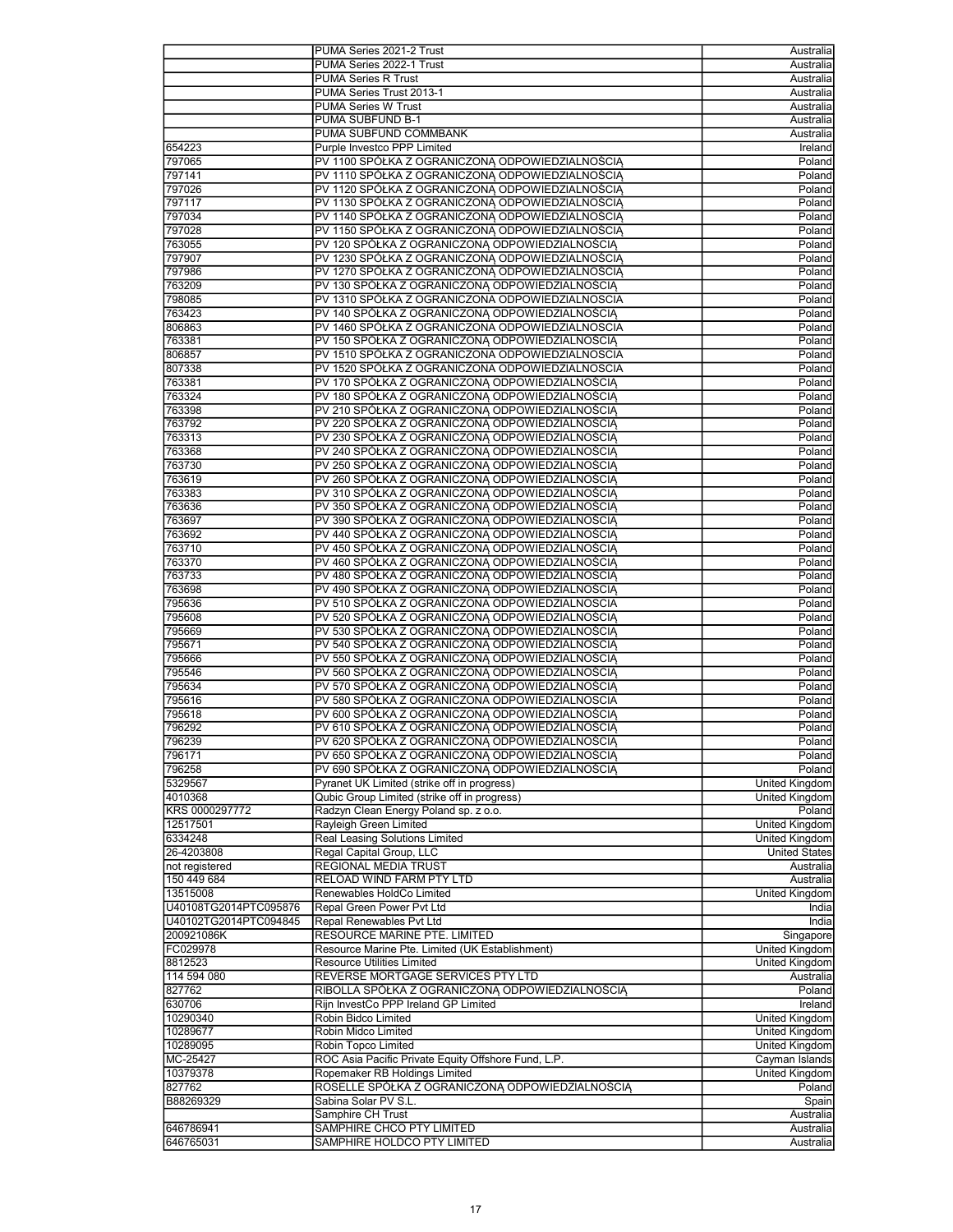|                       | Samphire Partner Trust                              | Australia             |
|-----------------------|-----------------------------------------------------|-----------------------|
| 646791620             | SAMPHIRE PARTNERCO PTY LIMITED                      | Australia             |
| B88300579             | Sauce New Energy, S.L.                              | Spain                 |
|                       | Savion Module Supply Support Provider, LLC          | <b>United States</b>  |
|                       |                                                     |                       |
| 622786                | Scheldt Investco PPP Ireland GP Limited             | Ireland               |
|                       | <b>SE Health LLC</b>                                | <b>United States</b>  |
|                       | <b>SE Health Member LLC</b>                         | <b>United States</b>  |
|                       | <b>SE Health Trust</b>                              | <b>United States</b>  |
| 13525889              | Sea Lion Wind HoldCo Limited                        | United Kingdom        |
| 201420398Z            | SELENE INVESTMENTS SINGAPORE PTE. LTD.              | Singapore             |
| 622787                | Shannon Investco PPP Ireland GP Limited             | Ireland               |
|                       | Sierra-KBMP, LLC                                    | <b>United States</b>  |
| 627 172 445           | SKYLIGHT DEV CO PTY LIMITED                         | Australia             |
|                       |                                                     |                       |
| 627 172 490           | SKYLIGHT MID CO PTY LIMITED                         | Australia             |
|                       | <b>SKYLIGHT MID TRUST</b>                           | Australia             |
| 627172543             | SKYLIGHT PROJECT CO PTY LIMITED                     | Australia             |
|                       | <b>SKYLIGHT PROJECT TRUST</b>                       | Australia             |
|                       | SKYLIGHT RETAIL NORTH SUB TRUST                     | Australia             |
| 627172589             | SKYLIGHT RN PTY LIMITED                             | Australia             |
|                       | SMART 2022-1P Trust                                 | Australia             |
|                       |                                                     |                       |
|                       | SMART ABS Series 2016-1 Trust                       | Australia             |
|                       | SMART ABS Series 2016-2US Trust                     | Australia             |
|                       | SMART ABS SERIES 2016-3 TRUST                       | Australia             |
|                       | SMART ABS Series 2017-1 Trust                       | Australia             |
|                       | <b>SMART ABS Series 2017-2 Trust</b>                | Australia             |
|                       | SMART ABS SERIES 2019-1 Trust                       | Australia             |
|                       | SMART ABS Series 2020-1 Trust                       | Australia             |
|                       | SMART ABS Series 2022-1P Trust                      | Australia             |
|                       | <b>SMART ABS Series W Trust</b>                     |                       |
|                       |                                                     | Australia             |
|                       | <b>SMART ABS SERIES W2 TRUST</b>                    | Australia             |
|                       | <b>SMART E Trust</b>                                | Australia             |
| 7949577               | Smart Hosted Solutions Ltd (strike off in progress) | United Kingdom        |
|                       | <b>SMART O Warehouse Trust</b>                      | Australia             |
|                       | <b>SMART S Warehouse Trust</b>                      | Australia             |
|                       | <b>SMART Series R Trust</b>                         | Australia             |
|                       |                                                     |                       |
| 1985150893            | SOL PV1 S.R.L.                                      | Italy                 |
| 10481790961           | Solar Italy III S.R.L.                              | Italy                 |
| 10482220968           | Solar Italy VI S.R.L.                               | Italy                 |
| B90336116             | Solar-PV EXT 001 Sociedad Limitada                  | Spain                 |
| 11788560              | Sole Renewables Italy Limited                       | <b>United Kingdom</b> |
| 11729534              | Sole Renewables Limited                             | <b>United Kingdom</b> |
| 8128232               | Somerset Farm (East Anglia) Ltd                     | United Kingdom        |
| 12068057              | Sonne (Italy) Holdings Limited                      | <b>United Kingdom</b> |
|                       | <b>Sonne Solar Limited</b>                          |                       |
| 11218550              |                                                     | United Kingdom        |
| 80-0852389            | South Carolina Sandy Tyger Investments, LLC         | <b>United States</b>  |
| 648267234             | SPECIALISED ACCOMMODATION SOLUTIONS PTY LIMITED     | Australia             |
|                       | Specialty Finance Holdings, Inc.                    | <b>United States</b>  |
| 10707700968           | SR Augusta S.R.L.                                   | Italy                 |
| 10707690961           | SR Bari S.R.L.                                      | Italy                 |
| 10707680962           | SR Project 1 S.R.L.                                 | Italy                 |
| 10706940961           | SR Project 4 S.R.L.                                 | Italy                 |
|                       |                                                     |                       |
| 10706920963           | SR Project 5 S.R.L.                                 | Italy                 |
| 10706730966           | SR San Giuseppe S.R.L.                              | Italy                 |
| 10706720967           | SR Taranto S.R.L.                                   | Italy                 |
| 10706710968           | SR Torino S.R.L.                                    | Italy                 |
| 10706700969           | SR Trapani S.R.L.                                   | Italy                 |
| 13639535              | <b>Steep Housing Holdings Limited</b>               | <b>United Kingdom</b> |
| 692062                | <b>Steep Housing Investments Limited</b>            | Ireland               |
| 34298324              | Stichting Security Trustee E-MAC DE 2009-I          | Netherlands           |
|                       |                                                     |                       |
| Not Registered        | <b>Summer Housing SDA Trust</b>                     | Australia             |
|                       | Summerset Intermediate Holdings 2 LLC               | <b>United States</b>  |
| 12726010              | Sundon Green Limited                                | United Kingdom        |
| MC189033              | SYNTHETIC ASSET FUNDING ENTITY 2 LIMITED            | Cayman Islands        |
|                       | TA Trust                                            | Australia             |
| 12428321              | <b>Taranis Bidco Limited</b>                        | <b>United Kingdom</b> |
| 12412264              | Taranis Midco Limited                               | United Kingdom        |
| 12415435              | Taranis Parentco Limited                            | United Kingdom        |
|                       |                                                     | <b>United Kingdom</b> |
| 12409681              | <b>Taranis Topco Limited</b>                        |                       |
| U40300TG2020FTC140936 | Tasoula Energy Private Limited                      | India                 |
| 20-5474013            | Tax Ease CA, LLC                                    | <b>United States</b>  |
| 37-1750174            | Tax Ease Company LLC                                | <b>United States</b>  |
| 20-2937172            | Tax Ease Employee Services Company LLC              | <b>United States</b>  |
| 75-3130882            | Tax Ease Financial Services, LP                     | United States         |
| 41-2228674            | Tax Ease FL REO, LLC                                | <b>United States</b>  |
| 75-3130887            | Tax Ease Funding GP LLC                             | <b>United States</b>  |
|                       |                                                     |                       |
| 90-0909796            | Tax Ease Funding Two, LLC                           | <b>United States</b>  |
| 75-3130885            | Tax Ease Funding, LLC                               | United States         |
| 20-2937047            | Tax Ease Holdings LLC                               | <b>United States</b>  |
| 20-2937080            | Tax Ease Lien Investments 1, LLC                    | <b>United States</b>  |
| 26-4377481            | Tax Ease Lien Servicing, LLC                        | <b>United States</b>  |
|                       |                                                     |                       |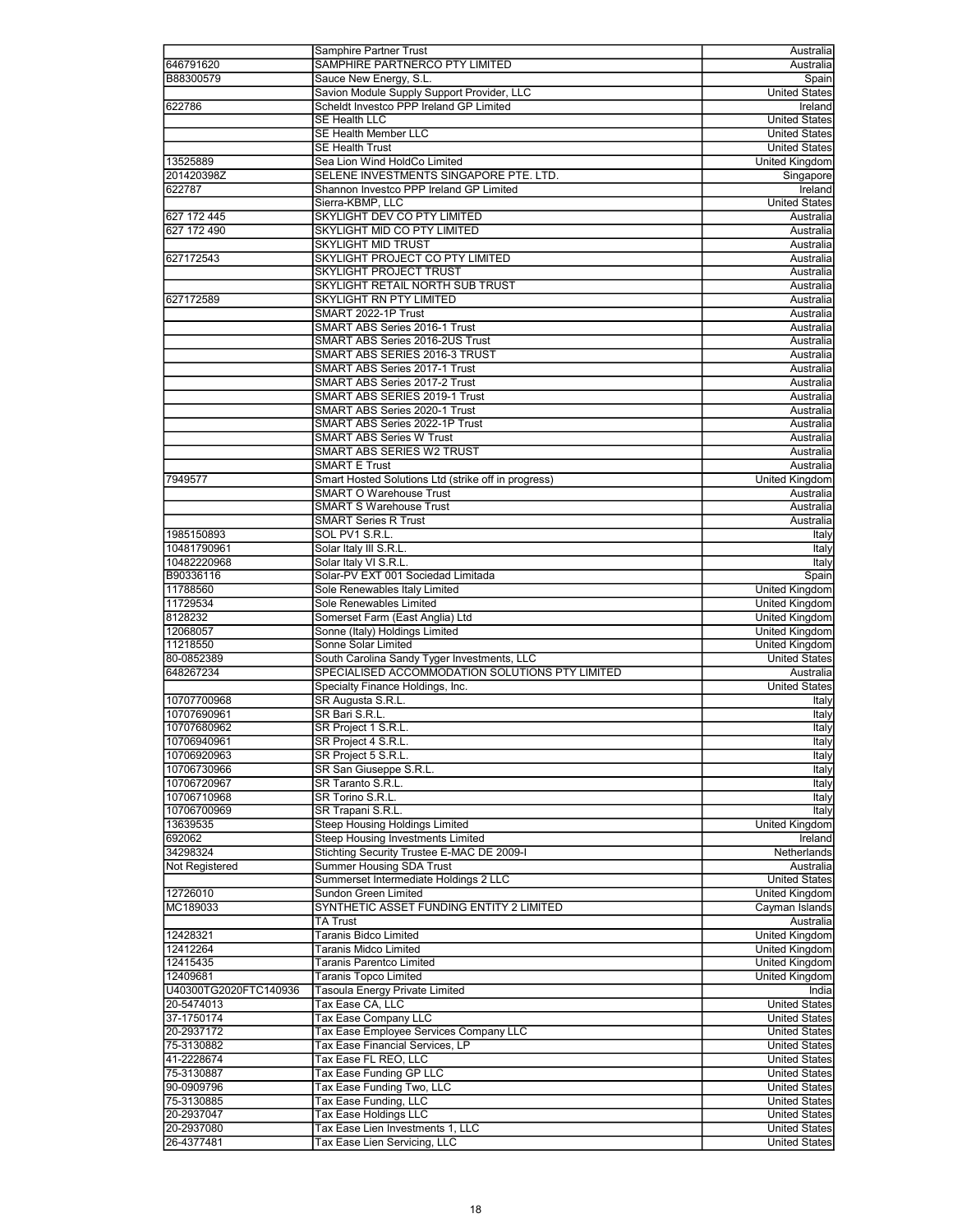| 46-5586117                   | Tax Ease NV LLC                                                         | <b>United States</b>  |
|------------------------------|-------------------------------------------------------------------------|-----------------------|
| 20-2937103                   | Tax Ease Ohio, LLC                                                      | <b>United States</b>  |
| 42-1664041                   |                                                                         | <b>United States</b>  |
|                              | Tax Ease PA, LLC                                                        |                       |
|                              | Tax Ease REO I, LLC                                                     | <b>United States</b>  |
|                              | Tax Ease REO II, LLC                                                    | <b>United States</b>  |
| 655672254                    | TC AKARUA 1 PTY LIMITED                                                 | Australia             |
| 624 520 556                  | TC AKARUA 2 PTY LIMITED                                                 | Australia             |
| WC-374858                    | <b>TC Feeder GP Ltd</b>                                                 | Cayman Islands        |
| 202105903W                   | TC Singapore Holdings GP Pte Ltd                                        | Singapore             |
|                              | TC YORK OFFICE 1 PTY LIMITED                                            | Australia             |
| 655646772                    |                                                                         |                       |
| 656117930                    | TC YORK OFFICE 2 PTY LIMITED                                            | Australia             |
| 656133345                    | TC YORK OFFICE 3 PTY LIMITED                                            | Australia             |
| 202132829Z                   | TCK Holdings 1 GP Pte. Ltd.                                             | Singapore             |
|                              | Tech and Energy Transition Corporation                                  | <b>United States</b>  |
|                              | <b>Tech and Energy Transition Sponsor LLC</b>                           | <b>United States</b>  |
|                              | TELBANE 2 PTY LIMITED                                                   | Australia             |
| 113508160                    |                                                                         |                       |
| 70142951                     | <b>TELBANE PTY LTD</b>                                                  | Australia             |
| 12035922                     | <b>Tenacity Capital Limited</b>                                         | United Kingdom        |
| B-88284153                   | Tencata Servicios Empresariales, S.L.                                   | Spain                 |
| OC315196                     | The Bluebell Transportation LLP                                         | <b>United Kingdom</b> |
| 3678027                      | The Excell Group Limited                                                | United Kingdom        |
| OC315171                     | The Goonzaran LLP                                                       | <b>United Kingdom</b> |
|                              |                                                                         |                       |
| IT1935/08                    | THE MACQUARIE TOPI40 INVESTMENT TRUST                                   | South Africa          |
| 13152295                     | Thetis BidCo Limited                                                    | United Kingdom        |
| 13169124                     | <b>Thetis MidCo Limited</b>                                             | United Kingdom        |
| 13150629                     | Thetis ParentCo Limited                                                 | United Kingdom        |
| 13167752                     | Thetis TopCo Limited                                                    | <b>United Kingdom</b> |
| B-88282181                   | Ticopa Servicios Empresariales, S.L                                     | Spain                 |
|                              |                                                                         |                       |
| 80-0939458                   | TN - PTH, LLC                                                           | <b>United States</b>  |
| 12159282                     | <b>Tornado Acquisitions Bidco Limited</b>                               | United Kingdom        |
| 12156815                     | <b>Tornado Acquisitions Midco Limited</b>                               | <b>United Kingdom</b> |
| 12157015                     | Tornado Acquisitions Parentco Limited                                   | United Kingdom        |
| 12156673                     | <b>Tornado Acquisitions Topco Limited</b>                               | United Kingdom        |
| OC332571                     | Townley Network Solutions (UK) LLP                                      | United Kingdom        |
|                              |                                                                         | United Kingdom        |
| 5318259                      | Townley Network Solutions Ltd (strike off in progress)                  |                       |
|                              | TRAMS ABS Series 2015-1                                                 | Australia             |
| 2764070906                   | Trisol 81 S.r.l.                                                        | Italy                 |
| 2764090904                   | Trisol 82 S.r.l.                                                        | Italy                 |
| 2012853459                   | Tristone Capital Global Inc.                                            | Canada                |
| 208568022                    | Tristone Capital Inc.                                                   | Canada                |
| 1782120                      | Tristone Capital SA (Argentine Branch)                                  | Argentina             |
|                              |                                                                         |                       |
| 2012712838                   | <b>Tristone Capital SA Ltd</b>                                          | Canada                |
| 5061907                      | TTG (Southern) Limited                                                  | <b>United Kingdom</b> |
|                              | Tunnel Hill Blocker, LLC                                                | <b>United States</b>  |
| 986 736 565                  | <b>Tysvaer Vindpark AS</b>                                              | Norway                |
| 7064975                      | UK Gas Transportation Limited                                           | United Kingdom        |
| 9243327                      | UK Green Community Lending Limited                                      | United Kingdom        |
|                              | UK Green Investment Bank Limited                                        | United Kingdom        |
| SC424067                     |                                                                         |                       |
|                              |                                                                         |                       |
| 9568027                      | UK Green Investment Climate International Limited                       | United Kingdom        |
| 9648750                      | UK NPD Investments GP Limited                                           | <b>United Kingdom</b> |
|                              | UK Platform GP Limited                                                  | <b>United Kingdom</b> |
| 10636785                     |                                                                         |                       |
| 10637715                     | UK Platform Partner Limited                                             | United Kingdom        |
| 6339585                      | UK Power Distribution Limited                                           | United Kingdom        |
| 9316859                      | UK PPP Investments GP Limited                                           | United Kingdom        |
| 12330605                     | UK PPP Transportation GP Limited                                        | <b>United Kingdom</b> |
| 661644                       | UK PPP Transportation No 3 Limited                                      | Ireland               |
| 12332255                     | UK PPP Transportation Partner Limited                                   | <b>United Kingdom</b> |
| 32134118                     | Urja Seventh B.V.                                                       | Netherlands           |
|                              |                                                                         |                       |
| 3705740                      | <b>Utility Metering Services Limited</b>                                | United Kingdom        |
| 12980402                     | Vanadium Holdco Limited                                                 | United Kingdom        |
|                              | Vantage Commodities Financial Services II, LLC                          | <b>United States</b>  |
|                              | Vantage Commodities Financial Services LLC                              | <b>United States</b>  |
| U40100TG2021FTC157349        | VEH Aarush Renewables Private Limited                                   | India                 |
| U40102TG2015FTC097559        | VEH Global India Pvt Ltd                                                | India                 |
| U40100TG2021FTC157117        |                                                                         | India                 |
|                              | VEH Jayin Renewables Private Limited                                    |                       |
| U40106TG2021FTC157202        | VEH Mitra Energy Private Limited                                        | India                 |
| U40106TG2021FTC157036        | VEH Renewables Private Limited                                          | India                 |
| U40106TG2021FTC156436        | VEH Srishti Energy Private Limited                                      | India                 |
| U40300TG2021FTC157482        | VEH Surya Energy Private Limited                                        | India                 |
| 201544292E                   | Vibrant Energy Holdings Pte. Ltd.                                       | Singapore             |
| 9944694                      | Vibrant Energy Holdings UK Ltd                                          | United Kingdom        |
|                              |                                                                         |                       |
| 201610864Z                   | Vibrant Energy India Pte. Ltd.                                          | Singapore             |
| 2021020007075-00             | VIND ENERGY CORP.                                                       | Philippines           |
| 90-0423397                   | W & R Corporate LLC                                                     | <b>United States</b>  |
| 51-0261715                   | Waddell & Reed Financial, Inc.                                          | <b>United States</b>  |
| 43-1244426                   | Waddell & Reed Services Company                                         | <b>United States</b>  |
|                              |                                                                         | United Kingdom        |
| 12517507                     | <b>Walpole Green Limited</b>                                            |                       |
| 12725706                     | Warley Green Limited                                                    | United Kingdom        |
| 158126936000<br>151637036000 | Wattcrop Hellas Developments & Services I.K.E.<br>WattCrop Hellas I.K.E | Greece<br>Greece      |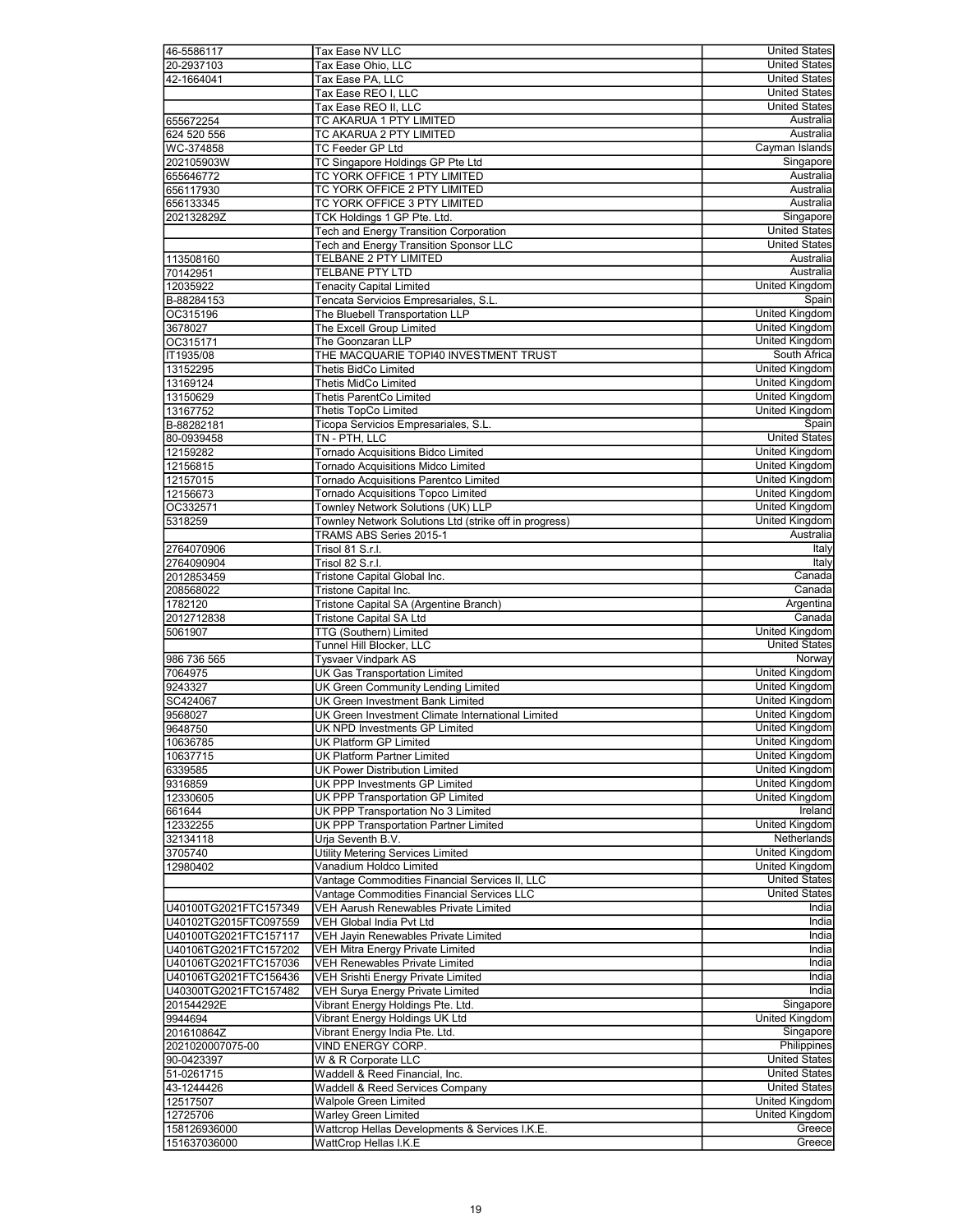| 13433898              | <b>Wattcrop Projects UK Limited</b>     | <b>United Kingdom</b> |
|-----------------------|-----------------------------------------|-----------------------|
| 13181262              | Wattcrop UK Developments & Services Ltd | <b>United Kingdom</b> |
|                       | WaveCrest Energy Services, LLC          | <b>United States</b>  |
|                       | WaveCrest Energy, LLC                   | <b>United States</b>  |
| 9056366               | Wavenet (Holdings) Limited              | <b>United Kingdom</b> |
| 11486047              | Wavenet Group Holdings Limited          | United Kingdom        |
| 3919664               | <b>Wavenet Limited</b>                  | <b>United Kingdom</b> |
|                       | <b>WCE Holdings, LLC</b>                | <b>United States</b>  |
|                       | Whole Loan Trust                        | <b>United States</b>  |
|                       | Wholesale DC Asset Holdings LLC         | <b>United States</b>  |
|                       | WI RNG Hub North HoldCo LLC             | <b>United States</b>  |
| 85-2105927            | WI RNG Hub North LLC                    | <b>United States</b>  |
|                       | <b>Willow Depositor LLC</b>             | <b>United States</b>  |
| 20-2937224            | Winslow Lien Investments, LLC           | <b>United States</b>  |
| 54813080              | WOODROSS NOMINEES PTY. LIMITED          | Australia             |
|                       | Woodway Bluebonnet Pipeline LLC         | <b>United States</b>  |
|                       | Woodway Energy Infrastructure LLC       | <b>United States</b>  |
|                       | Woodway Holdings LLC                    | <b>United States</b>  |
|                       | Woodway Management Holdings LLC         | <b>United States</b>  |
|                       | Woodway Management LLC                  | <b>United States</b>  |
|                       | Woodway Midstream Holdings LLC          | <b>United States</b>  |
|                       | Woodway Texas Pipeline LLC              | <b>United States</b>  |
| 12726341              | Wylfa Green Limited                     | <b>United Kingdom</b> |
| 127338783             | YENDON WINDFARM PTY LTD                 | Australia             |
| 1449995               | Yorkton Capital Partners II Inc.        | Canada                |
| 1430727               | Yorkton Capital Partners Inc.           | Canada                |
| <b>Not Registered</b> | YoungMac Trust                          | Australia             |
|                       |                                         |                       |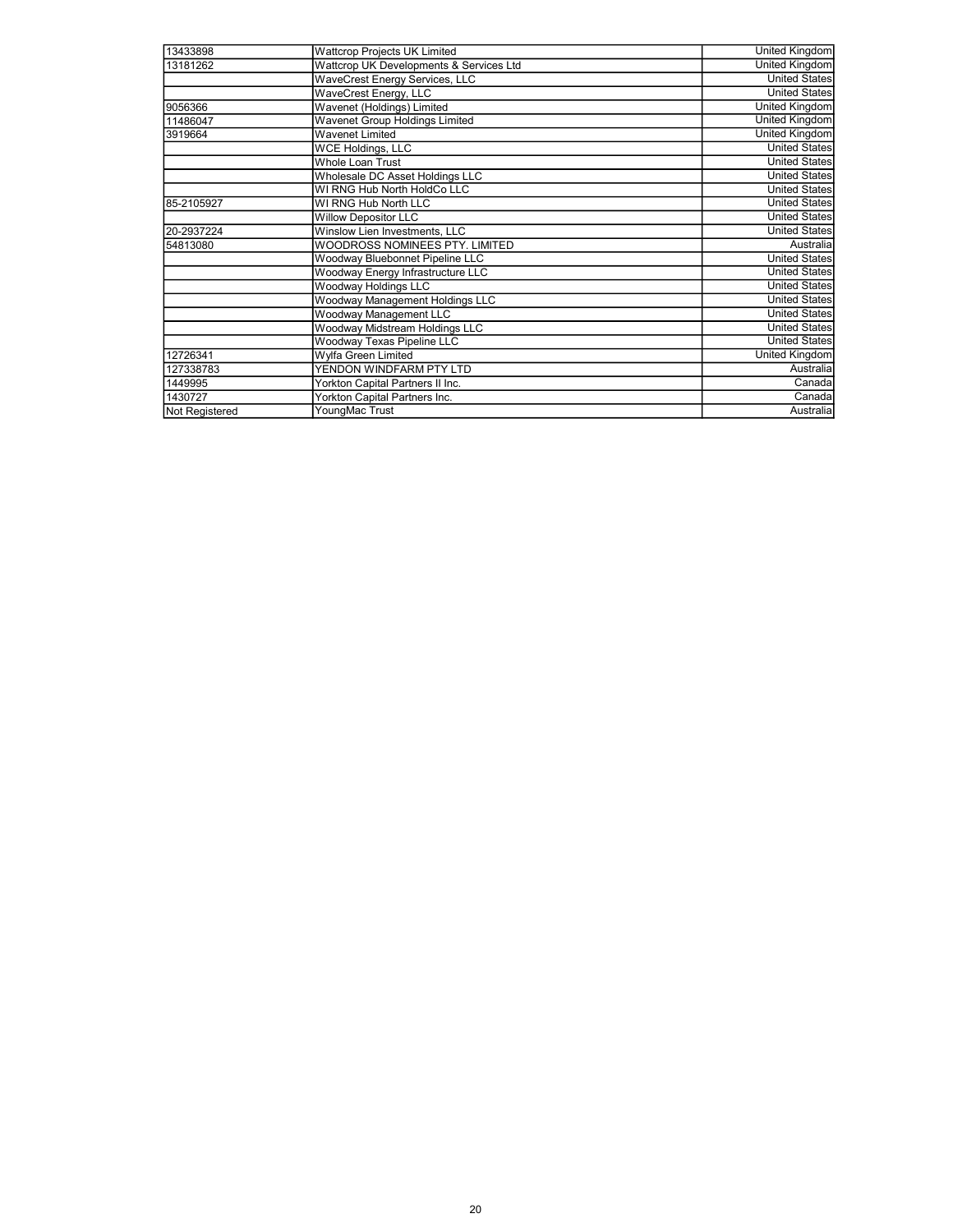This is the annexure marked 'B' of 2 page(s) referred to in the Notice of ceasing to be a substantial holder.

Dennis Leong Company Secretary, Macquarie Group Limited 12 May 2022

| Date of<br>change | <b>Person whose</b><br>relevant interest<br>changed | Nature of change               | Consideration<br>per security | Number of<br>securities<br>affected | Class      | Person's votes<br>affected |
|-------------------|-----------------------------------------------------|--------------------------------|-------------------------------|-------------------------------------|------------|----------------------------|
| 29-Mar-22         | <b>MISL</b>                                         | On market purchase             | AUD 1.10                      | 3,185                               | <b>FPO</b> | 3,185                      |
| 30-Mar-22         | MISL                                                | On market purchase             | <b>AUD 1.09</b>               | 2,635                               | <b>FPO</b> | 2,635                      |
| 30-Mar-22         | <b>MISL</b>                                         | On market sale                 | <b>AUD 1.09</b>               | $-6,308$                            | <b>FPO</b> | 6,308                      |
| 31-Mar-22         | <b>MISL</b>                                         | On market sale                 | AUD 1.10                      | $-1,290$                            | <b>FPO</b> | 1,290                      |
| 31-Mar-22         | MISL                                                | On market sale                 | AUD 1.10                      | -801                                | <b>FPO</b> | 801                        |
| 01-Apr-22         | <b>MISL</b>                                         | On market purchase             | AUD 1.10                      | 675                                 | <b>FPO</b> | 675                        |
| 01-Apr-22         | MISL                                                | On market sale                 | <b>AUD 1.09</b>               | $-495$                              | <b>FPO</b> | 495                        |
| 06-Apr-22         | <b>MISL</b>                                         | On market sale                 | <b>AUD 1.09</b>               | $-6,269$                            | <b>FPO</b> | 6,269                      |
| 06-Apr-22         | <b>MISL</b>                                         | On market sale                 | <b>AUD 1.09</b>               | $-310$                              | <b>FPO</b> | 310                        |
| 07-Apr-22         | <b>MISL</b>                                         | On market sale                 | <b>AUD 1.09</b>               | $-5,773$                            | <b>FPO</b> | 5,773                      |
| 07-Apr-22         | <b>MISL</b>                                         | On market sale                 | <b>AUD 1.09</b>               | $-5,904$                            | <b>FPO</b> | 5,904                      |
| 07-Apr-22         | <b>MISL</b>                                         | On market sale                 | <b>AUD 1.09</b>               | $-524$                              | <b>FPO</b> | 524                        |
| 07-Apr-22         | <b>MISL</b>                                         | On market sale                 | <b>AUD 1.09</b>               | $-520$                              | <b>FPO</b> | 520                        |
| 07-Apr-22         | <b>MISL</b>                                         | On market sale                 | <b>AUD 1.09</b>               | $-599$                              | <b>FPO</b> | 599                        |
| 07-Apr-22         | <b>MISL</b>                                         | On market sale                 | <b>AUD 1.09</b>               | $-290$                              | <b>FPO</b> | 290                        |
| 12-Apr-22         | <b>MISL</b>                                         | On market sale                 | AUD 1.10                      | $-2,591$                            | <b>FPO</b> | 2,591                      |
| 14-Apr-22         | <b>MISL</b>                                         | On market purchase             | <b>AUD 1.12</b>               | 1,556                               | <b>FPO</b> | 1,556                      |
| 14-Apr-22         | <b>MISL</b>                                         | On market purchase             | <b>AUD 1.12</b>               | 473                                 | <b>FPO</b> | 473                        |
| 14-Apr-22         | <b>MISL</b>                                         | On market purchase             | <b>AUD 1.12</b>               | 2,230                               | <b>FPO</b> | 2,230                      |
| 14-Apr-22         | <b>MISL</b>                                         | On market purchase             | <b>AUD 1.12</b>               | 4,141                               | <b>FPO</b> | 4,141                      |
| 14-Apr-22         | <b>MISL</b>                                         | On market purchase             | <b>AUD 1.12</b>               | 3,065                               | <b>FPO</b> | 3,065                      |
| 19-Apr-22         | <b>MISL</b>                                         | On market sale                 | <b>AUD 1.11</b>               | $-5,842$                            | <b>FPO</b> | 5,842                      |
| 19-Apr-22         | <b>MISL</b>                                         | On market sale                 | <b>AUD 1.11</b>               | $-1,976$                            | <b>FPO</b> | 1,976                      |
| 19-Apr-22         | <b>MISL</b>                                         | On market sale                 | <b>AUD 1.11</b>               | $-1,186$                            | <b>FPO</b> | 1,186                      |
| 19-Apr-22         | <b>IMISL</b>                                        | On market purchase             | <b>AUD 1.12</b>               | 1,070                               | <b>FPO</b> | 1,070                      |
| 19-Apr-22         | <b>MISL</b>                                         | On market sale                 | <b>AUD 1.11</b>               | $-290$                              | <b>FPO</b> | 290                        |
| 21-Apr-22         | <b>MISL</b>                                         | On market sale                 | <b>AUD 1.11</b>               | $-1,252$                            | <b>FPO</b> | 1,252                      |
| 21-Apr-22         | <b>MISL</b>                                         | On market purchase             | <b>AUD 1.12</b>               | 127                                 | <b>FPO</b> | 127                        |
| 21-Apr-22         | <b>MISL</b>                                         | On market purchase             | <b>AUD 1.12</b>               | 279                                 | <b>FPO</b> | 279                        |
| 21-Apr-22         | <b>MISL</b>                                         | On market purchase             | <b>AUD 1.12</b>               | 697                                 | <b>FPO</b> | 697                        |
| 21-Apr-22         | <b>MISL</b>                                         | On market purchase             | <b>AUD 1.12</b>               | 249                                 | <b>FPO</b> | 249                        |
| 21-Apr-22         | <b>MISL</b>                                         | On market purchase             | <b>AUD 1.12</b>               | 339                                 | <b>FPO</b> | 339                        |
| 21-Apr-22         | <b>MISL</b>                                         | On market purchase             | <b>AUD 1.12</b>               | 214                                 | <b>FPO</b> | 214                        |
| 21-Apr-22         | MISL                                                | On market purchase             | <b>AUD 1.12</b>               | 646                                 | <b>FPO</b> | 646                        |
| 21-Apr-22         | <b>MISL</b>                                         | On market purchase             | <b>AUD 1.12</b>               | 499                                 | <b>FPO</b> | 499                        |
| 21-Apr-22         | <b>MISL</b>                                         | On market purchase             | <b>AUD 1.12</b>               | 145                                 | <b>FPO</b> | 145                        |
| 21-Apr-22         | <b>MISL</b>                                         | On market purchase             | <b>AUD 1.12</b>               | 122                                 | <b>FPO</b> | 122                        |
| 21-Apr-22         | <b>MISL</b>                                         | On market purchase             | <b>AUD 1.12</b>               | 436                                 | <b>FPO</b> | 436                        |
| 21-Apr-22         | MISL                                                | On market sale                 | <b>AUD 1.11</b>               | $-1,094$                            | <b>FPO</b> | 1,094                      |
| 21-Apr-22         | <b>MISL</b>                                         | On market purchase             | <b>AUD 1.12</b>               | 1,344                               | <b>FPO</b> | 1,344                      |
| 21-Apr-22         | <b>MISL</b>                                         | On market sale                 | <b>AUD 1.11</b>               | $-108$                              | <b>FPO</b> | 108                        |
| 21-Apr-22         | <b>MISL</b>                                         | On market sale                 | <b>AUD 1.11</b>               | $-1,275$                            | <b>FPO</b> | 1,275                      |
| 26-Apr-22         | <b>MIMAL</b>                                        | Other - Change of Legal Entity | AUD 1.09                      | 131,762                             | FPO        | 131,762                    |
| 26-Apr-22         | <b>MSIML</b>                                        | Other - Change of Legal Entity | AUD 1.09                      | 2,991,574                           | <b>FPO</b> | 2,991,574                  |
| 26-Apr-22         | <b>MIMGL</b>                                        | Other - Change of Legal Entity | <b>AUD 1.09</b>               | $-131,762$                          | <b>FPO</b> | 131,762                    |
| 26-Apr-22         | <b>MIMGL</b>                                        | Other - Change of Legal Entity | AUD 1.09                      | $-2,991,574$                        | <b>FPO</b> | 2,991,574                  |
| 26-Apr-22         | <b>MISL</b>                                         | On market sale                 | AUD 1.11                      | $-1,326$                            | FPO        | 1,326                      |
| 26-Apr-22         | <b>MISL</b>                                         | On market sale                 | <b>AUD 1.11</b>               | -361                                | <b>FPO</b> | 361                        |
| 26-Apr-22         | <b>MIML</b>                                         | On market purchase             | AUD 1.10                      | 4,585                               | <b>FPO</b> | 4,585                      |
| 26-Apr-22         | <b>MIML</b>                                         | On market purchase             | AUD 1.10                      | 20,000                              | <b>FPO</b> | 20,000                     |
| 28-Apr-22         | MISL                                                | On market sale                 | AUD 1.08                      | $-3,741$                            | <b>FPO</b> | 3,741                      |
| 28-Apr-22         | <b>MISL</b>                                         | On market sale                 | <b>AUD 1.08</b>               | $-6,525$                            | <b>FPO</b> | 6,525                      |
| 28-Apr-22         | <b>MISL</b>                                         | On market sale                 | <b>AUD 1.08</b>               | $-250$                              | <b>FPO</b> | 250                        |
| 28-Apr-22         | <b>MISL</b>                                         | On market sale                 | <b>AUD 1.08</b>               | -652                                | <b>FPO</b> | 652                        |
| 28-Apr-22         | MISL                                                | On market sale                 | <b>AUD 1.08</b>               | $-400$                              | FPO        | 400                        |
| 29-Apr-22         | <b>MISL</b>                                         | On market purchase             | <b>AUD 1.08</b>               | 3,701                               | <b>FPO</b> | 3,701                      |